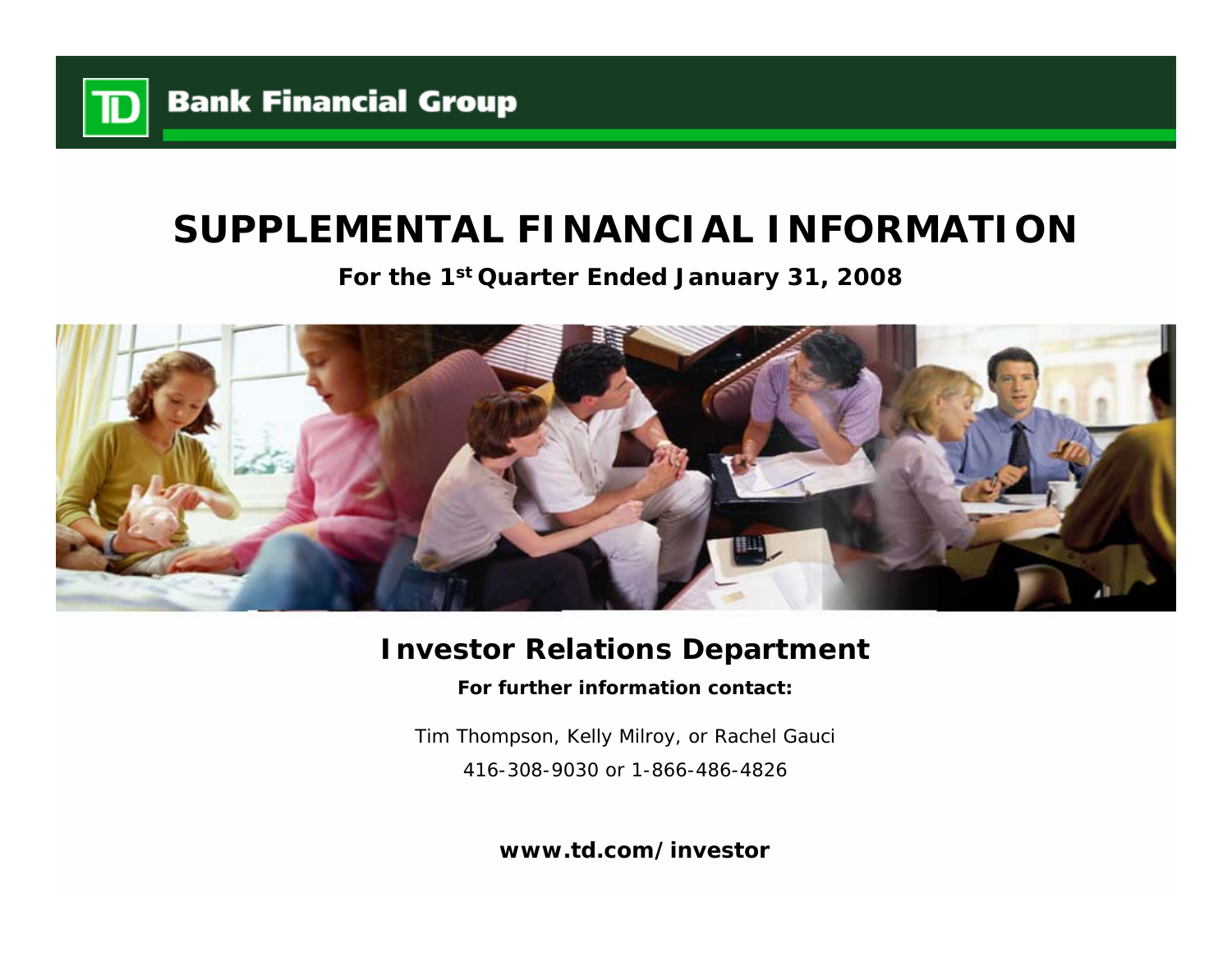

### **For the 1st Quarter January 31, 2008**

The supplemental information contained in this package is designed to improve the readers' understanding of the financial performance of TD Bank Financial Group (the Bank). This information should be used in conjunction with the Bank's Q1 2008 Report to Shareholders, and Investor Presentation, as well as the 2007 audited Consolidated Financial Statements for the year ended October 31, 2007.

#### **How the Bank Reports**

The Bank prepares its financial statements in accordance with Canadian generally accepted accounting principles (GAAP) and refers to results prepared in accordance with GAAP as the "reported basis" or "reported" results. The Bank also utilizes non-GAAP financial measures referred to as "adjusted basis" or "adjusted" results to assess each of its businesses and to measure overall Bank performance. To arrive at adjusted results, the Bank removes items of note, net of income taxes, from reported results. The items of note relate to items which management does not believe are indicative of underlying business performance. The items of note are listed on page 3 of this package. The items of note include the Bank's amortization of intangible assets, which primarily relate to the Canada Trust acquisition in 2000, the TD Banknorth Inc. (TD Banknorth) acquisition in 2005 and its privatization in 2007, and the acquisitions by TD Banknorth of Hudson United Bancorp (Hudson) in 2006 and Interchange Financial Services Corporation (Interchange) in 2007, and the amortization of intangibles included in equity in net income of TD Ameritrade. The Bank believes that adjusted results provides the reader with a better understanding of how management views the Bank's performance.

As explained, adjusted results are different from reported results determined in accordance with GAAP. Adjusted results, items of note and related terms are non-GAAP financial measures as these are not defined terms under GAAP and, therefore, may not be comparable to similar terms used by other issuers. A reconciliation between the Bank's reported and adjusted results is provided on page 6 of the Bank's Q1 2008 Report to Shareholders.

### **Segmented Information**

For management reporting purposes, the Bank's operations and activities are organized into the following four operating business segments: Canadian Personal and Commercial Banking, Wealth Management (including TD Ameritrade), U.S. Personal and Commercial Banking and Wholesale Banking. The Bank's other activities are grouped into the Corporate segment.

The Bank measures and evaluates the performance of the segments based on our management structure and is not necessarily comparable with other financial services companies. Results of each business segment reflect revenue, expenses, assets and liabilities generated by the businesses in that segment. Due to the complexity of the Bank, its management reporting model uses various estimates, assumptions, allocations and risk-based methodologies for funds transfer pricing, inter-segment revenue, income tax rates, capital, indirect expenses and cost transfers to measure business segment results. Transfer pricing of funds is generally applied at market rates. Inter-segment revenue is negotiated between each business segment and approximates the value provided by the distributing segment. Income tax expense or benefit is generally applied to each segment based on a statutory tax rate and may be adjusted for items and activities unique to each segment.

The Bank measures and evaluates the performance of each segment based on adjusted net income available to common shareholders, economic profit and return on invested capital. Economic profit is adjusted net income available to common shareholders, less a charge for average invested capital. Each segment's invested capital represents the capital required for economic risks, including credit, market and operational risks, plus the purchased amounts of goodwill and intangible assets, net of impairment write downs. Return on invested capital is adjusted net income available to common shareholders, divided by average invested capital. Economic profit and return on invested capital are not defined terms under GAAP and, therefore, may not be comparable to similar terms used by other issuers. A reconciliation between the Bank's economic profit, return on invested capital and adjusted net income is provided on page 7 of the Bank's Q1 2008 Report to Shareholders.

Amortization of intangible expense is included in the Corporate segment. Accordingly, net income for the operating business segments is presented before amortization of intangibles, as well as any other items of note not attributed to the operating segments, including those items which management does not consider to be in the control of the business segments. Net interest income within Wholesale Banking is calculated on a taxable equivalent basis (TEB), which means that the value of the non-taxable or tax-exempt income, including dividends, is adjusted to its equivalent before-tax value. Using TEB allows the Bank to measure income from all securities and loans consistently and makes for a more meaningful comparison of net interest income with similar institutions. The TEB adjustment, reflected in the Wholesale Banking segment, is eliminated in the Corporate segment.

As stated in the 2007 audited Consolidated Financial Statements, the Bank securitizes retail loans and receivables held by the Canadian Personal and Commercial Banking segment in transactions that are accounted for as sales. For the purpose of segmented reporting, Canadian Personal and Commercial Banking accounts for the transactions as though they are financing arrangements. Accordingly, the interest income earned on the assets sold net of the funding costs incurred by the purchaser trusts is recorded in net interest income and the provision for credit losses related to these assets is charged to provision for (reversal of) credit losses. This accounting is reversed in the Corporate segment and the gain recognized on sale which is in compliance with appropriate accounting standards together with income earned on the retained interests net of credit losses incurred are included in other income.

For more information, see the "Business Focus" section of the 2007 Annual Report and Note 27 to the 2007 audited Consolidated Financial Statements.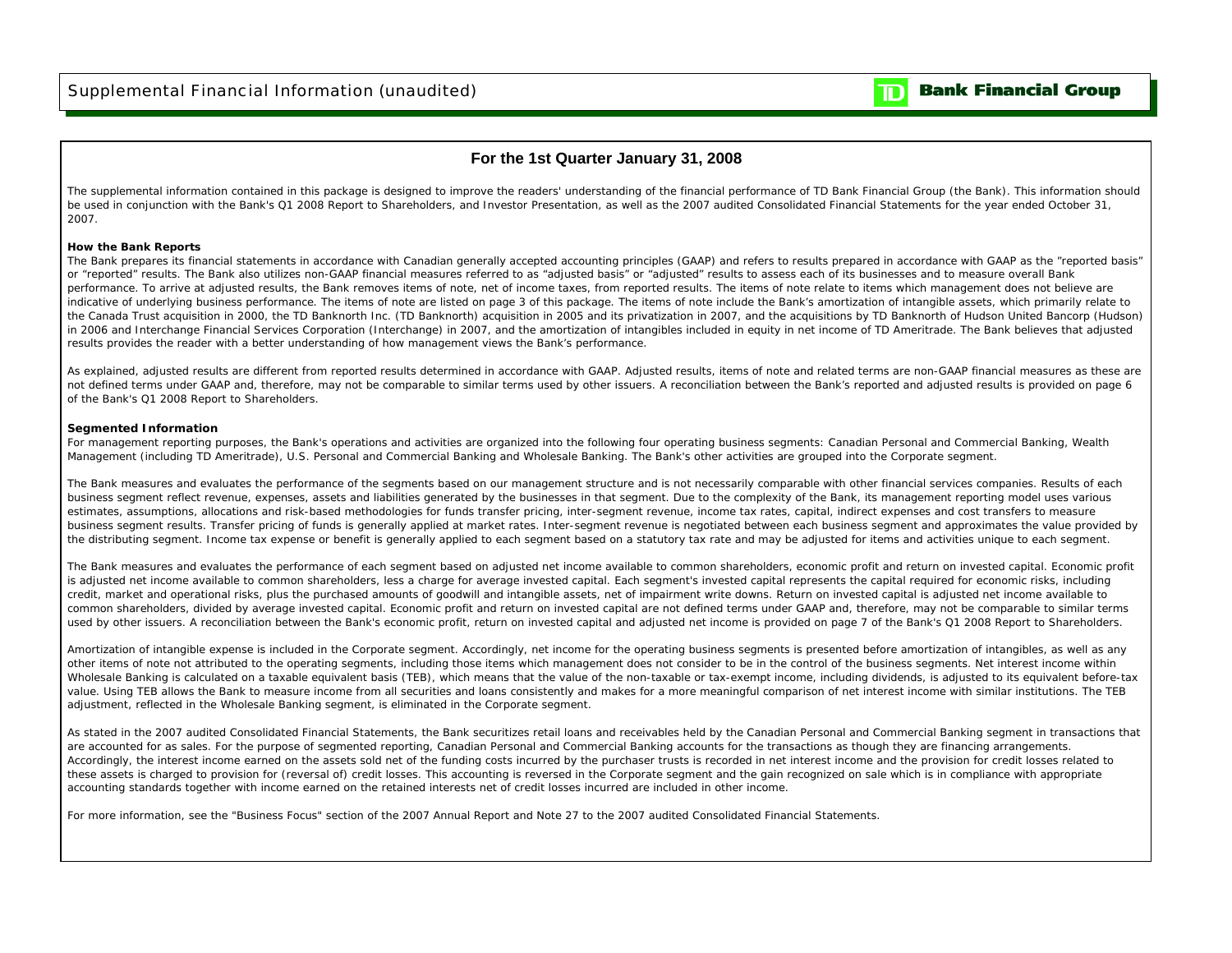**Bank Financial Group**  $\mathbf{D}$ 

| For the 1st Quarter Ended January 31, 2008<br><b>Table of Contents</b> |              |
|------------------------------------------------------------------------|--------------|
|                                                                        |              |
|                                                                        |              |
|                                                                        | Page         |
| <b>Highlights</b>                                                      | 1            |
| <b>Shareholder Value</b>                                               | $\mathbf{2}$ |
| Adjustment for Items of Note, Net of Income Taxes                      | 3            |
| <b>Segmented Results Summary</b>                                       | 4            |
| <b>Canadian Personal and Commercial Banking Segment</b>                | 5            |
| <b>Wealth Management Segment</b>                                       | 6            |
| U.S. Personal and Commercial Banking Segment                           | 7            |
| <b>Wholesale Banking Segment</b>                                       | 8            |
| <b>Corporate Segment</b>                                               | 9            |
| Net Interest Income and Margin                                         | 10           |
| Other Income                                                           | 11           |
| <b>Non-Interest Expenses</b>                                           | 12           |
| <b>Balance Sheet</b>                                                   | 13           |
| <b>Unrealized Gain (Loss) on Banking Book Equities</b>                 | 14           |
| <b>Assets under Administration and Management</b>                      | 14           |
| <b>Intangibles and Goodwill</b>                                        | 15           |
| <b>Restructuring Costs</b>                                             | 15           |
| <b>Loan Securitization</b>                                             | 16           |
| <b>Impaired Loans</b>                                                  | 17           |
| <b>Allowance for Credit Losses</b>                                     | 18           |
| Provision for (Reversal of) Credit Losses                              | 19           |
| Analysis of Change in Shareholders' Equity                             | 20           |
| Change in Accumulated Other Comprehensive Income, net of income taxes  | 21           |
| Analysis of Change in Non-Controlling Interests                        | 22           |
| Analysis of Change in Investment in TD Ameritrade                      | 22           |
| Gross Credit Risk Exposures - Basel II                                 | 23           |
| Capital - Basel II                                                     | 24           |
| Risk-weighted Assets - Basel II                                        | 25           |
| Risk-weighted Assets and Capital - Basel I                             | 26           |
|                                                                        |              |

Certain comparative amounts have been reclassified to conform with current period presentation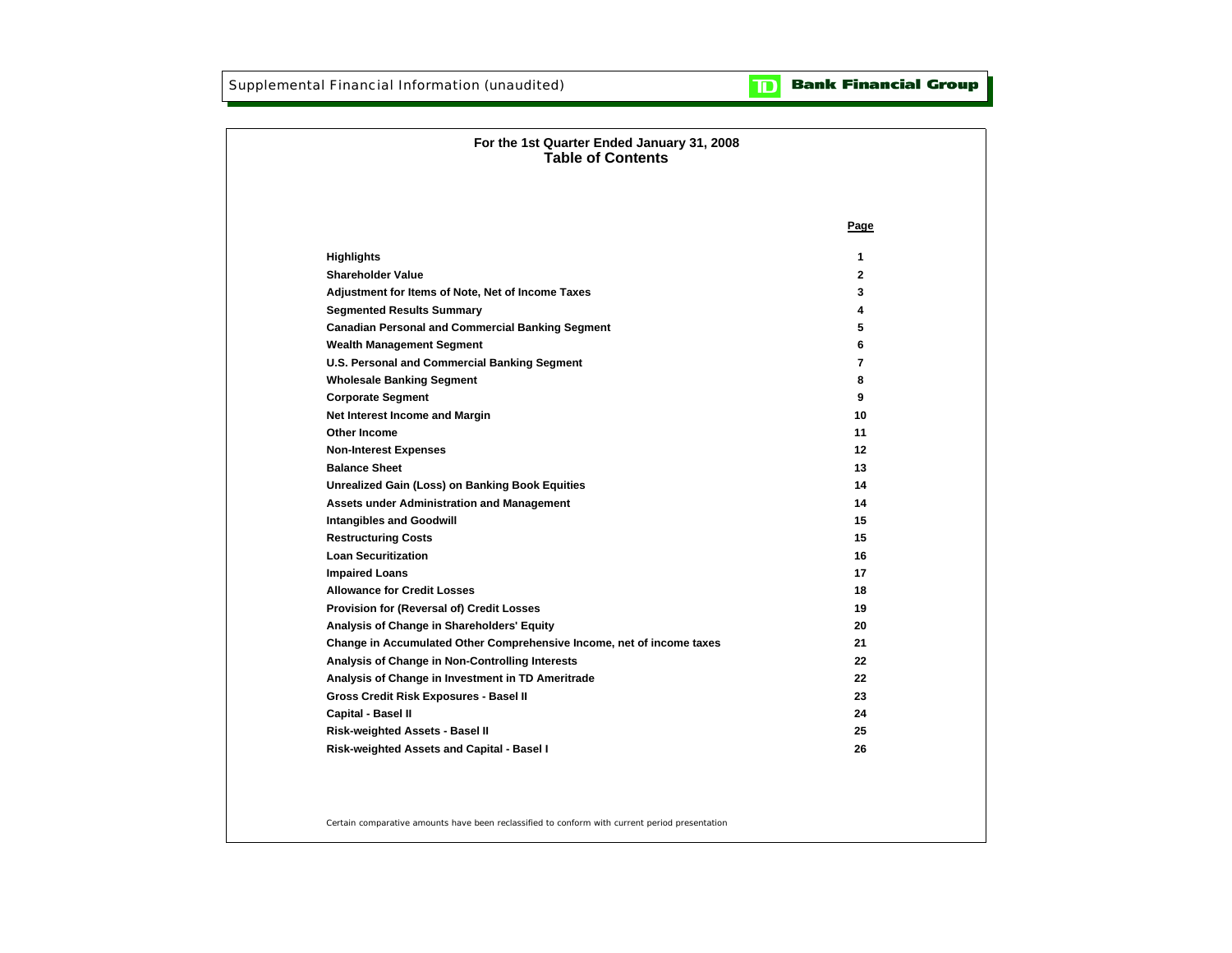| <b>LINE</b><br>2007<br>2006<br>2008<br><b>Full Year</b><br>Q <sub>1</sub><br>Q4<br>Q3<br>Q <sub>2</sub><br>Q <sub>1</sub><br>Q <sub>4</sub><br>Q <sub>3</sub><br>Q2<br>Q1<br><b>FOR THE PERIOD ENDED</b><br>2007<br>2006<br>Income statement (\$millions)<br>1,788<br>1,808<br>1,783<br>1,662<br>\$<br>1,671<br>1,714<br>\$<br>1,623<br>\$<br>1,427<br>\$<br>1,607<br>6,924<br>\$<br>6,371<br>Net interest income<br><b>S</b><br>\$<br>(page 10)<br>$\mathbf 1$<br>\$.<br>$\overline{c}$<br>1,816<br>1,742<br>1,899<br>1,882<br>1,834<br>1,604<br>1,688<br>1,712<br>7,357<br>6.821<br>1,817<br>Other income<br>(page 11)<br>3.550<br>3<br>3.604<br>3.682<br>3,544<br>3,505<br>3,318<br>3,311<br>3,139<br>3,424<br>14,281<br>13.192<br>Total revenue<br>(5)<br>1,564<br>1,559<br>Dilution gain (loss) on investments, net of costs<br>4<br>5<br>255<br>139<br>171<br>172<br>163<br>170<br>109<br>645<br>409<br>Provision for (reversal of) credit losses<br>16<br>114<br>(page 19)<br>6<br>2,228<br>2,241<br>2,216<br>2,297<br>2,221<br>2,211<br>2,170<br>2,310<br>8,975<br>8,815<br>Non-interest expenses<br>(page 12)<br>2,124<br>$\overline{7}$<br>1,295<br>1,075<br>937<br>994<br>2,564<br>5,527<br>1.121<br>1.170<br>1.121<br>1,032<br>4,661<br>Net income before provision for income taxes<br>8<br>235<br>153<br>248<br>234<br>218<br>175<br>235<br>244<br>220<br>853<br>874<br>Provision for income taxes<br>1.017<br>1.047<br>841<br>762<br>797<br>9<br>886<br>903<br>750<br>2.344<br>3,808<br>4.653<br>Income before non-controlling interests in subsidiaries<br>27<br>10<br>13<br>47<br>48<br>52<br>47<br>37<br>184<br>Non-controlling interests in subsidiaries<br>8<br>8<br>95<br>(page 22)<br>92<br>85<br>69<br>65<br>48<br>51<br>284<br>134<br>Equity in net income of an associated company, net of income taxes<br>11<br>65<br>35<br>(page 22)<br>879<br>921<br>762<br>796<br>738<br>4,603<br>970<br>1,094<br>1,103<br>2,307<br>3,997<br>12<br>Net income - reported<br>90<br>88<br>90<br>42<br>(1, 227)<br>Adjustment for items of note, net of income taxes<br>13<br>(73)<br>61<br>116<br>113<br>(1, 472)<br>192<br>(page 3)<br>1.060<br>1,021<br>1,164<br>995<br>1,009<br>875<br>886<br>780<br>835<br>4,189<br>3,376<br>14<br>Net income - adjusted<br>$\overline{7}$<br>Preferred dividends<br>15<br>8<br>5<br>$\overline{2}$<br>6<br>5<br>-6<br>6<br>5<br>20<br>22<br>16<br>1,016<br>1,162<br>988<br>1,003<br>870<br>880<br>774<br>830<br>4,169<br>3,354<br>1,052<br>\$<br>\$<br>\$.<br>\$.<br>-S<br>\$<br>Net income available to common shareholders - adjusted<br>\$<br>£.<br>\$.<br>£.<br>17<br>1.34<br>1.52<br>1.53<br>1.21<br>1.27<br>1.05<br>1.10<br>1.02<br>3.23<br>5.53<br>6.39<br>- reported<br>\$.<br>\$<br>\$<br>\$<br>\$<br>\$<br>1.42<br>1.37<br>- adjusted<br>1.46<br>1.61<br>1.40<br>1.21<br>1.22<br>1.10<br>1.16<br>5.80<br>4.70<br>18<br>19<br>1.33<br>1.50<br>1.51<br>1.20<br>1.26<br>1.04<br>1.09<br>1.01<br>3.20<br>5.48<br>6.34<br>- reported<br>1.36<br>- adjusted<br>20<br>1.45<br>1.40<br>1.60<br>1.38<br>1.20<br>1.21<br>1.09<br>1.15<br>5.75<br>4.66<br>718.3<br>717.3<br>719.1<br>719.7<br>719.1<br>712.5<br>716.8<br>- basic (millions)<br>21<br>719.5<br>718.3<br>715.7<br>718.6<br>22<br>724.4<br>725.9<br>723.0<br>- diluted<br>724.6<br>726.9<br>724.9<br>726.0<br>724.7<br>722.5<br>718.9<br>725.5<br>435.2<br>422.1<br>403.9<br>396.7<br>408.2<br>392.9<br>385.8<br>388.6<br>384.4<br>422.1<br>392.9<br>23<br><b>S</b><br>\$<br>Ŝ.<br>\$<br>\$<br>\$<br>\$<br>(page 13)<br>24<br>22.9<br>21.4<br>21.0<br>21.8<br>21.0<br>21.4<br>Total shareholders' equity<br>(page 20)<br>19.6<br>19.4<br>19.3<br>18.5<br>19.6<br>774<br>25<br>901<br>1,236<br>1,010<br>1,027<br>990<br>774<br>707<br>706<br>806<br>1,236<br>(page 14)<br>Capital and risk metrics (\$billions)<br>152.5<br>\$<br>\$<br>135.8<br>\$<br>152.5<br>\$<br>Risk-weighted assets (RWA) <sup>3</sup><br>145.9<br>\$.<br>150.8<br>S<br>149.4<br>\$<br>149.1<br>141.9<br>139.1<br>135.9<br>141.9<br>26<br>\$<br>-S<br>(page 25)<br>s.<br>-S<br>Tier 1 capital <sup>3</sup><br>27<br>15.6<br>16.4<br>17.1<br>15.9<br>15.4<br>14.7<br>17.7<br>17.1<br>16.8<br>16.1<br>15.6<br>(page 24)<br>28<br>10.9%<br>10.3%<br>10.2%<br>9.8%<br>11.9%<br>12.0%<br>12.1%<br>12.1%<br>10.3%<br>(page 24)<br>11.9%<br>Total capital ratio <sup>3</sup><br>29<br>13.0<br>13.3<br>12.3<br>13.1<br>13.2<br>14.1<br>13.0<br>13.1<br>(page 24)<br>15.1<br>14.1<br>13.8<br>(20)<br>(33)<br>\$<br>(20)<br>\$<br>(14)<br>$\overline{2}$<br>\$<br>(10)<br>Ŝ.<br>(20)<br>Common shareholders' equity (\$millions)<br>30<br>\$<br>(10)<br>\$<br>\$<br>5<br>\$<br>\$<br>5<br>-S<br>\$<br>$\overline{2}$<br>12<br>15<br>(4)<br>Annual net income (\$millions)<br>31<br>(24)<br>(6)<br>(18)<br>(10)<br>(4)<br>(6)<br>379<br>32<br>521<br>366<br>372<br>270<br>245<br>244<br>233<br>366<br>270<br>Impaired loans net of specific provisions (\$millions)<br>314<br>(page 17)<br>$.2\%$<br>$.2\%$<br>Impaired loans net of specific allowance as a % of net loans<br>33<br>$.2\%$<br>$.2\%$<br>$.2\%$<br>.2%<br>$.2\%$<br>$.1\%$<br>.1%<br>.1%<br>(page 17)<br>.3%<br>.25<br>Provision for credit losses as a % of net average loans<br>34<br>.57<br>.30<br>.39<br>.41<br>.38<br>.40<br>.26<br>.04<br>.29<br>.37<br>Rating of senior debt: Moody's<br>35<br>Aa3<br>Aa3<br>Aa3<br>Aa <sub>3</sub><br>Aa3<br>Aaa<br>Aaa<br>Aaa<br>Aaa<br>Aa3<br>Aaa<br>Standard and Poor's<br>36<br>AA-<br>AA-<br>AA-<br>AA-<br>$A+$<br>$A+$<br>A+<br>$A+$<br>A+<br>AA-<br>A+ | <b>Highlights</b>                                                         |  |  |  |  |  |  |  |  | $\mathbf{D}% _{T}=\mathbf{D}_{T}\!\left( \mathbf{1}_{T}% \mathbf{1}_{T}\mathbf{1}_{T}\mathbf{1}_{T}\mathbf{1}_{T}\mathbf{1}_{T}\mathbf{1}_{T}\mathbf{1}_{T}\mathbf{1}_{T}\mathbf{1}_{T}\mathbf{1}_{T}\mathbf{1}_{T}\mathbf{1}_{T}\mathbf{1}_{T}\mathbf{1}_{T}\mathbf{1}_{T}\mathbf{1}_{T}\mathbf{1}_{T}\mathbf{1}_{T}\mathbf{1}_{T}\mathbf{1}_{T}\mathbf{1}_{T}\mathbf{1}_{T}\mathbf{1}_{T}\mathbf{1}_{T}\mathbf{1}_{T}\mathbf{1}_{T}\mathbf{1}_{T}$ |  | <b>Bank Financial Group</b> |  |  |
|----------------------------------------------------------------------------------------------------------------------------------------------------------------------------------------------------------------------------------------------------------------------------------------------------------------------------------------------------------------------------------------------------------------------------------------------------------------------------------------------------------------------------------------------------------------------------------------------------------------------------------------------------------------------------------------------------------------------------------------------------------------------------------------------------------------------------------------------------------------------------------------------------------------------------------------------------------------------------------------------------------------------------------------------------------------------------------------------------------------------------------------------------------------------------------------------------------------------------------------------------------------------------------------------------------------------------------------------------------------------------------------------------------------------------------------------------------------------------------------------------------------------------------------------------------------------------------------------------------------------------------------------------------------------------------------------------------------------------------------------------------------------------------------------------------------------------------------------------------------------------------------------------------------------------------------------------------------------------------------------------------------------------------------------------------------------------------------------------------------------------------------------------------------------------------------------------------------------------------------------------------------------------------------------------------------------------------------------------------------------------------------------------------------------------------------------------------------------------------------------------------------------------------------------------------------------------------------------------------------------------------------------------------------------------------------------------------------------------------------------------------------------------------------------------------------------------------------------------------------------------------------------------------------------------------------------------------------------------------------------------------------------------------------------------------------------------------------------------------------------------------------------------------------------------------------------------------------------------------------------------------------------------------------------------------------------------------------------------------------------------------------------------------------------------------------------------------------------------------------------------------------------------------------------------------------------------------------------------------------------------------------------------------------------------------------------------------------------------------------------------------------------------------------------------------------------------------------------------------------------------------------------------------------------------------------------------------------------------------------------------------------------------------------------------------------------------------------------------------------------------------------------------------------------------------------------------------------------------------------------------------------------------------------------------------------------------------------------------------------------------------------------------------------------------------------------------------------------------------------------------------------------------------------------------------------------------------------------------------------------------------------------------------------------------------------------------------------------------------------------------------------------------------------------------------------------------------------------------------------------------------------------------------------------------------------------------------------------------------------------------------------------------------------------------------------------------------------------------------------------------------------------------------------------------------------------------------------------------------------------------------------------------------------------------------------------------------------------------------------------------------------------------------------------------------------------------------------------------------------------------------------------------------------------|---------------------------------------------------------------------------|--|--|--|--|--|--|--|--|------------------------------------------------------------------------------------------------------------------------------------------------------------------------------------------------------------------------------------------------------------------------------------------------------------------------------------------------------------------------------------------------------------------------------------------------------|--|-----------------------------|--|--|
|                                                                                                                                                                                                                                                                                                                                                                                                                                                                                                                                                                                                                                                                                                                                                                                                                                                                                                                                                                                                                                                                                                                                                                                                                                                                                                                                                                                                                                                                                                                                                                                                                                                                                                                                                                                                                                                                                                                                                                                                                                                                                                                                                                                                                                                                                                                                                                                                                                                                                                                                                                                                                                                                                                                                                                                                                                                                                                                                                                                                                                                                                                                                                                                                                                                                                                                                                                                                                                                                                                                                                                                                                                                                                                                                                                                                                                                                                                                                                                                                                                                                                                                                                                                                                                                                                                                                                                                                                                                                                                                                                                                                                                                                                                                                                                                                                                                                                                                                                                                                                                                                                                                                                                                                                                                                                                                                                                                                                                                                                                                                              |                                                                           |  |  |  |  |  |  |  |  |                                                                                                                                                                                                                                                                                                                                                                                                                                                      |  |                             |  |  |
|                                                                                                                                                                                                                                                                                                                                                                                                                                                                                                                                                                                                                                                                                                                                                                                                                                                                                                                                                                                                                                                                                                                                                                                                                                                                                                                                                                                                                                                                                                                                                                                                                                                                                                                                                                                                                                                                                                                                                                                                                                                                                                                                                                                                                                                                                                                                                                                                                                                                                                                                                                                                                                                                                                                                                                                                                                                                                                                                                                                                                                                                                                                                                                                                                                                                                                                                                                                                                                                                                                                                                                                                                                                                                                                                                                                                                                                                                                                                                                                                                                                                                                                                                                                                                                                                                                                                                                                                                                                                                                                                                                                                                                                                                                                                                                                                                                                                                                                                                                                                                                                                                                                                                                                                                                                                                                                                                                                                                                                                                                                                              |                                                                           |  |  |  |  |  |  |  |  |                                                                                                                                                                                                                                                                                                                                                                                                                                                      |  |                             |  |  |
| 12.0%                                                                                                                                                                                                                                                                                                                                                                                                                                                                                                                                                                                                                                                                                                                                                                                                                                                                                                                                                                                                                                                                                                                                                                                                                                                                                                                                                                                                                                                                                                                                                                                                                                                                                                                                                                                                                                                                                                                                                                                                                                                                                                                                                                                                                                                                                                                                                                                                                                                                                                                                                                                                                                                                                                                                                                                                                                                                                                                                                                                                                                                                                                                                                                                                                                                                                                                                                                                                                                                                                                                                                                                                                                                                                                                                                                                                                                                                                                                                                                                                                                                                                                                                                                                                                                                                                                                                                                                                                                                                                                                                                                                                                                                                                                                                                                                                                                                                                                                                                                                                                                                                                                                                                                                                                                                                                                                                                                                                                                                                                                                                        |                                                                           |  |  |  |  |  |  |  |  |                                                                                                                                                                                                                                                                                                                                                                                                                                                      |  |                             |  |  |
|                                                                                                                                                                                                                                                                                                                                                                                                                                                                                                                                                                                                                                                                                                                                                                                                                                                                                                                                                                                                                                                                                                                                                                                                                                                                                                                                                                                                                                                                                                                                                                                                                                                                                                                                                                                                                                                                                                                                                                                                                                                                                                                                                                                                                                                                                                                                                                                                                                                                                                                                                                                                                                                                                                                                                                                                                                                                                                                                                                                                                                                                                                                                                                                                                                                                                                                                                                                                                                                                                                                                                                                                                                                                                                                                                                                                                                                                                                                                                                                                                                                                                                                                                                                                                                                                                                                                                                                                                                                                                                                                                                                                                                                                                                                                                                                                                                                                                                                                                                                                                                                                                                                                                                                                                                                                                                                                                                                                                                                                                                                                              |                                                                           |  |  |  |  |  |  |  |  |                                                                                                                                                                                                                                                                                                                                                                                                                                                      |  |                             |  |  |
|                                                                                                                                                                                                                                                                                                                                                                                                                                                                                                                                                                                                                                                                                                                                                                                                                                                                                                                                                                                                                                                                                                                                                                                                                                                                                                                                                                                                                                                                                                                                                                                                                                                                                                                                                                                                                                                                                                                                                                                                                                                                                                                                                                                                                                                                                                                                                                                                                                                                                                                                                                                                                                                                                                                                                                                                                                                                                                                                                                                                                                                                                                                                                                                                                                                                                                                                                                                                                                                                                                                                                                                                                                                                                                                                                                                                                                                                                                                                                                                                                                                                                                                                                                                                                                                                                                                                                                                                                                                                                                                                                                                                                                                                                                                                                                                                                                                                                                                                                                                                                                                                                                                                                                                                                                                                                                                                                                                                                                                                                                                                              |                                                                           |  |  |  |  |  |  |  |  |                                                                                                                                                                                                                                                                                                                                                                                                                                                      |  |                             |  |  |
|                                                                                                                                                                                                                                                                                                                                                                                                                                                                                                                                                                                                                                                                                                                                                                                                                                                                                                                                                                                                                                                                                                                                                                                                                                                                                                                                                                                                                                                                                                                                                                                                                                                                                                                                                                                                                                                                                                                                                                                                                                                                                                                                                                                                                                                                                                                                                                                                                                                                                                                                                                                                                                                                                                                                                                                                                                                                                                                                                                                                                                                                                                                                                                                                                                                                                                                                                                                                                                                                                                                                                                                                                                                                                                                                                                                                                                                                                                                                                                                                                                                                                                                                                                                                                                                                                                                                                                                                                                                                                                                                                                                                                                                                                                                                                                                                                                                                                                                                                                                                                                                                                                                                                                                                                                                                                                                                                                                                                                                                                                                                              |                                                                           |  |  |  |  |  |  |  |  |                                                                                                                                                                                                                                                                                                                                                                                                                                                      |  |                             |  |  |
|                                                                                                                                                                                                                                                                                                                                                                                                                                                                                                                                                                                                                                                                                                                                                                                                                                                                                                                                                                                                                                                                                                                                                                                                                                                                                                                                                                                                                                                                                                                                                                                                                                                                                                                                                                                                                                                                                                                                                                                                                                                                                                                                                                                                                                                                                                                                                                                                                                                                                                                                                                                                                                                                                                                                                                                                                                                                                                                                                                                                                                                                                                                                                                                                                                                                                                                                                                                                                                                                                                                                                                                                                                                                                                                                                                                                                                                                                                                                                                                                                                                                                                                                                                                                                                                                                                                                                                                                                                                                                                                                                                                                                                                                                                                                                                                                                                                                                                                                                                                                                                                                                                                                                                                                                                                                                                                                                                                                                                                                                                                                              |                                                                           |  |  |  |  |  |  |  |  |                                                                                                                                                                                                                                                                                                                                                                                                                                                      |  |                             |  |  |
|                                                                                                                                                                                                                                                                                                                                                                                                                                                                                                                                                                                                                                                                                                                                                                                                                                                                                                                                                                                                                                                                                                                                                                                                                                                                                                                                                                                                                                                                                                                                                                                                                                                                                                                                                                                                                                                                                                                                                                                                                                                                                                                                                                                                                                                                                                                                                                                                                                                                                                                                                                                                                                                                                                                                                                                                                                                                                                                                                                                                                                                                                                                                                                                                                                                                                                                                                                                                                                                                                                                                                                                                                                                                                                                                                                                                                                                                                                                                                                                                                                                                                                                                                                                                                                                                                                                                                                                                                                                                                                                                                                                                                                                                                                                                                                                                                                                                                                                                                                                                                                                                                                                                                                                                                                                                                                                                                                                                                                                                                                                                              |                                                                           |  |  |  |  |  |  |  |  |                                                                                                                                                                                                                                                                                                                                                                                                                                                      |  |                             |  |  |
|                                                                                                                                                                                                                                                                                                                                                                                                                                                                                                                                                                                                                                                                                                                                                                                                                                                                                                                                                                                                                                                                                                                                                                                                                                                                                                                                                                                                                                                                                                                                                                                                                                                                                                                                                                                                                                                                                                                                                                                                                                                                                                                                                                                                                                                                                                                                                                                                                                                                                                                                                                                                                                                                                                                                                                                                                                                                                                                                                                                                                                                                                                                                                                                                                                                                                                                                                                                                                                                                                                                                                                                                                                                                                                                                                                                                                                                                                                                                                                                                                                                                                                                                                                                                                                                                                                                                                                                                                                                                                                                                                                                                                                                                                                                                                                                                                                                                                                                                                                                                                                                                                                                                                                                                                                                                                                                                                                                                                                                                                                                                              |                                                                           |  |  |  |  |  |  |  |  |                                                                                                                                                                                                                                                                                                                                                                                                                                                      |  |                             |  |  |
|                                                                                                                                                                                                                                                                                                                                                                                                                                                                                                                                                                                                                                                                                                                                                                                                                                                                                                                                                                                                                                                                                                                                                                                                                                                                                                                                                                                                                                                                                                                                                                                                                                                                                                                                                                                                                                                                                                                                                                                                                                                                                                                                                                                                                                                                                                                                                                                                                                                                                                                                                                                                                                                                                                                                                                                                                                                                                                                                                                                                                                                                                                                                                                                                                                                                                                                                                                                                                                                                                                                                                                                                                                                                                                                                                                                                                                                                                                                                                                                                                                                                                                                                                                                                                                                                                                                                                                                                                                                                                                                                                                                                                                                                                                                                                                                                                                                                                                                                                                                                                                                                                                                                                                                                                                                                                                                                                                                                                                                                                                                                              |                                                                           |  |  |  |  |  |  |  |  |                                                                                                                                                                                                                                                                                                                                                                                                                                                      |  |                             |  |  |
|                                                                                                                                                                                                                                                                                                                                                                                                                                                                                                                                                                                                                                                                                                                                                                                                                                                                                                                                                                                                                                                                                                                                                                                                                                                                                                                                                                                                                                                                                                                                                                                                                                                                                                                                                                                                                                                                                                                                                                                                                                                                                                                                                                                                                                                                                                                                                                                                                                                                                                                                                                                                                                                                                                                                                                                                                                                                                                                                                                                                                                                                                                                                                                                                                                                                                                                                                                                                                                                                                                                                                                                                                                                                                                                                                                                                                                                                                                                                                                                                                                                                                                                                                                                                                                                                                                                                                                                                                                                                                                                                                                                                                                                                                                                                                                                                                                                                                                                                                                                                                                                                                                                                                                                                                                                                                                                                                                                                                                                                                                                                              |                                                                           |  |  |  |  |  |  |  |  |                                                                                                                                                                                                                                                                                                                                                                                                                                                      |  |                             |  |  |
|                                                                                                                                                                                                                                                                                                                                                                                                                                                                                                                                                                                                                                                                                                                                                                                                                                                                                                                                                                                                                                                                                                                                                                                                                                                                                                                                                                                                                                                                                                                                                                                                                                                                                                                                                                                                                                                                                                                                                                                                                                                                                                                                                                                                                                                                                                                                                                                                                                                                                                                                                                                                                                                                                                                                                                                                                                                                                                                                                                                                                                                                                                                                                                                                                                                                                                                                                                                                                                                                                                                                                                                                                                                                                                                                                                                                                                                                                                                                                                                                                                                                                                                                                                                                                                                                                                                                                                                                                                                                                                                                                                                                                                                                                                                                                                                                                                                                                                                                                                                                                                                                                                                                                                                                                                                                                                                                                                                                                                                                                                                                              |                                                                           |  |  |  |  |  |  |  |  |                                                                                                                                                                                                                                                                                                                                                                                                                                                      |  |                             |  |  |
|                                                                                                                                                                                                                                                                                                                                                                                                                                                                                                                                                                                                                                                                                                                                                                                                                                                                                                                                                                                                                                                                                                                                                                                                                                                                                                                                                                                                                                                                                                                                                                                                                                                                                                                                                                                                                                                                                                                                                                                                                                                                                                                                                                                                                                                                                                                                                                                                                                                                                                                                                                                                                                                                                                                                                                                                                                                                                                                                                                                                                                                                                                                                                                                                                                                                                                                                                                                                                                                                                                                                                                                                                                                                                                                                                                                                                                                                                                                                                                                                                                                                                                                                                                                                                                                                                                                                                                                                                                                                                                                                                                                                                                                                                                                                                                                                                                                                                                                                                                                                                                                                                                                                                                                                                                                                                                                                                                                                                                                                                                                                              |                                                                           |  |  |  |  |  |  |  |  |                                                                                                                                                                                                                                                                                                                                                                                                                                                      |  |                             |  |  |
|                                                                                                                                                                                                                                                                                                                                                                                                                                                                                                                                                                                                                                                                                                                                                                                                                                                                                                                                                                                                                                                                                                                                                                                                                                                                                                                                                                                                                                                                                                                                                                                                                                                                                                                                                                                                                                                                                                                                                                                                                                                                                                                                                                                                                                                                                                                                                                                                                                                                                                                                                                                                                                                                                                                                                                                                                                                                                                                                                                                                                                                                                                                                                                                                                                                                                                                                                                                                                                                                                                                                                                                                                                                                                                                                                                                                                                                                                                                                                                                                                                                                                                                                                                                                                                                                                                                                                                                                                                                                                                                                                                                                                                                                                                                                                                                                                                                                                                                                                                                                                                                                                                                                                                                                                                                                                                                                                                                                                                                                                                                                              |                                                                           |  |  |  |  |  |  |  |  |                                                                                                                                                                                                                                                                                                                                                                                                                                                      |  |                             |  |  |
|                                                                                                                                                                                                                                                                                                                                                                                                                                                                                                                                                                                                                                                                                                                                                                                                                                                                                                                                                                                                                                                                                                                                                                                                                                                                                                                                                                                                                                                                                                                                                                                                                                                                                                                                                                                                                                                                                                                                                                                                                                                                                                                                                                                                                                                                                                                                                                                                                                                                                                                                                                                                                                                                                                                                                                                                                                                                                                                                                                                                                                                                                                                                                                                                                                                                                                                                                                                                                                                                                                                                                                                                                                                                                                                                                                                                                                                                                                                                                                                                                                                                                                                                                                                                                                                                                                                                                                                                                                                                                                                                                                                                                                                                                                                                                                                                                                                                                                                                                                                                                                                                                                                                                                                                                                                                                                                                                                                                                                                                                                                                              |                                                                           |  |  |  |  |  |  |  |  |                                                                                                                                                                                                                                                                                                                                                                                                                                                      |  |                             |  |  |
|                                                                                                                                                                                                                                                                                                                                                                                                                                                                                                                                                                                                                                                                                                                                                                                                                                                                                                                                                                                                                                                                                                                                                                                                                                                                                                                                                                                                                                                                                                                                                                                                                                                                                                                                                                                                                                                                                                                                                                                                                                                                                                                                                                                                                                                                                                                                                                                                                                                                                                                                                                                                                                                                                                                                                                                                                                                                                                                                                                                                                                                                                                                                                                                                                                                                                                                                                                                                                                                                                                                                                                                                                                                                                                                                                                                                                                                                                                                                                                                                                                                                                                                                                                                                                                                                                                                                                                                                                                                                                                                                                                                                                                                                                                                                                                                                                                                                                                                                                                                                                                                                                                                                                                                                                                                                                                                                                                                                                                                                                                                                              |                                                                           |  |  |  |  |  |  |  |  |                                                                                                                                                                                                                                                                                                                                                                                                                                                      |  |                             |  |  |
|                                                                                                                                                                                                                                                                                                                                                                                                                                                                                                                                                                                                                                                                                                                                                                                                                                                                                                                                                                                                                                                                                                                                                                                                                                                                                                                                                                                                                                                                                                                                                                                                                                                                                                                                                                                                                                                                                                                                                                                                                                                                                                                                                                                                                                                                                                                                                                                                                                                                                                                                                                                                                                                                                                                                                                                                                                                                                                                                                                                                                                                                                                                                                                                                                                                                                                                                                                                                                                                                                                                                                                                                                                                                                                                                                                                                                                                                                                                                                                                                                                                                                                                                                                                                                                                                                                                                                                                                                                                                                                                                                                                                                                                                                                                                                                                                                                                                                                                                                                                                                                                                                                                                                                                                                                                                                                                                                                                                                                                                                                                                              |                                                                           |  |  |  |  |  |  |  |  |                                                                                                                                                                                                                                                                                                                                                                                                                                                      |  |                             |  |  |
|                                                                                                                                                                                                                                                                                                                                                                                                                                                                                                                                                                                                                                                                                                                                                                                                                                                                                                                                                                                                                                                                                                                                                                                                                                                                                                                                                                                                                                                                                                                                                                                                                                                                                                                                                                                                                                                                                                                                                                                                                                                                                                                                                                                                                                                                                                                                                                                                                                                                                                                                                                                                                                                                                                                                                                                                                                                                                                                                                                                                                                                                                                                                                                                                                                                                                                                                                                                                                                                                                                                                                                                                                                                                                                                                                                                                                                                                                                                                                                                                                                                                                                                                                                                                                                                                                                                                                                                                                                                                                                                                                                                                                                                                                                                                                                                                                                                                                                                                                                                                                                                                                                                                                                                                                                                                                                                                                                                                                                                                                                                                              |                                                                           |  |  |  |  |  |  |  |  |                                                                                                                                                                                                                                                                                                                                                                                                                                                      |  |                             |  |  |
|                                                                                                                                                                                                                                                                                                                                                                                                                                                                                                                                                                                                                                                                                                                                                                                                                                                                                                                                                                                                                                                                                                                                                                                                                                                                                                                                                                                                                                                                                                                                                                                                                                                                                                                                                                                                                                                                                                                                                                                                                                                                                                                                                                                                                                                                                                                                                                                                                                                                                                                                                                                                                                                                                                                                                                                                                                                                                                                                                                                                                                                                                                                                                                                                                                                                                                                                                                                                                                                                                                                                                                                                                                                                                                                                                                                                                                                                                                                                                                                                                                                                                                                                                                                                                                                                                                                                                                                                                                                                                                                                                                                                                                                                                                                                                                                                                                                                                                                                                                                                                                                                                                                                                                                                                                                                                                                                                                                                                                                                                                                                              |                                                                           |  |  |  |  |  |  |  |  |                                                                                                                                                                                                                                                                                                                                                                                                                                                      |  |                             |  |  |
|                                                                                                                                                                                                                                                                                                                                                                                                                                                                                                                                                                                                                                                                                                                                                                                                                                                                                                                                                                                                                                                                                                                                                                                                                                                                                                                                                                                                                                                                                                                                                                                                                                                                                                                                                                                                                                                                                                                                                                                                                                                                                                                                                                                                                                                                                                                                                                                                                                                                                                                                                                                                                                                                                                                                                                                                                                                                                                                                                                                                                                                                                                                                                                                                                                                                                                                                                                                                                                                                                                                                                                                                                                                                                                                                                                                                                                                                                                                                                                                                                                                                                                                                                                                                                                                                                                                                                                                                                                                                                                                                                                                                                                                                                                                                                                                                                                                                                                                                                                                                                                                                                                                                                                                                                                                                                                                                                                                                                                                                                                                                              |                                                                           |  |  |  |  |  |  |  |  |                                                                                                                                                                                                                                                                                                                                                                                                                                                      |  |                             |  |  |
|                                                                                                                                                                                                                                                                                                                                                                                                                                                                                                                                                                                                                                                                                                                                                                                                                                                                                                                                                                                                                                                                                                                                                                                                                                                                                                                                                                                                                                                                                                                                                                                                                                                                                                                                                                                                                                                                                                                                                                                                                                                                                                                                                                                                                                                                                                                                                                                                                                                                                                                                                                                                                                                                                                                                                                                                                                                                                                                                                                                                                                                                                                                                                                                                                                                                                                                                                                                                                                                                                                                                                                                                                                                                                                                                                                                                                                                                                                                                                                                                                                                                                                                                                                                                                                                                                                                                                                                                                                                                                                                                                                                                                                                                                                                                                                                                                                                                                                                                                                                                                                                                                                                                                                                                                                                                                                                                                                                                                                                                                                                                              | Per common share <sup>1</sup> and average number of shares                |  |  |  |  |  |  |  |  |                                                                                                                                                                                                                                                                                                                                                                                                                                                      |  |                             |  |  |
|                                                                                                                                                                                                                                                                                                                                                                                                                                                                                                                                                                                                                                                                                                                                                                                                                                                                                                                                                                                                                                                                                                                                                                                                                                                                                                                                                                                                                                                                                                                                                                                                                                                                                                                                                                                                                                                                                                                                                                                                                                                                                                                                                                                                                                                                                                                                                                                                                                                                                                                                                                                                                                                                                                                                                                                                                                                                                                                                                                                                                                                                                                                                                                                                                                                                                                                                                                                                                                                                                                                                                                                                                                                                                                                                                                                                                                                                                                                                                                                                                                                                                                                                                                                                                                                                                                                                                                                                                                                                                                                                                                                                                                                                                                                                                                                                                                                                                                                                                                                                                                                                                                                                                                                                                                                                                                                                                                                                                                                                                                                                              | Basic net income                                                          |  |  |  |  |  |  |  |  |                                                                                                                                                                                                                                                                                                                                                                                                                                                      |  |                             |  |  |
|                                                                                                                                                                                                                                                                                                                                                                                                                                                                                                                                                                                                                                                                                                                                                                                                                                                                                                                                                                                                                                                                                                                                                                                                                                                                                                                                                                                                                                                                                                                                                                                                                                                                                                                                                                                                                                                                                                                                                                                                                                                                                                                                                                                                                                                                                                                                                                                                                                                                                                                                                                                                                                                                                                                                                                                                                                                                                                                                                                                                                                                                                                                                                                                                                                                                                                                                                                                                                                                                                                                                                                                                                                                                                                                                                                                                                                                                                                                                                                                                                                                                                                                                                                                                                                                                                                                                                                                                                                                                                                                                                                                                                                                                                                                                                                                                                                                                                                                                                                                                                                                                                                                                                                                                                                                                                                                                                                                                                                                                                                                                              |                                                                           |  |  |  |  |  |  |  |  |                                                                                                                                                                                                                                                                                                                                                                                                                                                      |  |                             |  |  |
|                                                                                                                                                                                                                                                                                                                                                                                                                                                                                                                                                                                                                                                                                                                                                                                                                                                                                                                                                                                                                                                                                                                                                                                                                                                                                                                                                                                                                                                                                                                                                                                                                                                                                                                                                                                                                                                                                                                                                                                                                                                                                                                                                                                                                                                                                                                                                                                                                                                                                                                                                                                                                                                                                                                                                                                                                                                                                                                                                                                                                                                                                                                                                                                                                                                                                                                                                                                                                                                                                                                                                                                                                                                                                                                                                                                                                                                                                                                                                                                                                                                                                                                                                                                                                                                                                                                                                                                                                                                                                                                                                                                                                                                                                                                                                                                                                                                                                                                                                                                                                                                                                                                                                                                                                                                                                                                                                                                                                                                                                                                                              | Diluted net income                                                        |  |  |  |  |  |  |  |  |                                                                                                                                                                                                                                                                                                                                                                                                                                                      |  |                             |  |  |
|                                                                                                                                                                                                                                                                                                                                                                                                                                                                                                                                                                                                                                                                                                                                                                                                                                                                                                                                                                                                                                                                                                                                                                                                                                                                                                                                                                                                                                                                                                                                                                                                                                                                                                                                                                                                                                                                                                                                                                                                                                                                                                                                                                                                                                                                                                                                                                                                                                                                                                                                                                                                                                                                                                                                                                                                                                                                                                                                                                                                                                                                                                                                                                                                                                                                                                                                                                                                                                                                                                                                                                                                                                                                                                                                                                                                                                                                                                                                                                                                                                                                                                                                                                                                                                                                                                                                                                                                                                                                                                                                                                                                                                                                                                                                                                                                                                                                                                                                                                                                                                                                                                                                                                                                                                                                                                                                                                                                                                                                                                                                              |                                                                           |  |  |  |  |  |  |  |  |                                                                                                                                                                                                                                                                                                                                                                                                                                                      |  |                             |  |  |
|                                                                                                                                                                                                                                                                                                                                                                                                                                                                                                                                                                                                                                                                                                                                                                                                                                                                                                                                                                                                                                                                                                                                                                                                                                                                                                                                                                                                                                                                                                                                                                                                                                                                                                                                                                                                                                                                                                                                                                                                                                                                                                                                                                                                                                                                                                                                                                                                                                                                                                                                                                                                                                                                                                                                                                                                                                                                                                                                                                                                                                                                                                                                                                                                                                                                                                                                                                                                                                                                                                                                                                                                                                                                                                                                                                                                                                                                                                                                                                                                                                                                                                                                                                                                                                                                                                                                                                                                                                                                                                                                                                                                                                                                                                                                                                                                                                                                                                                                                                                                                                                                                                                                                                                                                                                                                                                                                                                                                                                                                                                                              | Average number of common shares outstanding                               |  |  |  |  |  |  |  |  |                                                                                                                                                                                                                                                                                                                                                                                                                                                      |  |                             |  |  |
|                                                                                                                                                                                                                                                                                                                                                                                                                                                                                                                                                                                                                                                                                                                                                                                                                                                                                                                                                                                                                                                                                                                                                                                                                                                                                                                                                                                                                                                                                                                                                                                                                                                                                                                                                                                                                                                                                                                                                                                                                                                                                                                                                                                                                                                                                                                                                                                                                                                                                                                                                                                                                                                                                                                                                                                                                                                                                                                                                                                                                                                                                                                                                                                                                                                                                                                                                                                                                                                                                                                                                                                                                                                                                                                                                                                                                                                                                                                                                                                                                                                                                                                                                                                                                                                                                                                                                                                                                                                                                                                                                                                                                                                                                                                                                                                                                                                                                                                                                                                                                                                                                                                                                                                                                                                                                                                                                                                                                                                                                                                                              |                                                                           |  |  |  |  |  |  |  |  |                                                                                                                                                                                                                                                                                                                                                                                                                                                      |  |                             |  |  |
|                                                                                                                                                                                                                                                                                                                                                                                                                                                                                                                                                                                                                                                                                                                                                                                                                                                                                                                                                                                                                                                                                                                                                                                                                                                                                                                                                                                                                                                                                                                                                                                                                                                                                                                                                                                                                                                                                                                                                                                                                                                                                                                                                                                                                                                                                                                                                                                                                                                                                                                                                                                                                                                                                                                                                                                                                                                                                                                                                                                                                                                                                                                                                                                                                                                                                                                                                                                                                                                                                                                                                                                                                                                                                                                                                                                                                                                                                                                                                                                                                                                                                                                                                                                                                                                                                                                                                                                                                                                                                                                                                                                                                                                                                                                                                                                                                                                                                                                                                                                                                                                                                                                                                                                                                                                                                                                                                                                                                                                                                                                                              |                                                                           |  |  |  |  |  |  |  |  |                                                                                                                                                                                                                                                                                                                                                                                                                                                      |  |                             |  |  |
|                                                                                                                                                                                                                                                                                                                                                                                                                                                                                                                                                                                                                                                                                                                                                                                                                                                                                                                                                                                                                                                                                                                                                                                                                                                                                                                                                                                                                                                                                                                                                                                                                                                                                                                                                                                                                                                                                                                                                                                                                                                                                                                                                                                                                                                                                                                                                                                                                                                                                                                                                                                                                                                                                                                                                                                                                                                                                                                                                                                                                                                                                                                                                                                                                                                                                                                                                                                                                                                                                                                                                                                                                                                                                                                                                                                                                                                                                                                                                                                                                                                                                                                                                                                                                                                                                                                                                                                                                                                                                                                                                                                                                                                                                                                                                                                                                                                                                                                                                                                                                                                                                                                                                                                                                                                                                                                                                                                                                                                                                                                                              | <b>Balance sheet (\$billions)</b>                                         |  |  |  |  |  |  |  |  |                                                                                                                                                                                                                                                                                                                                                                                                                                                      |  |                             |  |  |
|                                                                                                                                                                                                                                                                                                                                                                                                                                                                                                                                                                                                                                                                                                                                                                                                                                                                                                                                                                                                                                                                                                                                                                                                                                                                                                                                                                                                                                                                                                                                                                                                                                                                                                                                                                                                                                                                                                                                                                                                                                                                                                                                                                                                                                                                                                                                                                                                                                                                                                                                                                                                                                                                                                                                                                                                                                                                                                                                                                                                                                                                                                                                                                                                                                                                                                                                                                                                                                                                                                                                                                                                                                                                                                                                                                                                                                                                                                                                                                                                                                                                                                                                                                                                                                                                                                                                                                                                                                                                                                                                                                                                                                                                                                                                                                                                                                                                                                                                                                                                                                                                                                                                                                                                                                                                                                                                                                                                                                                                                                                                              | Total assets                                                              |  |  |  |  |  |  |  |  |                                                                                                                                                                                                                                                                                                                                                                                                                                                      |  |                             |  |  |
|                                                                                                                                                                                                                                                                                                                                                                                                                                                                                                                                                                                                                                                                                                                                                                                                                                                                                                                                                                                                                                                                                                                                                                                                                                                                                                                                                                                                                                                                                                                                                                                                                                                                                                                                                                                                                                                                                                                                                                                                                                                                                                                                                                                                                                                                                                                                                                                                                                                                                                                                                                                                                                                                                                                                                                                                                                                                                                                                                                                                                                                                                                                                                                                                                                                                                                                                                                                                                                                                                                                                                                                                                                                                                                                                                                                                                                                                                                                                                                                                                                                                                                                                                                                                                                                                                                                                                                                                                                                                                                                                                                                                                                                                                                                                                                                                                                                                                                                                                                                                                                                                                                                                                                                                                                                                                                                                                                                                                                                                                                                                              |                                                                           |  |  |  |  |  |  |  |  |                                                                                                                                                                                                                                                                                                                                                                                                                                                      |  |                             |  |  |
|                                                                                                                                                                                                                                                                                                                                                                                                                                                                                                                                                                                                                                                                                                                                                                                                                                                                                                                                                                                                                                                                                                                                                                                                                                                                                                                                                                                                                                                                                                                                                                                                                                                                                                                                                                                                                                                                                                                                                                                                                                                                                                                                                                                                                                                                                                                                                                                                                                                                                                                                                                                                                                                                                                                                                                                                                                                                                                                                                                                                                                                                                                                                                                                                                                                                                                                                                                                                                                                                                                                                                                                                                                                                                                                                                                                                                                                                                                                                                                                                                                                                                                                                                                                                                                                                                                                                                                                                                                                                                                                                                                                                                                                                                                                                                                                                                                                                                                                                                                                                                                                                                                                                                                                                                                                                                                                                                                                                                                                                                                                                              | Unrealized gain (loss) on banking book equities <sup>2</sup> (\$millions) |  |  |  |  |  |  |  |  |                                                                                                                                                                                                                                                                                                                                                                                                                                                      |  |                             |  |  |
|                                                                                                                                                                                                                                                                                                                                                                                                                                                                                                                                                                                                                                                                                                                                                                                                                                                                                                                                                                                                                                                                                                                                                                                                                                                                                                                                                                                                                                                                                                                                                                                                                                                                                                                                                                                                                                                                                                                                                                                                                                                                                                                                                                                                                                                                                                                                                                                                                                                                                                                                                                                                                                                                                                                                                                                                                                                                                                                                                                                                                                                                                                                                                                                                                                                                                                                                                                                                                                                                                                                                                                                                                                                                                                                                                                                                                                                                                                                                                                                                                                                                                                                                                                                                                                                                                                                                                                                                                                                                                                                                                                                                                                                                                                                                                                                                                                                                                                                                                                                                                                                                                                                                                                                                                                                                                                                                                                                                                                                                                                                                              |                                                                           |  |  |  |  |  |  |  |  |                                                                                                                                                                                                                                                                                                                                                                                                                                                      |  |                             |  |  |
|                                                                                                                                                                                                                                                                                                                                                                                                                                                                                                                                                                                                                                                                                                                                                                                                                                                                                                                                                                                                                                                                                                                                                                                                                                                                                                                                                                                                                                                                                                                                                                                                                                                                                                                                                                                                                                                                                                                                                                                                                                                                                                                                                                                                                                                                                                                                                                                                                                                                                                                                                                                                                                                                                                                                                                                                                                                                                                                                                                                                                                                                                                                                                                                                                                                                                                                                                                                                                                                                                                                                                                                                                                                                                                                                                                                                                                                                                                                                                                                                                                                                                                                                                                                                                                                                                                                                                                                                                                                                                                                                                                                                                                                                                                                                                                                                                                                                                                                                                                                                                                                                                                                                                                                                                                                                                                                                                                                                                                                                                                                                              |                                                                           |  |  |  |  |  |  |  |  |                                                                                                                                                                                                                                                                                                                                                                                                                                                      |  |                             |  |  |
|                                                                                                                                                                                                                                                                                                                                                                                                                                                                                                                                                                                                                                                                                                                                                                                                                                                                                                                                                                                                                                                                                                                                                                                                                                                                                                                                                                                                                                                                                                                                                                                                                                                                                                                                                                                                                                                                                                                                                                                                                                                                                                                                                                                                                                                                                                                                                                                                                                                                                                                                                                                                                                                                                                                                                                                                                                                                                                                                                                                                                                                                                                                                                                                                                                                                                                                                                                                                                                                                                                                                                                                                                                                                                                                                                                                                                                                                                                                                                                                                                                                                                                                                                                                                                                                                                                                                                                                                                                                                                                                                                                                                                                                                                                                                                                                                                                                                                                                                                                                                                                                                                                                                                                                                                                                                                                                                                                                                                                                                                                                                              |                                                                           |  |  |  |  |  |  |  |  |                                                                                                                                                                                                                                                                                                                                                                                                                                                      |  |                             |  |  |
|                                                                                                                                                                                                                                                                                                                                                                                                                                                                                                                                                                                                                                                                                                                                                                                                                                                                                                                                                                                                                                                                                                                                                                                                                                                                                                                                                                                                                                                                                                                                                                                                                                                                                                                                                                                                                                                                                                                                                                                                                                                                                                                                                                                                                                                                                                                                                                                                                                                                                                                                                                                                                                                                                                                                                                                                                                                                                                                                                                                                                                                                                                                                                                                                                                                                                                                                                                                                                                                                                                                                                                                                                                                                                                                                                                                                                                                                                                                                                                                                                                                                                                                                                                                                                                                                                                                                                                                                                                                                                                                                                                                                                                                                                                                                                                                                                                                                                                                                                                                                                                                                                                                                                                                                                                                                                                                                                                                                                                                                                                                                              |                                                                           |  |  |  |  |  |  |  |  |                                                                                                                                                                                                                                                                                                                                                                                                                                                      |  |                             |  |  |
|                                                                                                                                                                                                                                                                                                                                                                                                                                                                                                                                                                                                                                                                                                                                                                                                                                                                                                                                                                                                                                                                                                                                                                                                                                                                                                                                                                                                                                                                                                                                                                                                                                                                                                                                                                                                                                                                                                                                                                                                                                                                                                                                                                                                                                                                                                                                                                                                                                                                                                                                                                                                                                                                                                                                                                                                                                                                                                                                                                                                                                                                                                                                                                                                                                                                                                                                                                                                                                                                                                                                                                                                                                                                                                                                                                                                                                                                                                                                                                                                                                                                                                                                                                                                                                                                                                                                                                                                                                                                                                                                                                                                                                                                                                                                                                                                                                                                                                                                                                                                                                                                                                                                                                                                                                                                                                                                                                                                                                                                                                                                              | Tier 1 capital ratio <sup>3</sup>                                         |  |  |  |  |  |  |  |  |                                                                                                                                                                                                                                                                                                                                                                                                                                                      |  |                             |  |  |
|                                                                                                                                                                                                                                                                                                                                                                                                                                                                                                                                                                                                                                                                                                                                                                                                                                                                                                                                                                                                                                                                                                                                                                                                                                                                                                                                                                                                                                                                                                                                                                                                                                                                                                                                                                                                                                                                                                                                                                                                                                                                                                                                                                                                                                                                                                                                                                                                                                                                                                                                                                                                                                                                                                                                                                                                                                                                                                                                                                                                                                                                                                                                                                                                                                                                                                                                                                                                                                                                                                                                                                                                                                                                                                                                                                                                                                                                                                                                                                                                                                                                                                                                                                                                                                                                                                                                                                                                                                                                                                                                                                                                                                                                                                                                                                                                                                                                                                                                                                                                                                                                                                                                                                                                                                                                                                                                                                                                                                                                                                                                              |                                                                           |  |  |  |  |  |  |  |  |                                                                                                                                                                                                                                                                                                                                                                                                                                                      |  |                             |  |  |
|                                                                                                                                                                                                                                                                                                                                                                                                                                                                                                                                                                                                                                                                                                                                                                                                                                                                                                                                                                                                                                                                                                                                                                                                                                                                                                                                                                                                                                                                                                                                                                                                                                                                                                                                                                                                                                                                                                                                                                                                                                                                                                                                                                                                                                                                                                                                                                                                                                                                                                                                                                                                                                                                                                                                                                                                                                                                                                                                                                                                                                                                                                                                                                                                                                                                                                                                                                                                                                                                                                                                                                                                                                                                                                                                                                                                                                                                                                                                                                                                                                                                                                                                                                                                                                                                                                                                                                                                                                                                                                                                                                                                                                                                                                                                                                                                                                                                                                                                                                                                                                                                                                                                                                                                                                                                                                                                                                                                                                                                                                                                              | After-tax impact of 1% increase in interest rates on                      |  |  |  |  |  |  |  |  |                                                                                                                                                                                                                                                                                                                                                                                                                                                      |  |                             |  |  |
|                                                                                                                                                                                                                                                                                                                                                                                                                                                                                                                                                                                                                                                                                                                                                                                                                                                                                                                                                                                                                                                                                                                                                                                                                                                                                                                                                                                                                                                                                                                                                                                                                                                                                                                                                                                                                                                                                                                                                                                                                                                                                                                                                                                                                                                                                                                                                                                                                                                                                                                                                                                                                                                                                                                                                                                                                                                                                                                                                                                                                                                                                                                                                                                                                                                                                                                                                                                                                                                                                                                                                                                                                                                                                                                                                                                                                                                                                                                                                                                                                                                                                                                                                                                                                                                                                                                                                                                                                                                                                                                                                                                                                                                                                                                                                                                                                                                                                                                                                                                                                                                                                                                                                                                                                                                                                                                                                                                                                                                                                                                                              |                                                                           |  |  |  |  |  |  |  |  |                                                                                                                                                                                                                                                                                                                                                                                                                                                      |  |                             |  |  |
|                                                                                                                                                                                                                                                                                                                                                                                                                                                                                                                                                                                                                                                                                                                                                                                                                                                                                                                                                                                                                                                                                                                                                                                                                                                                                                                                                                                                                                                                                                                                                                                                                                                                                                                                                                                                                                                                                                                                                                                                                                                                                                                                                                                                                                                                                                                                                                                                                                                                                                                                                                                                                                                                                                                                                                                                                                                                                                                                                                                                                                                                                                                                                                                                                                                                                                                                                                                                                                                                                                                                                                                                                                                                                                                                                                                                                                                                                                                                                                                                                                                                                                                                                                                                                                                                                                                                                                                                                                                                                                                                                                                                                                                                                                                                                                                                                                                                                                                                                                                                                                                                                                                                                                                                                                                                                                                                                                                                                                                                                                                                              |                                                                           |  |  |  |  |  |  |  |  |                                                                                                                                                                                                                                                                                                                                                                                                                                                      |  |                             |  |  |
|                                                                                                                                                                                                                                                                                                                                                                                                                                                                                                                                                                                                                                                                                                                                                                                                                                                                                                                                                                                                                                                                                                                                                                                                                                                                                                                                                                                                                                                                                                                                                                                                                                                                                                                                                                                                                                                                                                                                                                                                                                                                                                                                                                                                                                                                                                                                                                                                                                                                                                                                                                                                                                                                                                                                                                                                                                                                                                                                                                                                                                                                                                                                                                                                                                                                                                                                                                                                                                                                                                                                                                                                                                                                                                                                                                                                                                                                                                                                                                                                                                                                                                                                                                                                                                                                                                                                                                                                                                                                                                                                                                                                                                                                                                                                                                                                                                                                                                                                                                                                                                                                                                                                                                                                                                                                                                                                                                                                                                                                                                                                              |                                                                           |  |  |  |  |  |  |  |  |                                                                                                                                                                                                                                                                                                                                                                                                                                                      |  |                             |  |  |
|                                                                                                                                                                                                                                                                                                                                                                                                                                                                                                                                                                                                                                                                                                                                                                                                                                                                                                                                                                                                                                                                                                                                                                                                                                                                                                                                                                                                                                                                                                                                                                                                                                                                                                                                                                                                                                                                                                                                                                                                                                                                                                                                                                                                                                                                                                                                                                                                                                                                                                                                                                                                                                                                                                                                                                                                                                                                                                                                                                                                                                                                                                                                                                                                                                                                                                                                                                                                                                                                                                                                                                                                                                                                                                                                                                                                                                                                                                                                                                                                                                                                                                                                                                                                                                                                                                                                                                                                                                                                                                                                                                                                                                                                                                                                                                                                                                                                                                                                                                                                                                                                                                                                                                                                                                                                                                                                                                                                                                                                                                                                              |                                                                           |  |  |  |  |  |  |  |  |                                                                                                                                                                                                                                                                                                                                                                                                                                                      |  |                             |  |  |
|                                                                                                                                                                                                                                                                                                                                                                                                                                                                                                                                                                                                                                                                                                                                                                                                                                                                                                                                                                                                                                                                                                                                                                                                                                                                                                                                                                                                                                                                                                                                                                                                                                                                                                                                                                                                                                                                                                                                                                                                                                                                                                                                                                                                                                                                                                                                                                                                                                                                                                                                                                                                                                                                                                                                                                                                                                                                                                                                                                                                                                                                                                                                                                                                                                                                                                                                                                                                                                                                                                                                                                                                                                                                                                                                                                                                                                                                                                                                                                                                                                                                                                                                                                                                                                                                                                                                                                                                                                                                                                                                                                                                                                                                                                                                                                                                                                                                                                                                                                                                                                                                                                                                                                                                                                                                                                                                                                                                                                                                                                                                              |                                                                           |  |  |  |  |  |  |  |  |                                                                                                                                                                                                                                                                                                                                                                                                                                                      |  |                             |  |  |
|                                                                                                                                                                                                                                                                                                                                                                                                                                                                                                                                                                                                                                                                                                                                                                                                                                                                                                                                                                                                                                                                                                                                                                                                                                                                                                                                                                                                                                                                                                                                                                                                                                                                                                                                                                                                                                                                                                                                                                                                                                                                                                                                                                                                                                                                                                                                                                                                                                                                                                                                                                                                                                                                                                                                                                                                                                                                                                                                                                                                                                                                                                                                                                                                                                                                                                                                                                                                                                                                                                                                                                                                                                                                                                                                                                                                                                                                                                                                                                                                                                                                                                                                                                                                                                                                                                                                                                                                                                                                                                                                                                                                                                                                                                                                                                                                                                                                                                                                                                                                                                                                                                                                                                                                                                                                                                                                                                                                                                                                                                                                              |                                                                           |  |  |  |  |  |  |  |  |                                                                                                                                                                                                                                                                                                                                                                                                                                                      |  |                             |  |  |
|                                                                                                                                                                                                                                                                                                                                                                                                                                                                                                                                                                                                                                                                                                                                                                                                                                                                                                                                                                                                                                                                                                                                                                                                                                                                                                                                                                                                                                                                                                                                                                                                                                                                                                                                                                                                                                                                                                                                                                                                                                                                                                                                                                                                                                                                                                                                                                                                                                                                                                                                                                                                                                                                                                                                                                                                                                                                                                                                                                                                                                                                                                                                                                                                                                                                                                                                                                                                                                                                                                                                                                                                                                                                                                                                                                                                                                                                                                                                                                                                                                                                                                                                                                                                                                                                                                                                                                                                                                                                                                                                                                                                                                                                                                                                                                                                                                                                                                                                                                                                                                                                                                                                                                                                                                                                                                                                                                                                                                                                                                                                              |                                                                           |  |  |  |  |  |  |  |  |                                                                                                                                                                                                                                                                                                                                                                                                                                                      |  |                             |  |  |

1 Earnings per share (EPS) is computed by dividing income by the weighted average number of shares outstanding during the period. As a result, the sum of the quarterly EPS figures may not equal the year-to-date EPS.

 $<sup>2</sup>$  Includes unrealized gains (losses) on publicly traded available-for-sale securities which are included in other comprehensive income.</sup>

<sup>3</sup> Effective November 1, 2007, the Bank implemented guidelines of the Superintendent of Financial Institutions Canada (OSFI) under the Basel II Capital Framework. Accordingly, the numbers for Q1 2008 are based on Basel II while all prior period numbers are based on Basel I Capital Framework.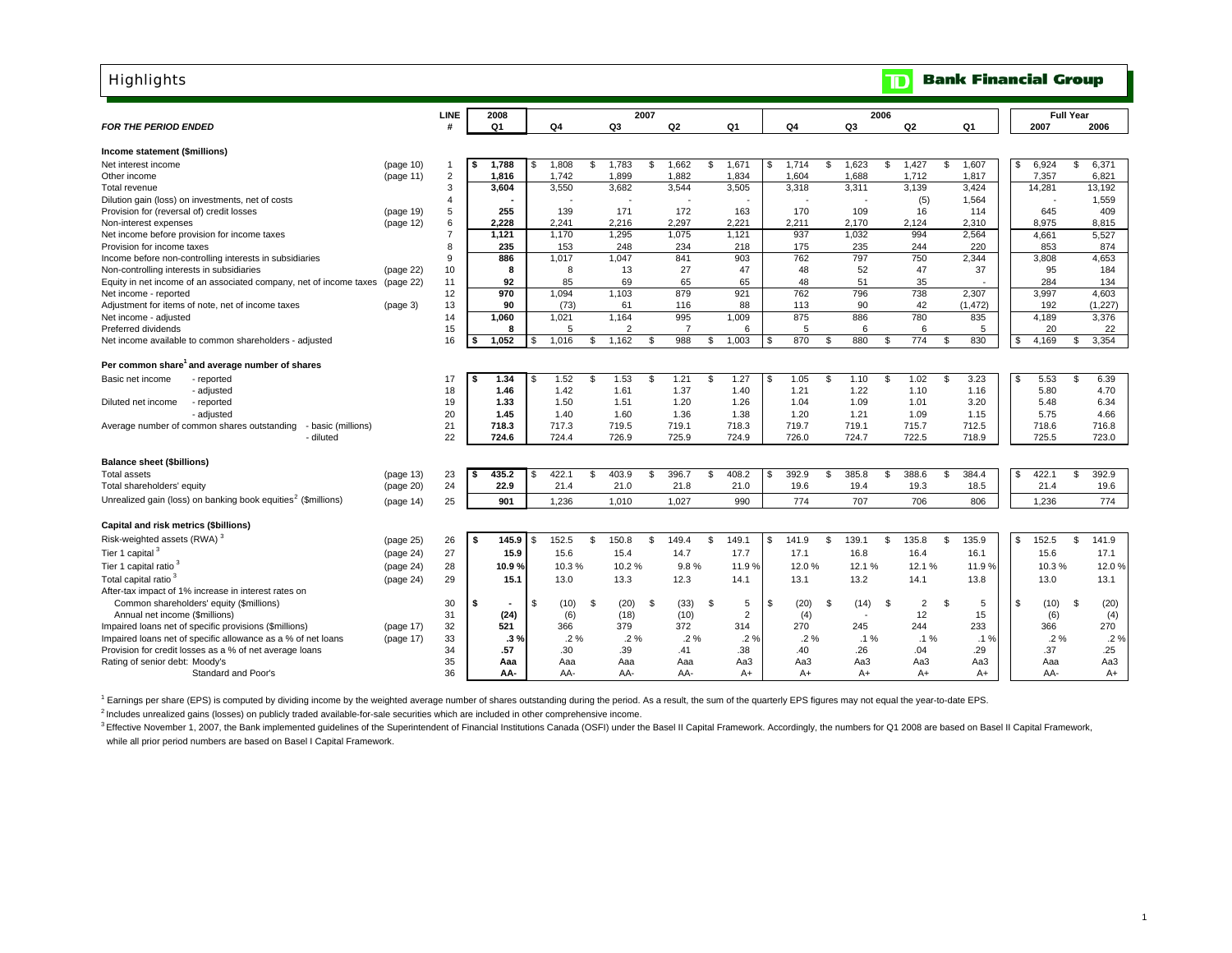### Shareholder Value

|                                                                     | <b>LINE</b> | 2008           |     |        |                | 2007 |        |                |             | 2006        |    |                |                | <b>Full Year</b> |            |
|---------------------------------------------------------------------|-------------|----------------|-----|--------|----------------|------|--------|----------------|-------------|-------------|----|----------------|----------------|------------------|------------|
| <b>FOR THE PERIOD ENDED</b>                                         | #           | Q <sub>1</sub> |     | Q4     | Q <sub>3</sub> |      | Q2     | Q <sub>1</sub> | Q4          | Q3          |    | Q <sub>2</sub> | Q <sub>1</sub> | 2007             | 2006       |
| <b>Business performance (\$millions)</b>                            |             |                |     |        |                |      |        |                |             |             |    |                |                |                  |            |
| Net income available to common shareholders - reported              |             | 962<br>- \$    | -\$ | 1,089  | \$<br>1,101    | S.   | 872    | \$<br>915      | \$<br>757   | \$<br>790   | \$ | 732            | \$<br>2,302    | \$<br>3,977      | \$4,581    |
| Economic profit <sup>1</sup>                                        | 2           | 462            |     | 430    | 578            |      | 421    | 442            | 326         | 347         |    | 271            | 353            | 1,876            | 1,309      |
| Average common equity                                               | 3           | 21.221         |     | 20.808 | 20.771         |      | 20,940 | 19,969         | 19,069      | 18,692      |    | 18.183         | 16.476         | 20,572           | 17,983     |
| Average invested capital <sup>2</sup>                               | 4           | 25,236         |     | 24,749 | 24,628         |      | 24,724 | 23,684         | 22,710      | 22,270      |    | 21,694         | 19,908         | 24,397           | 21,523     |
| Return on common equity                                             | 5           | 18.0%          |     | 20.8%  | 21.0%          |      | 17.1%  | 18.2%          | 15.7%       | 16.8%       |    | 16.5%          | 55.4%          | 19.3%            | 25.5 %     |
| Adjusted return on common equity <sup>3</sup>                       | 6           | 19.7           |     | 19.4   | 22.2           |      | 19.4   | 19.9           | 18.1        | 18.7        |    | 17.5           | 20.0           | 20.3             | 18.7       |
| Return on invested capital <sup>4</sup>                             | 7           | 16.6           |     | 16.3   | 18.7           |      | 16.4   | 16.8           | 15.2        | 15.7        |    | 14.6           | 16.5           | 17.1             | 15.6       |
| Return on risk-weighted assets 5, 6                                 | 8           | 2.92           |     | 2.66   | 3.07           |      | 2.72   | 2.74           | 2.46        | 2.54        |    | 2.34           | 2.48           | 2.80             | 2.46       |
| Efficiency ratio - reported                                         | 9           | 61.8           |     | 63.1   | 60.2           |      | 64.8   | 63.4           | 66.6        | 65.5        |    | 67.8           | 46.3           | 62.8             | 59.8       |
| Effective tax rate                                                  | 10          | 21.0           |     | 13.1   | 19.2           |      | 21.8   | 19.4           | 18.7        | 22.8        |    | 24.5           | 8.6            | 18.3             | 15.8       |
| Net interest margin                                                 | 11          | 2.01           |     | 2.10   | 2.15           |      | 2.03   | 1.97           | 2.12        | 2.05        |    | 1.84           | 2.07           | 2.06             | 2.02       |
| Average number of full-time equivalent staff                        | 12          | 52,160         |     | 51,341 | 51,085         |      | 51,037 | 51,185         | 51,282      | 51,400      |    | 50,484         | 51,400         | 51.163           | 51,147     |
| Number of domestic retail outlets at period end <sup>7</sup>        | 13          | 1,109          |     | 1,104  | 1,091          |      | 1,082  | 1,075          | 1,073       | 1,051       |    | 1,052          | 1,050          | 1,104            | 1,073      |
| Number of U.S. retail outlets at period end <sup>7</sup>            | 14          | 642            |     | 644    | 643            |      | 664    | 665            | 648         | 650         |    | 660            | 455            | 644              | 648        |
| Number of retail brokerage offices at period end                    | 15          | 212            |     | 211    | 210            |      | 209    | 207            | 208         | 206         |    | 204            | 177            | 211              | 208        |
|                                                                     |             |                |     |        |                |      |        |                |             |             |    |                |                |                  |            |
| Common share performance                                            |             |                |     |        |                |      |        |                |             |             |    |                |                |                  |            |
| Closing market price                                                | 16          | \$68.01        | -\$ | 71.35  | \$<br>68.26    | \$   | 67.80  | \$<br>69.88    | \$<br>65.10 | \$<br>57.75 | \$ | 62.45          | \$<br>60.65    | \$<br>71.35      | \$65.10    |
| Book value per common share                                         | 17          | 30.69          |     | 29.23  | 28.65          |      | 29.66  | 28.64          | 26.77       | 26.36       |    | 26.24          | 25.25          | 29.23            | 26.77      |
| Closing market price to book value                                  | 18          | 2.22           |     | 2.44   | 2.38           |      | 2.29   | 2.44           | 2.43        | 2.19        |    | 2.38           | 2.40           | 2.44             | 2.43       |
| - reported <sup>8</sup><br>Price earnings ratio                     | 19          | 12.3           |     | 13.0   | 13.6           |      | 14.8   | 15.9           | 10.3        | 9.4         |    | 11.1           | 11.1           | 13.0             | 10.3       |
| - adjusted                                                          | 20          | 11.7           |     | 12.4   | 12.3           |      | 13.2   | 14.3           | 14.0        | 12.8        |    | 14.4           | 14.3           | 12.4             | 14.0       |
| Total market return on common shareholders' investment <sup>9</sup> | 21          | .5%            |     | 13.0%  | 21.7%          |      | 11.8%  | 18.6%          | 20.3%       | 6.4%        |    | 27.7%          | 29.8%          | 13.0%            | 20.3%      |
| Number of common shares outstanding (millions)                      | 22          | 719.0          |     | 717.8  | 718.3          |      | 719.9  | 719.0          | 717.4       | 720.8       |    | 718.8          | 714.7          | 717.8            | 717.4      |
| Total market capitalization (\$billions)                            | 23          | 48.9<br>- \$   | -\$ | 51.2   | \$<br>49.0     | \$   | 48.8   | \$<br>50.2     | \$<br>46.7  | \$<br>41.6  | \$ | 44.9           | \$<br>43.3     | \$<br>51.2       | \$<br>46.7 |
|                                                                     |             |                |     |        |                |      |        |                |             |             |    |                |                |                  |            |
| <b>Dividend performance</b>                                         |             |                |     |        |                |      |        |                |             |             |    |                |                |                  |            |
| Dividend per common share                                           | 24          | 0.57<br>\$     | \$  | 0.57   | \$<br>0.53     | \$   | 0.53   | \$<br>0.48     | \$<br>0.48  | \$<br>0.44  | £. | 0.44           | \$<br>0.42     | \$<br>2.11       | \$<br>1.78 |
| Dividend vield <sup>10</sup>                                        | 25          | 3.2%           |     | 3.0%   | 2.9%           |      | 2.8%   | 2.7%           | 2.8%        | 2.9%        |    | 2.6%           | 2.8%           | 3.0%             | 2.9%       |
| Common dividend payout ratio - reported                             | 26          | 42.6           |     | 37.6   | 34.6           |      | 43.8   | 37.7           | 45.8        | 40.0        |    | 43.0           | 13.0           | 38.1             | 27.9       |
| - adjusted                                                          | 27          | 39.0           |     | 40.3   | 32.8           |      | 38.7   | 34.4           | 39.9        | 35.9        |    | 40.7           | 36.1           | 36.4             | 38.1       |
|                                                                     |             |                |     |        |                |      |        |                |             |             |    |                |                |                  |            |

<sup>1</sup> Economic profit is adjusted net income available to common shareholders less a charge for average invested capital. The rate charged for invested capital was 9.3% in 2008, 9.4% in 2007 and 9.5% in 2006.

 $2$  Invested capital is common shareholders' equity plus the cumulative after-tax amount of purchased intangible assets amortized as of the reporting date.

<sup>3</sup> Adjusted return on common equity is adjusted net income available to common shareholders divided by average common equity.

4 Return on invested capital is adjusted net income available to common shareholders divided by average invested capital.

 $5$  Return on risk-weighted assets is adjusted net income available to common shareholders divided by average RWA.

<sup>6</sup> Effective November 1, 2007, the Bank implemented OSFI's guidelines under the Basel II Capital Framework. Accordingly, the average RWA, on which the return is based, for Q1 2008 is calculated based on Basel II Capital Framework, while all prior period returns are calculated based on Basel I Capital Framework.

 $7$  Includes retail bank outlets, private client centre branches, and estates and trusts branches.

<sup>8</sup> Closing common share price divided by diluted net income per common share for trailing 4 quarters.

<sup>9</sup> Total shareholder return includes the year-over-year change in share price and assumes that dividends received were invested in additional common shares.

<sup>10</sup> Dividends per common share for trailing 4 quarters divided by average of high and low common share prices for the period.

**Bank Financial Group** 

 $\mathbf{D}$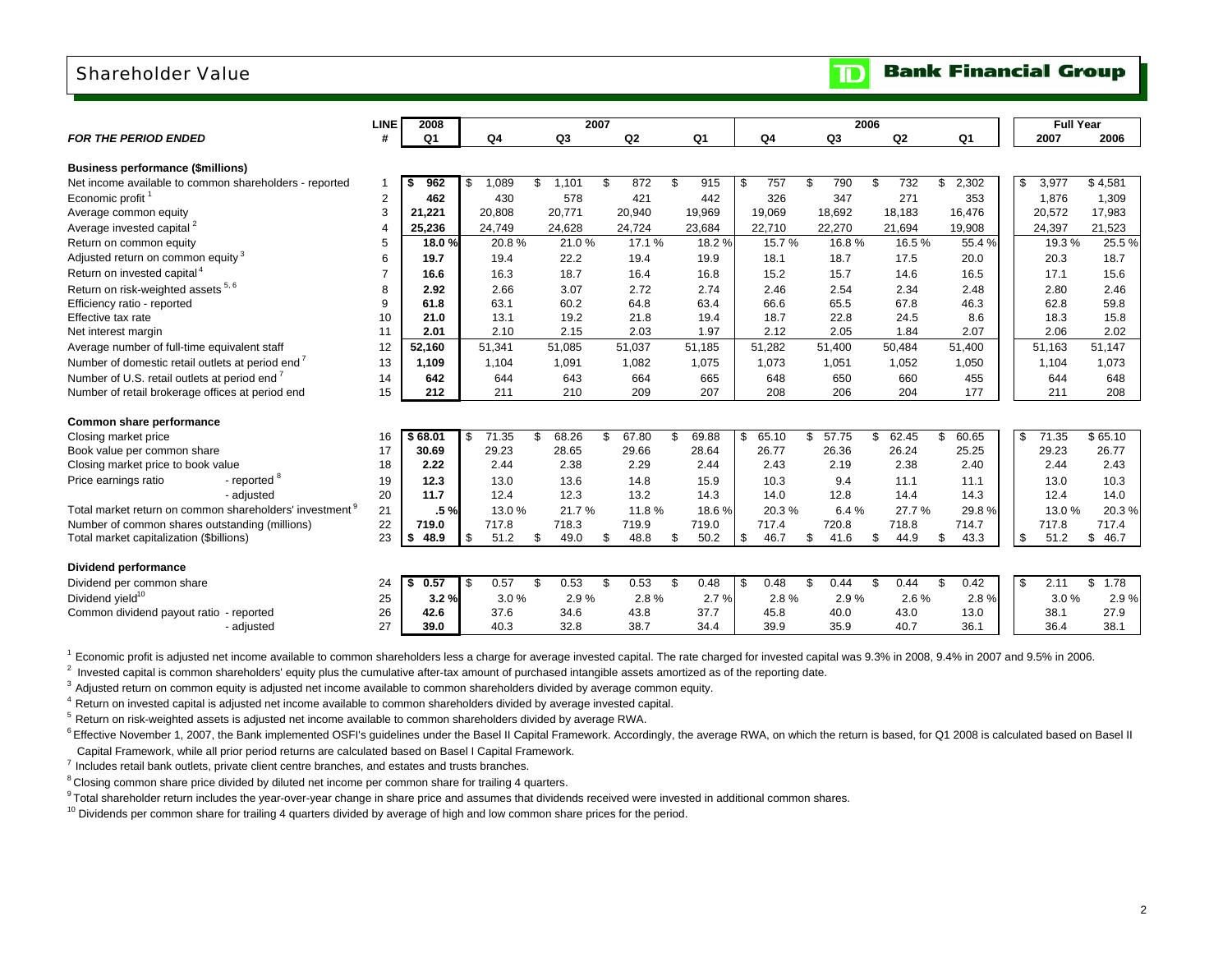Adjustment for Items of Note, net of income taxes<sup>1</sup>

|                                                  | <b>LINE</b> | 2008         |    | 2007 |    |    |                |    | 2006 |    |      | <b>Full Year</b> |      |
|--------------------------------------------------|-------------|--------------|----|------|----|----|----------------|----|------|----|------|------------------|------|
| <b>FOR THE PERIOD ENDED</b>                      |             | $\mathbf{a}$ | Ω4 | Q3   | Q2 | Q1 | Q <sub>4</sub> | Q3 | Q2   | Q1 | 2007 |                  | 2006 |
| Items of note affecting net income (\$ millions) |             |              |    |      |    |    |                |    |      |    |      |                  |      |

| Amortization of intangibles                                                       |    | S. | 75             | - 9 | 99             | ٩٠           |            | 83 |      | 87         |     | 61           | 86     |     | 82        | \$   | 353    | \$.  | 316     |
|-----------------------------------------------------------------------------------|----|----|----------------|-----|----------------|--------------|------------|----|------|------------|-----|--------------|--------|-----|-----------|------|--------|------|---------|
| Gain relating to restructuring of Visa <sup>2</sup>                               |    |    | ٠              |     | (135)          |              |            |    |      |            |     |              |        |     |           |      | (135)  |      |         |
| Dilution gain on Ameritrade transaction, net of costs                             |    |    | $\blacksquare$ |     |                |              |            |    |      |            |     |              | 5      |     | (1,670)   |      |        |      | (1,665) |
| Dilution loss on the acquisition of Hudson by TD Banknorth                        |    |    |                |     |                |              |            |    |      |            |     |              |        |     | 72        |      |        |      | 72      |
| Wholesale Banking restructuring charge                                            |    |    | $\blacksquare$ |     |                |              |            |    |      |            |     |              |        |     | 35        |      |        |      | 35      |
| Balance Sheet restructuring charge in TD Banknorth                                |    |    | $\blacksquare$ |     |                |              |            |    |      |            |     |              |        |     | 19        |      |        |      | 19      |
| TD Banknorth restructuring, privatization and merger-related charges <sup>3</sup> |    |    |                |     |                |              | 43         |    |      |            |     |              |        |     |           |      | 43     |      |         |
| Change in fair value of credit default swaps hedging the                          |    |    |                |     |                |              |            |    |      |            |     |              |        |     |           |      |        |      |         |
| corporate loan book, net of provision for credit losses <sup>4</sup>              | 8  |    | (25)           |     | $\overline{2}$ | (30)         | (7)        |    | 5    | 8          |     | 5            | (10)   |     | (10)      |      | (30)   |      | (7)     |
| Other tax items <sup>5</sup>                                                      |    |    | 20             |     |                |              |            |    |      |            |     | 24           |        |     |           |      |        |      | 24      |
| Provision for insurance claims <sup>6</sup>                                       | 10 |    | 20             |     |                |              |            |    |      |            |     |              |        |     |           |      |        |      |         |
| Initial set up of specific allowance for credit card and overdraft loans          | 11 |    |                |     |                |              |            |    |      | 18         |     |              |        |     |           |      |        |      | 18      |
| General allowance release                                                         | 12 |    |                |     | (39)           |              |            |    |      |            |     |              | (39)   |     |           |      | (39)   |      | (39)    |
| Total                                                                             | 13 | s. | 90             | -S  | (73)           | 61<br>\$.    | 116<br>\$. | 88 |      | \$<br>113  |     | 90<br>\$.    | 42     |     | \$(1,472) | l \$ | 192    |      | (1,227) |
| Items of note affecting diluted earnings per share (\$) '                         |    |    |                |     |                |              |            |    |      |            |     |              |        |     |           |      |        |      |         |
| Amortization of intangibles                                                       | 14 | S  | 0.09           | l S | 0.14           | \$<br>0.13   |            |    |      | \$<br>0.12 | \$. | 0.08<br>- \$ | 0.11   | -\$ | 0.11      | l \$ | 0.49   | -\$  | 0.42    |
| Gain relating to restructuring of Visa <sup>2</sup>                               | 15 |    |                |     | (0.19)         |              |            |    |      |            |     |              |        |     |           |      | (0.19) |      |         |
| Dilution gain on Ameritrade transaction, net of costs                             | 16 |    |                |     |                |              |            |    |      |            |     |              | 0.01   |     | (2.32)    |      |        |      | (2.30)  |
| Dilution loss on the acquisition of Hudson by TD Banknorth                        | 17 |    |                |     |                |              |            |    |      |            |     |              |        |     | 0.10      |      |        |      | 0.10    |
| Wholesale Banking restructuring charge                                            | 18 |    |                |     |                |              |            |    |      |            |     |              |        |     | 0.05      |      |        |      | 0.05    |
| Balance Sheet restructuring charge in TD Banknorth                                | 19 |    |                |     |                |              |            |    |      |            |     |              |        |     | 0.03      |      |        |      | 0.03    |
| TD Banknorth restructuring, privatization and merger-related charges <sup>3</sup> | 20 |    |                |     |                |              | 0.06       |    |      |            |     |              |        |     |           |      | 0.06   |      |         |
| Change in fair value of credit default swaps hedging the                          |    |    |                |     |                |              |            |    |      |            |     |              |        |     |           |      |        |      |         |
| corporate loan book, net of provision for credit losses <sup>4</sup>              | 21 |    | (0.03)         |     |                | (0.04)       | (0.01)     |    | 0.01 | 0.01       |     | 0.01         | (0.01) |     | (0.02)    |      | (0.04) |      | (0.01)  |
| Other tax items <sup>5</sup>                                                      | 22 |    | 0.03           |     |                |              |            |    |      |            |     | 0.03         |        |     |           |      |        |      | 0.03    |
| Provision for insurance claims <sup>6</sup>                                       | 23 |    | 0.03           |     |                |              |            |    |      |            |     |              |        |     |           |      |        |      |         |
| Initial set up of specific allowance for credit card and overdraft loans          | 24 |    | $\blacksquare$ |     |                |              |            |    |      | 0.03       |     |              |        |     |           |      |        |      | 0.03    |
| General allowance release                                                         | 25 |    |                |     | (0.05)         |              |            |    |      |            |     |              | (0.05) |     |           |      | (0.05) |      | (0.05)  |
| TD Ameritrade timing impact                                                       | 26 |    |                |     |                |              |            |    |      |            |     |              | 0.02   |     |           |      |        |      | 0.02    |
| Total                                                                             | 27 |    | 0.12           |     | (0.10)         | 0.09<br>- \$ | 0.16       |    |      | 0.16       |     | $0.12$ \$    | 0.08   | S   | (2.05)    | l \$ | 0.27   | - \$ | (1.68)  |

 $1$  The adjustment for items of note, net of income taxes, is removed from reported earnings to compute adjusted earnings.

As part of the global restructuring of Visa USA Inc., Visa Canada Association and Visa International Service Association, which closed on October 3, 2007 (restructuring date), the Bank received shares of the new global entity (Visa Inc.) in exchange for the Bank's membership interest in Visa Canada Association. As required by the accounting standards, the shares the Bank received in Visa Inc. were measured at fair value and an estimated gain of \$135 million after tax was recognized in the Corporate segment, based on results of an independent valuation of the shares. The gain may be subject to further adjustment based on the finalization of the Bank's ownership percentage in Visa Inc.

<sup>3</sup> The TD Banknorth restructuring, privatization and merger-related charges include the following: \$39 million TD Banknorth restructuring, privatization and merger-related charges included in U.S. Personal and Commercial Banking (for details, see footnote 3 on page 7 and the reconciliation of non-GAAP financial measures table in the second quarter 2007 Report to Shareholders); and \$4 million restructuring charge related to the transfer of functions from TD Bank USA to TD Banknorth, included in the Corporate segment.

<sup>4</sup> The Bank purchases credit default swaps (CDS) to hedge the credit risk in Wholesale Banking's corporate lending portfolio. These CDS do not qualify for hedge accounting treatment and, therefore, they are measured at fair value with changes in fair value recognized in current period's earnings. The related loans are accounted for at amortized cost. Management believes that this asymmetry in the accounting treatment between CDS and loans would result in periodic profit and loss volatility which is not indicative of the economics of the corporate loan portfolio or the underlying business performance in Wholesale Banking. As a result, the CDS are accounted for on an accrual basis in the Wholesale Banking segment and the gains and losses on the CDS, in excess of the accrued cost, are reported in the Corporate segment. Adjusted earnings excludes the gains and losses on the CDS in excess of the accrued cost. When a credit event occurs in the corporate loan book that has an associated CDS hedge, the provision for credit losses (PCL) related to the portion that was hedged via the CDS is netted against this item of note. During Q1 2008, the change in the fair value of CDS, net of PCL, resulted in a net gain of \$38 million before tax (\$25 million after tax). The item of note included a change in fair value of CDS of \$55 million before tax (\$36 million after tax), net of PCL of approximately \$17 million before tax (\$11 million after tax). Prior to Q1 2007, t was described as "Hedging impact due to AcG-13". As part of the adoption of the new financial instruments standards, the quidance under Accounting Guideline 13: Hedging Relationships (AcG-13) was replaced by Canadian Institute of Chartered Accountants (CICA) Handbook Section 3865, Hedges.

5 The negative impact of future tax reduction on adjusted earnings is included in "Other tax items".

 $^6$  The provision for insurance claims relates to a recent court decision in Alberta. The Alberta government's legislation effectively capping minor injury insurance claims was challenged and held to be unconstitutional. While the Government of Alberta has appealed the decision, the ultimate outcome remains uncertain. As a result, the Bank accrued an additional actuarial liability for potential claims in Q1 2008.

 $^7$  EPS impact is computed by dividing items of note by the weighted average number of shares outstanding during the period. As a result, the sum of the quarterly EPS impact may not equal the year-to-date EPS impact.

#### **Bank Financial Group** ID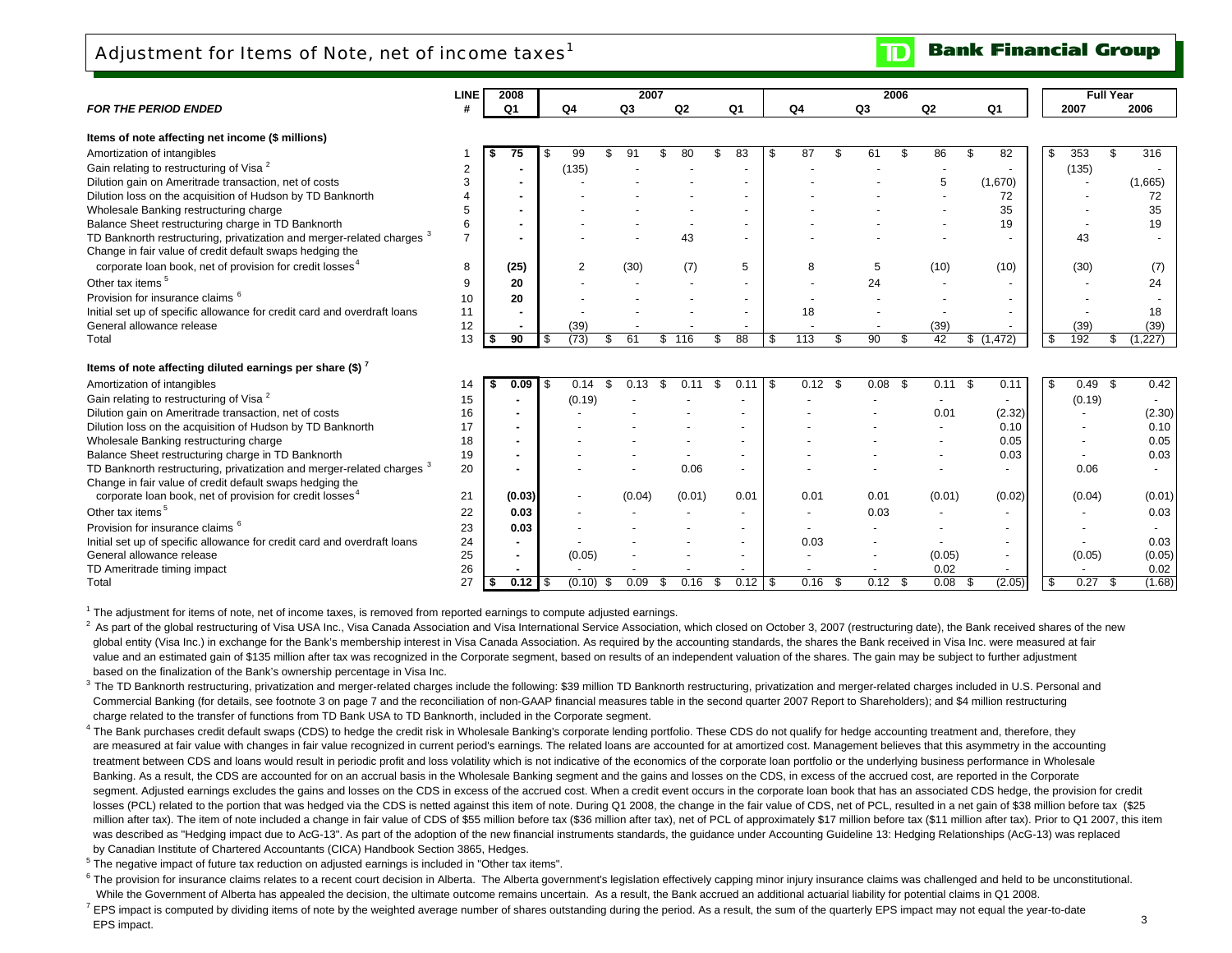## Segmented Results Summary

### **RESULTS OF OPERATIONS**

**(\$millions)**

|                                                       | <b>LINE</b>    |      | 2008<br>2007   |    |       |    |                |    |        |    |                |      | 2006           |     |                     |    | <b>Full Year</b> |                |             |  |                |
|-------------------------------------------------------|----------------|------|----------------|----|-------|----|----------------|----|--------|----|----------------|------|----------------|-----|---------------------|----|------------------|----------------|-------------|--|----------------|
| <b>FOR THE PERIOD ENDED</b>                           | #              |      | Q <sub>1</sub> |    | Q4    |    | Q <sub>3</sub> |    | Q2     |    | Q <sub>1</sub> |      | Q <sub>4</sub> |     | Q <sub>3</sub>      |    | Q2               | Q <sub>1</sub> | 2007        |  | 2006           |
| Net income - adjusted (where applicable)              |                |      |                |    |       |    |                |    |        |    |                |      |                |     |                     |    |                  |                |             |  |                |
| Canadian Personal and Commercial Banking              |                | l \$ | 598            | \$ | 572   | \$ | 597            | \$ | 540    | £. | 544            | - \$ | 501            |     | 524                 | \$ | 465              | 476            | \$<br>2,253 |  | 1,966          |
| Wealth Management                                     | $\overline{2}$ |      | 216            |    | 194   |    | 185            |    | 197    |    | 186            |      | 148            |     | 152                 |    | 152              | 138            | 762         |  | 590            |
| U.S. Personal and Commercial Banking                  | 3              |      | 127            |    | 124   |    | 109            |    | 62     |    | 64             |      | 63             |     | 68                  |    | 59               | 65             | 359         |  | 255            |
| <b>Total Retail</b>                                   |                |      | 941            |    | 890   |    | 891            |    | 799    |    | 794            |      | 712            |     | 744                 |    | 676              | 679            | 3,374       |  | 2,811          |
| <b>Wholesale Banking</b>                              | 5              |      | 163            |    | 157   |    | 253            |    | 217    |    | 197            |      | 146            |     | 179                 |    | 140              | 199            | 824         |  | 664            |
| Corporate                                             | 6              |      | (44)           |    | (26)  |    | 20             |    | (21)   |    | 18             |      | 17             |     | (37)                |    | (36)             | (43)           | (9)         |  | (99)           |
| <b>Total Bank</b>                                     | $\overline{7}$ | \$   | 1,060          |    | 1,021 | \$ | 1,164          |    | 995    | £. | 0.009          | -\$  | 875            | \$. | 886                 | \$ | 780              | \$<br>835      | \$<br>4,189 |  | 3,376          |
| Return on invested capital                            |                |      |                |    |       |    |                |    |        |    |                |      |                |     |                     |    |                  |                |             |  |                |
| Canadian Personal and Commercial Banking              | 8              |      | 29.0%          |    | 26.8% |    | 28.3%          |    | 26.9%  |    | 26.4%          |      | 24.7%          |     | 26.2%               |    | 25.1%            | 25.0%          | 27.1%       |  | 25.2%          |
| Wealth Management                                     | 9              |      | 23.0           |    | 19.8  |    | 18.6           |    | 21.7   |    | 20.1           |      | 15.8           |     | 17.9                |    | 26.0             | 21.0           | 20.0        |  | 19.5           |
| U.S. Personal and Commercial Banking                  | 10             |      | 5.7            |    | 5.1   |    | 4.7            |    | 3.8    |    | 4.3            |      | 4.2            |     | 4.6                 |    | 4.4              | 5.4            | 4.6         |  | 4.6            |
| <b>Wholesale Banking</b>                              | 11             |      | 20.9           |    | 20.6  |    | 37.3           |    | 33.6   |    | 30.2           |      | 23.5           |     | 29.4                |    | 24.6             | 34.4           | 30.1        |  | 27.9           |
| <b>Total Bank</b>                                     | 12             |      | 16.6%          |    | 16.3% |    | 18.7%          |    | 16.4 % |    | 16.8%          |      | 15.2%          |     | $15.\overline{7\%}$ |    | 14.6%            | 16.5%          | 17.1%       |  | 15.6%          |
| Percentage of net income mix <sup>1</sup>             |                |      |                |    |       |    |                |    |        |    |                |      |                |     |                     |    |                  |                |             |  |                |
| <b>Total Retail</b>                                   | 13             |      | 85 %           |    | 85 %  |    | 78 %           |    | 79 %   |    | 80 %           |      | 83 %           |     | 81%                 |    | 83 %             | 77 %           | 80 %        |  | 81 %           |
| <b>Wholesale Banking</b>                              | 14             |      | 15             |    | 15    |    | 22             |    | 21     |    | 20             |      | 17             |     | 19                  |    | 17               | 23             | 20          |  | 19             |
| <b>Total Bank</b>                                     | 15             |      | 100%           |    | 100 % |    | 100 %          |    | 100 %  |    | 100 %          |      | 100 %          |     | 100 %               |    | 100 %            | 100 %          | 100 %       |  | 100 %          |
| Geographic contribution to total revenue <sup>2</sup> |                |      |                |    |       |    |                |    |        |    |                |      |                |     |                     |    |                  |                |             |  |                |
| Canada                                                | 16             |      | <b>75 %</b>    |    | 79%   |    | 71 %           |    | 74 %   |    | 73%            |      | 77 %           |     | 70 %                |    | 74 %             | 69%            | 74 %        |  | 73 %           |
| <b>United States</b>                                  | 17             |      | 17             |    | 14    |    | 18             |    | 18     |    | 17             |      | 17             |     | 22                  |    | 18               | 25             | 17          |  | 20             |
| Other                                                 | 18             |      | 8              |    |       |    | 11             |    | 8      |    | 10             |      | 6              |     | 8                   |    | 8                | 6              | 9           |  | $\overline{7}$ |
| <b>Total Bank</b>                                     | 19             |      | 100 %          |    | 100 % |    | 100 %          |    | 100 %  |    | 100 %          |      | 100 %          |     | 100 %               |    | 100 %            | 100 %          | 100 %       |  | 100 %          |

 $1$  Percentages exclude Corporate segment results.

 $2$  TEB amounts and dilution gains on net investments are not included.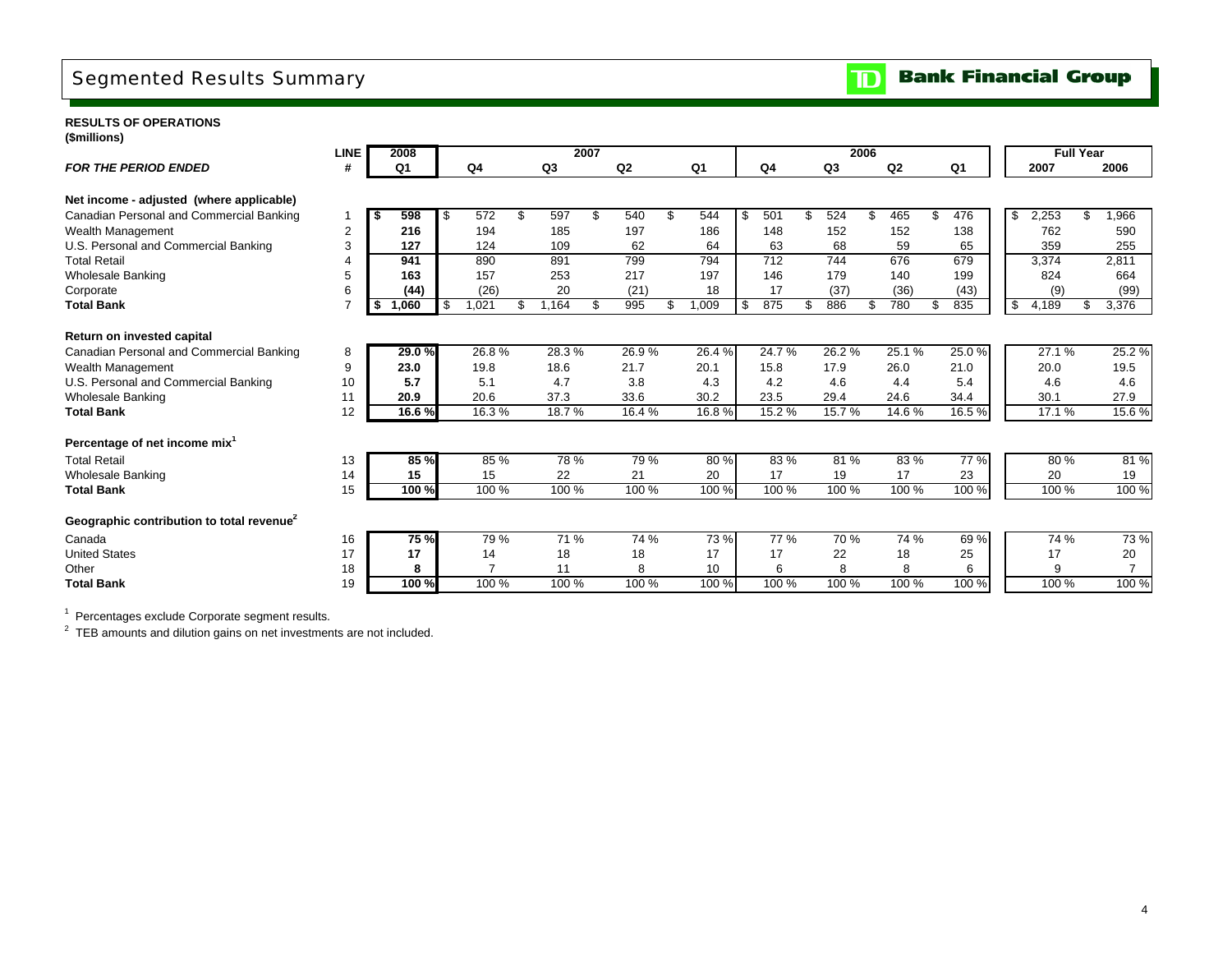### Canadian Personal and Commercial Banking Segment

#### **RESULTS OF OPERATIONS(\$millions)**

| \\''''''''''''''''                                    | <b>LINE</b> |           | 2008           |      |        |                | 2007 |                |    |        |             | 2006      |           |    |         | <b>Full Year</b> |             |
|-------------------------------------------------------|-------------|-----------|----------------|------|--------|----------------|------|----------------|----|--------|-------------|-----------|-----------|----|---------|------------------|-------------|
| <b>FOR THE PERIOD ENDED</b>                           | #           |           | Q <sub>1</sub> |      | Q4     | Q <sub>3</sub> |      | Q <sub>2</sub> |    | Q1     | Q4          | Q3        | Q2        |    | Q1      | 2007             | 2006        |
|                                                       |             |           |                |      |        |                |      |                |    |        |             |           |           |    |         |                  |             |
| Net interest income                                   |             | - \$      | 1,414          | - \$ | A08, l | .388           |      | .298           | £. | .307   | \$<br>1,295 | \$1,260   | \$1,147   |    | \$1,177 | 5,401            | 4,879       |
| Other income                                          | 2           |           | 733            |      | 744    | 713            |      | 688            |    | 703    | 653         | 669       | 624       |    | 627     | 2,848            | 2,573       |
| Total revenue                                         | 3           |           | 2,147          |      | 2,152  | 2,101          |      | 1,986          |    | 2,010  | 1,948       | 1,929     | 1,771     |    | 1,804   | 8,249            | 7,452       |
| Provision for credit losses                           | 4           |           | 172            |      | 176    | 151            |      | 143            |    | 138    | 132         | 104       | 78        |    | 99      | 608              | 413         |
| Non-interest expenses                                 | 5           |           | 1,096          |      | 1,114  | 1,050          |      | 1,033          |    | 1,059  | 1,068       | 1,039     | 994       |    | 985     | 4,256            | 4,086       |
| Net income before income taxes                        | 6           |           | 879            |      | 862    | 900            |      | 810            |    | 813    | 748         | 786       | 699       |    | 720     | 3.385            | 2,953       |
| Income taxes                                          |             |           | 281            |      | 290    | 303            |      | 270            |    | 269    | 247         | 262       | 234       |    | 244     | 1,132            | 987         |
| Net income - reported                                 | 8           |           | 598            |      | 572    | 597            |      | 540            |    | 544    | 501         | 524       | 465       |    | 476     | 2,253            | 1,966       |
| Adjustment for items of note, net of income taxes     | 9           |           |                |      |        |                |      |                |    |        |             |           |           |    |         |                  |             |
| Net income - adjusted                                 | 10          | <b>\$</b> | 598            | \$   | 572    | \$<br>597      | \$.  | 540            | \$ | 544    | \$<br>501   | \$<br>524 | \$<br>465 | \$ | 476     | \$<br>2,253      | \$<br>1,966 |
| Average invested capital (\$billions)                 | 11          | l \$      | 8.2            | \$   | 8.5    | \$<br>8.4      | \$.  | 8.2            | \$ | 8.2    | \$<br>8.0   | \$<br>7.9 | \$<br>7.6 | ٩. | 7.6     | \$<br>8.3        | \$<br>7.8   |
| Economic profit <sup>1</sup>                          | 12          |           | 422            |      | 391    | 418            |      | 369            |    | 369    | 328         | 354       | 307       |    | 314     | 1,547            | 1,303       |
| Return on invested capital                            | 13          |           | 29.0%          |      | 26.8%  | 28.3%          |      | 26.9%          |    | 26.4%  | 24.7%       | 26.2%     | 25.1%     |    | 25.0%   | 27.1 %           | 25.2%       |
| Key performance indicators (\$billions)               |             |           |                |      |        |                |      |                |    |        |             |           |           |    |         |                  |             |
| Risk-weighted assets <sup>2, 3</sup>                  | 14          | -\$       | 54             | \$   | 68     | \$<br>68       | \$.  | 65             | £. | 66     | \$<br>65    | \$<br>65  | \$<br>61  | \$ | 60      | \$<br>68         | \$<br>65    |
| Average loans - personal                              | 15          |           | 126            |      | 120    | 115            |      | 111            |    | 110    | 111         | 111       | 109       |    | 107     | 114              | 110         |
| Average loans and acceptances - business              | 16          |           | 20             |      | 20     | 20             |      | 19             |    | 18     | 18          | 18        | 18        |    | 17      | 19               | 18          |
| Average securitized loans                             | 17          |           | 45             |      | 46     | 47             |      | 46             |    | 44     | 39          | 35        | 33        |    | 33      | 46               | 35          |
| Average deposits - personal                           | 18          |           | 104            |      | 103    | 102            |      | 101            |    | 101    | 100         | 98        | 96        |    | 94      | 102              | 97          |
| Average deposits - business                           | 19          |           | 40             |      | 40     | 39             |      | 37             |    | 38     | 36          | 36        | 34        |    | 35      | 39               | 35          |
| Margin on avg. earning assets inc. securitized assets | 20          |           | 2.98%          |      | 3.03%  | 3.07%          |      | 3.05%          |    | 3.03%  | 3.07%       | 3.08%     | 2.98%     |    | 3.01%   | 3.05%            | 3.04%       |
| Efficiency ratio                                      | 21          |           | 51.0%          |      | 51.8%  | 50.0%          |      | 52.0%          |    | 52.7%  | 54.8%       | 53.9%     | 56.1%     |    | 54.6%   | 51.6%            | 54.8%       |
| Average number of full-time equivalent staff          | 22          |           | 31.896         |      | 31,131 | 30,620         |      | 30,138         |    | 30,413 | 29,805      | 29.686    | 29,402    |    | 29,510  | 30,576           | 29,602      |

 $1$  The rate charged for invested capital is 8.5% in 2008, 8.5% in 2007, and 8.5% in 2006.

 $2$  Balances prior to Q4 2006 have been reclassified from Corporate segment.

<sup>3</sup> Effective November 1, 2007, the Bank implemented OSFI's quidelines under the Basel II Capital Framework. Accordingly, the numbers for Q1 2008 are based on Basel II Capital Framework, while all prior period numbers are based on Basel I Capital Framework.

Canadian Personal and Commercial Banking comprises our personal and business banking businesses in Canada as well as our automotive purchasing and consumer installment loan services and our global insurance operations (excluding the U.S.). Under the TD Canada Trust brand, the retail operations provide a full range of financial products and services to approximately 11 million personal and small business customers. Products and services are provided - anywhere, anytime - through telephone and internet banking, more than 2,600 automated banking machines and a network of over 1,070 branches located across Canada. Under the TD Insurance and TD Meloche Monnex brands, the Bank offers a broad range of insurance products, including home and automobile coverage, life and health insurance, as well as credit protection coverage on TD Canada Trust lending products. TD Commercial Banking serves the needs of medium-sized Canadian businesses, customizing a broad range of products and services to meet their financing, investment, cash management, international trade and day-to-day banking needs.

#### **Bank Financial Group**  $\mathbf{D}% _{T}=\mathbf{D}_{T}\!\left( \mathbf{1}_{T}% \mathbf{1}_{T}\mathbf{1}_{T}\mathbf{1}_{T}\mathbf{1}_{T}\mathbf{1}_{T}\mathbf{1}_{T}\mathbf{1}_{T}\mathbf{1}_{T}\mathbf{1}_{T}\mathbf{1}_{T}\mathbf{1}_{T}\mathbf{1}_{T}\mathbf{1}_{T}\mathbf{1}_{T}\mathbf{1}_{T}\mathbf{1}_{T}\mathbf{1}_{T}\mathbf{1}_{T}\mathbf{1}_{T}\mathbf{1}_{T}\mathbf{1}_{T}\mathbf{1}_{T}$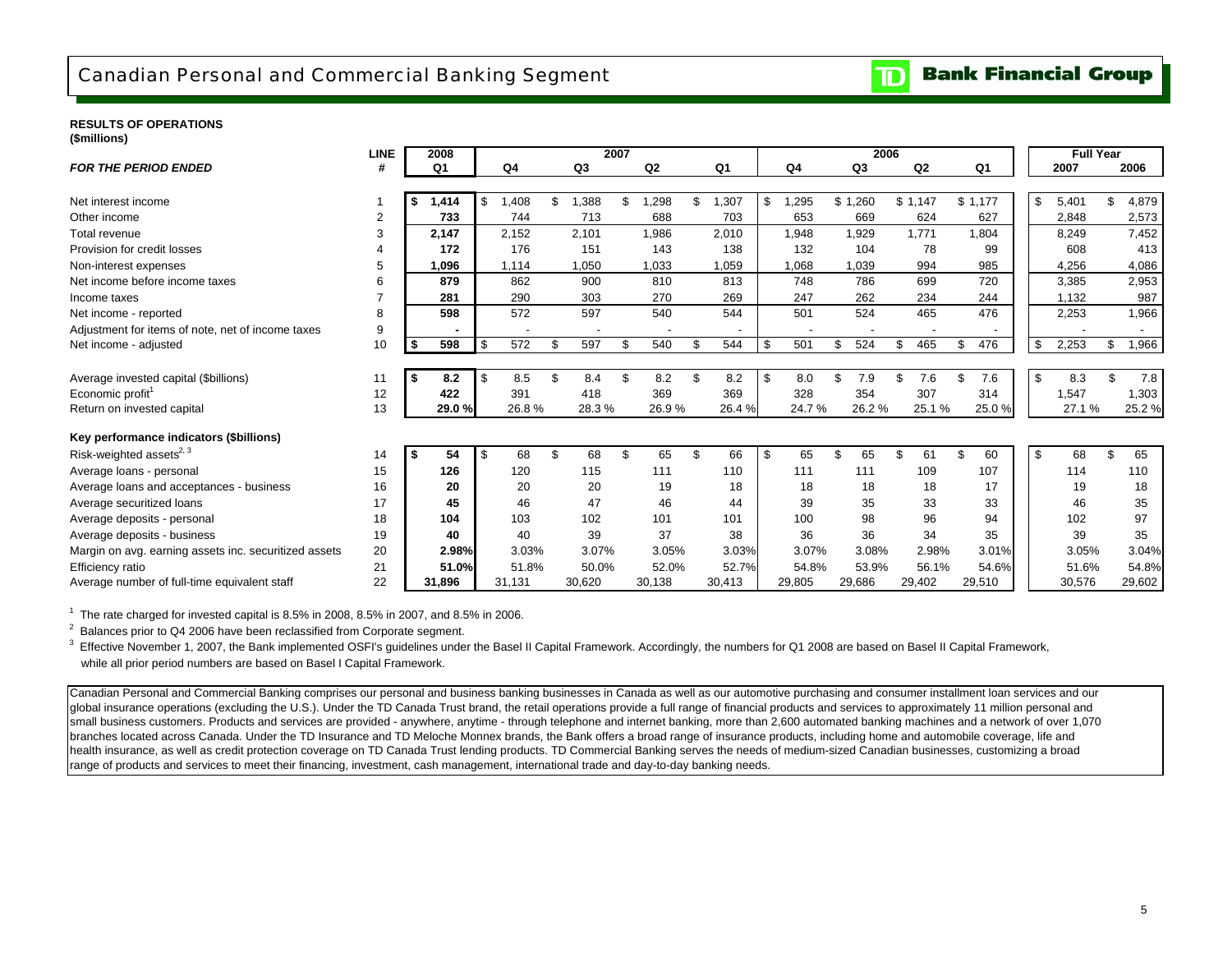### Wealth Management Segment<sup>1</sup>

**RESULTS OF OPERATIONS(\$millions)**

|                                                                              | <b>LINE</b> |     | 2008           |     |       |           | 2007 |                  |       |   |                | 2006  |                |       |     | <b>Full Year</b> |        |
|------------------------------------------------------------------------------|-------------|-----|----------------|-----|-------|-----------|------|------------------|-------|---|----------------|-------|----------------|-------|-----|------------------|--------|
| <b>FOR THE PERIOD ENDED</b>                                                  | -#          |     | Q <sub>1</sub> |     | Q4    | Q3        |      | Q <sub>2</sub>   | Q1    |   | Q <sub>4</sub> | Q3    | Q <sub>2</sub> | Q1    |     | 2007             | 2006   |
|                                                                              |             |     |                |     |       |           |      |                  |       |   |                |       |                |       |     |                  |        |
| Net interest income                                                          |             |     | 88             |     | 83    | 80        |      | 78               | 77    |   | 69             | 68    | 62             | 178   | \$  | 318              | 377    |
| Brokerage commissions and other income                                       |             |     | 482            |     | 498   | 507       |      | 516              | 474   |   | 435            | 424   | 460            | 564   |     | 1,995            | 1,883  |
| Total revenue                                                                |             |     | 570            |     | 581   | 587       |      | 594              | 551   |   | 504            | 492   | 522            | 742   |     | 2,313            | 2,260  |
| Non-interest expenses                                                        |             |     | 379            |     | 399   | 395       |      | 393              | 364   |   | 357            | 344   | 349            | 525   |     | 1,551            | 1,575  |
| Net income before income taxes                                               |             |     | 191            |     | 182   | 192       |      | $\overline{201}$ | 187   |   | 147            | 148   | 173            | 217   |     | 762              | 685    |
| Income taxes                                                                 | 6           |     | 63             |     | 63    | 66        |      | 67               | 65    |   | 52             | 51    | 60             | 79    |     | 261              | 242    |
| Equity in net income of associated company, net of income taxes <sup>2</sup> |             |     | 88             |     | 75    | 59        |      | 63               | 64    |   | 53             | 55    | 39             |       |     | 261              | 147    |
| Net income (loss) - reported                                                 | 8           |     | 216            |     | 194   | 185       |      | 197              | 186   |   | 148            | 152   | 152            | 138   |     | 762              | 590    |
| Adjustment for items of note, net of income taxes                            | 9           |     |                |     |       |           |      |                  |       |   |                |       |                |       |     |                  |        |
| Net income (loss) - adjusted                                                 | 10          |     | 216            | \$  | 194   | 185       |      | 197              | 186   |   | 148            | 152   | 152            | 138   | -\$ | 762              | 590    |
|                                                                              |             |     | 3.7            |     | 3.9   |           |      | 3.7              | 3.7   |   | 3.7            | 3.4   | 2.4            | 2.6   | -S  | 3.8              | 3.0    |
| Average invested capital (\$billions)<br>Economic profit (loss) <sup>3</sup> | 12          |     | 117            |     | 91    | 4.0<br>80 |      | 102              | 89    |   | 44             | 59    | 90             | 64    |     | 362              | 257    |
| Return on invested capital                                                   | 13          |     | 23.0%          |     | 19.8% | 18.6%     |      | 21.7%            | 20.1% |   | 15.8%          | 17.9% | 26.0%          | 21.0% |     | 20.0%            | 19.5%  |
|                                                                              |             |     |                |     |       |           |      |                  |       |   |                |       |                |       |     |                  |        |
| Key performance indicators (\$billions)                                      |             |     |                |     |       |           |      |                  |       |   |                |       |                |       |     |                  |        |
| Risk-weighted assets <sup>4</sup>                                            | 14          | - 5 | 8              | \$. | 5     |           |      | 5                | 5     | S |                |       |                | ა     | \$  | 5                | 5      |
| Assets under administration                                                  | 15          |     | 178            |     | 185   | 177       |      | 175              | 169   |   | 161            | 153   | 154            | 147   | \$  | 185              | 161    |
| Assets under management                                                      | 16          |     | 170            |     | 160   | 160       |      | 163              | 157   |   | 151            | 143   | 139            | 137   | \$  | 160              | 151    |
| Efficiency ratio                                                             | 17          |     | 66.5%          |     | 68.7% | 67.3%     |      | 66.2%            | 66.1% |   | 70.8%          | 69.9% | 66.9%          | 70.8% |     | 67.1 %           | 69.7 % |
| Average number of full-time equivalent staff                                 | 18          |     | 6,189          |     | 6,004 | 5,936     |      | 5,994            | 5,870 |   | 5,785          | 5,783 | 5,698          | 7,774 |     | 5,951            | 6,265  |

<sup>1</sup> On January 24 2006, TD Bank completed the sale of TD Waterhouse U.S.A. brokerage operations to Ameritrade Holding Corporation (Ameritrade), and acquired 100% of Ameritrade's Canadian brokerage operations.

<sup>2</sup> The equity in net income of an associated company includes net impact of internal management adjustments which are reclassified to other reporting lines in the Corporate segment.

<sup>3</sup> The rates charged for invested capital for the domestic Wealth Management, Canada Discount Brokerage, and U.S. and International businesses are, respectively, 9.5%, 9.5% and 12.0% in 2008; 9.5%, 9.5% and 12.0% in 2007; and 9.5%, 9.5% and 13.0% in 2006. The rate charged for invested capital for the TD Ameritrade business line is 11.0% in 2008, 11.0% in 2007 and 12.0% for 2006.

4 Effective November 1, 2007, the Bank implemented OSFI's guidelines under the Basel II Capital Framework. Accordingly, the numbers for Q1 2008 are based on Basel II Capital Framework, while all prior period numbers are based on Basel I Capital Framework.

Wealth Management provides a wide array of investment products and services through different brands to a large and diverse retail and institutional client base around the world. Wealth Management is composed of a number of advisory, distribution and asset management businesses, including TD Waterhouse and TD Mutual Funds, and is one of Canada's largest asset managers. Through Wealth Management's discount brokerage channels (including the Bank's investment in TD Ameritrade), it serves customers in Canada, the U.S. and the United Kingdom. In Canada, Discount Brokerage, Financial Planning, Private Investment Advice and Private Client Services service the needs of different retail customer segments through all stages of their investing life cycle.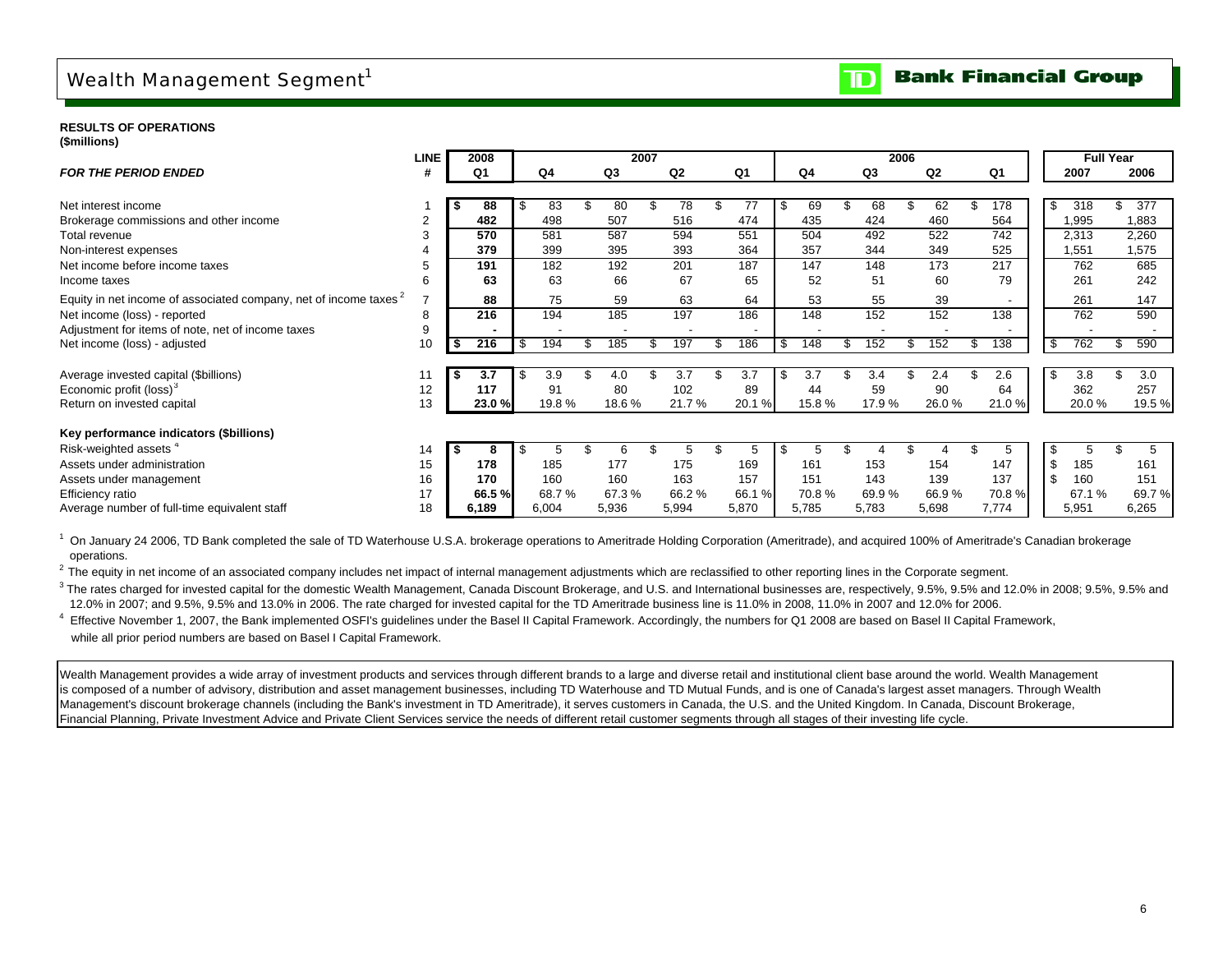#### **RESULTS OF OPERATIONS(\$millions)**

|                                                                                              | <b>LINE</b>    |    | 2008           |              |        |    |       | 2007 |                |     |                          |           |     |       | 2006 |       |          |             | <b>Full Year</b> |       |
|----------------------------------------------------------------------------------------------|----------------|----|----------------|--------------|--------|----|-------|------|----------------|-----|--------------------------|-----------|-----|-------|------|-------|----------|-------------|------------------|-------|
| <b>FOR THE PERIOD ENDED</b>                                                                  |                |    | Q1             |              | Q4     |    | Q3    |      | Q <sub>2</sub> |     | Q1                       | Q4        |     | Q3    |      | Q2    | Q1       | 2007        |                  | 2006  |
|                                                                                              |                |    |                |              |        |    |       |      |                |     |                          |           |     |       |      |       |          |             |                  |       |
| Net interest income                                                                          |                |    | 312            | -S           | 335    | £. | 338   | - \$ | 351            | \$. | 341                      | \$<br>337 | £.  | 342   | \$   | 327   | 284      | 1,365<br>\$ | \$               | 1,290 |
| Other income                                                                                 | $\overline{2}$ |    | 140            |              | 140    |    | 145   |      | 153            |     | 145                      | 141       |     | 142   |      | 134   | 73       | 583         |                  | 490   |
| Total revenue                                                                                |                |    | 452            |              | 475    |    | 483   |      | 504            |     | 486                      | 478       |     | 484   |      | 461   | 357      | 1,948       |                  | 1,780 |
| Provision for credit losses                                                                  |                |    | 26             |              | 35     |    | 33    |      | 35             |     | 17                       | 15        |     | 10    |      | 8     |          | 120         |                  | 40    |
| Non-interest expenses                                                                        |                |    | 238            |              | 263    |    | 275   |      | 384            |     | 299                      | 294       |     | 284   |      | 284   | 225      | 1,221       |                  | 1,087 |
| Net income before income taxes                                                               |                |    | 188            |              | 177    |    | 175   |      | 85             |     | 170                      | 169       |     | 190   |      | 169   | 125      | 607         |                  | 653   |
| Income taxes                                                                                 |                |    | 61             |              | 53     |    | 57    |      | 31             |     | 55                       | 55        |     | 65    |      | 60    | 42       | 196         |                  | 222   |
| Non-controlling interests in subsidiaries                                                    | 8              |    |                |              |        |    | 9     |      | 31             |     | 51                       | 51        |     | 57    |      | 50    | 37       | 91          |                  | 195   |
| Net income - reported                                                                        | 9              |    | 127            | -S           | 124    | \$ | 109   | \$   | 23             | \$  | 64                       | \$<br>63  | \$. | 68    | \$   | 59    | \$<br>46 | 320<br>\$   |                  | 236   |
| Adjustment for items of note, net of income taxes and non-controlling interests <sup>3</sup> | 10             |    | $\blacksquare$ |              |        |    |       |      | 39             |     | $\overline{\phantom{a}}$ |           |     |       |      |       | 19       | 39          |                  | 19    |
| Net income - adjusted                                                                        | 11             | \$ | 127            | $\mathbf{s}$ | 124    | Ŝ. | 109   | - \$ | 62             | \$  | 64                       | \$<br>63  | \$. | 68    | \$   | 59    | \$<br>65 | \$<br>359   |                  | 255   |
|                                                                                              |                |    |                |              |        |    |       |      |                |     |                          |           |     |       |      |       |          |             |                  |       |
| Average invested capital (\$billions)                                                        | 12             | \$ | 8.8            | \$           | 9.6    | \$ | 9.2   | Ŝ.   | 6.7            | \$  | 5.9                      | \$<br>5.8 | \$  | 5.9   |      | 5.5   | 4.7      | \$<br>7.9   |                  | 5.5   |
| Economic profit / $(loss)^4$                                                                 | 13             |    | (74)           |              | (95)   |    | (100) |      | (84)           |     | (70)                     | (70)      |     | (65)  |      | (61)  | (43)     | (349)       |                  | (239) |
| Return on invested capital <sup>4</sup>                                                      | 14             |    | 5.7%           |              | 5.1%   |    | 4.7%  |      | 3.8%           |     | 4.3%                     | 4.2%      |     | 4.6%  |      | 4.4%  | 5.4 %    | 4.6%        |                  | 4.6%  |
| Key performance indicators (\$billions)                                                      |                |    |                |              |        |    |       |      |                |     |                          |           |     |       |      |       |          |             |                  |       |
| Risk-weighted assets <sup>5, 6</sup>                                                         | 15             | s. | 35             | \$           | 31     | £. | 33    | - \$ | 35             | \$  | 35                       | \$<br>32  | \$. | 32    | \$.  | 34    | 34       | \$<br>31    | \$               | 32    |
| Average loans                                                                                | 16             |    | 26             |              | 27     |    | 29    |      | 31             |     | 29                       | 28        |     | 28    |      | 27    | 23       | 29          |                  | 27    |
| Average deposits <sup>7</sup>                                                                | 17             |    | 28             |              | 30     |    | 31    |      | 33             |     | 31                       | 31        |     | 32    |      | 32    | 26       | 31          |                  | 30    |
| Margin on average earning assets'                                                            | 18             |    | 3.88%          |              | 4.00 % |    | 3.86% |      | 3.89%          |     | 3.95 %                   | 4.01%     |     | 4.07% |      | 3.83% | 3.96 %   | 3.93 %      |                  | 3.97% |
| Efficiency ratio                                                                             | 19             |    | 52.7%          |              | 55.4%  |    | 56.9% |      | 76.2%          |     | 61.5%                    | 61.5%     |     | 58.7% |      | 61.6% | 63.0%    | 62.7%       |                  | 61.1% |
| Average number of full-time equivalent staff                                                 | 20             |    | 8.019          |              | 8.032  |    | 8.281 |      | 8.701          |     | 8,672                    | 8,907     |     | 9,129 |      | 8,581 | 7,313    | 8.422       |                  | 8,483 |

<sup>1</sup> On January 31, 2006, TD Banknorth completed the acquisition of Hudson. On January 1, 2007, TD Banknorth completed the acquisition of Interchange. On April 20, 2007, TDBFG completed the privatization of TD Banknorth. Co Q3 2007,results of TD Bank USA Inc. (previously reported in Corporate segment) are included in the U.S. Personal and Commercial Banking segment prospectively.

<sup>2</sup> TD Banknorth's financial results are reflected in TD's U.S. Personal and Commercial Banking segment on a one month lag. Reported non-interest expenses for Q2 2007 include restructuring charges expenses incurred in Apri

<sup>3</sup> Includes the following before-tax items of note: Q1 2006: \$52 million balance sheet restructuring charge; Q2 2007: \$78 million (\$39 million after tax) TD Banknorth restructuring, privatization and merger-related charge following: \$31 million restructuring charge, primarily consisted of employee severance costs, the costs of amending certain executive employment and award agreements and write-down of long-lived assets due to impairment: \$ privatization charges, which primarily consisted of legal and investment banking fees; and \$3 million merger-related charges related to conversion and customer notices in connection with the integration of Hudson and Inter 3 TD Banknorth. In the Consolidated Statement of Income, the restructuring charges are included in the restructuring costs while the privatization and merger-related charges are included in other non-interest expenses.

4 The rate charged for invested capital is 9.0% in 2008, 9.0% in 2007, and 9.0% in 2006.

5 This represents RWA as at the end of the Bank's fiscal period.

<sup>6</sup> Effective November 1, 2007, the Bank implemented OSFI's guidelines under the Basel II Capital Framework. Accordingly, the numbers for Q1 2008 are based on Basel II Capital Framework, while all prior period numbers are based on Basel I Capital Framework.

7 Average deposits and margin on average earning assets exclude the impact related to the money market deposit account (MMDA) agreement with TD Ameritrade. The MMDA is described on page 121 of our 2007 Annual Report.

U.S. Personal and Commercial Banking comprises the Bank's U.S.-based retail, commercial banking and insurance operations. Under the TD Banknorth brand, the retail operations provide a full range of financial products and s through multiple delivery channels, including a network of approximately 600 branches throughout the Northeastern U.S., telephone and internet banking and automated banking machines, allowing customers to have banking access virtually anywhere and anytime. TD Banknorth also serves the needs of businesses, customizing a broad range of products and services to meet their financing, investment, cash management, insurance, international trade and banking needs.

#### **Bank Financial Group** m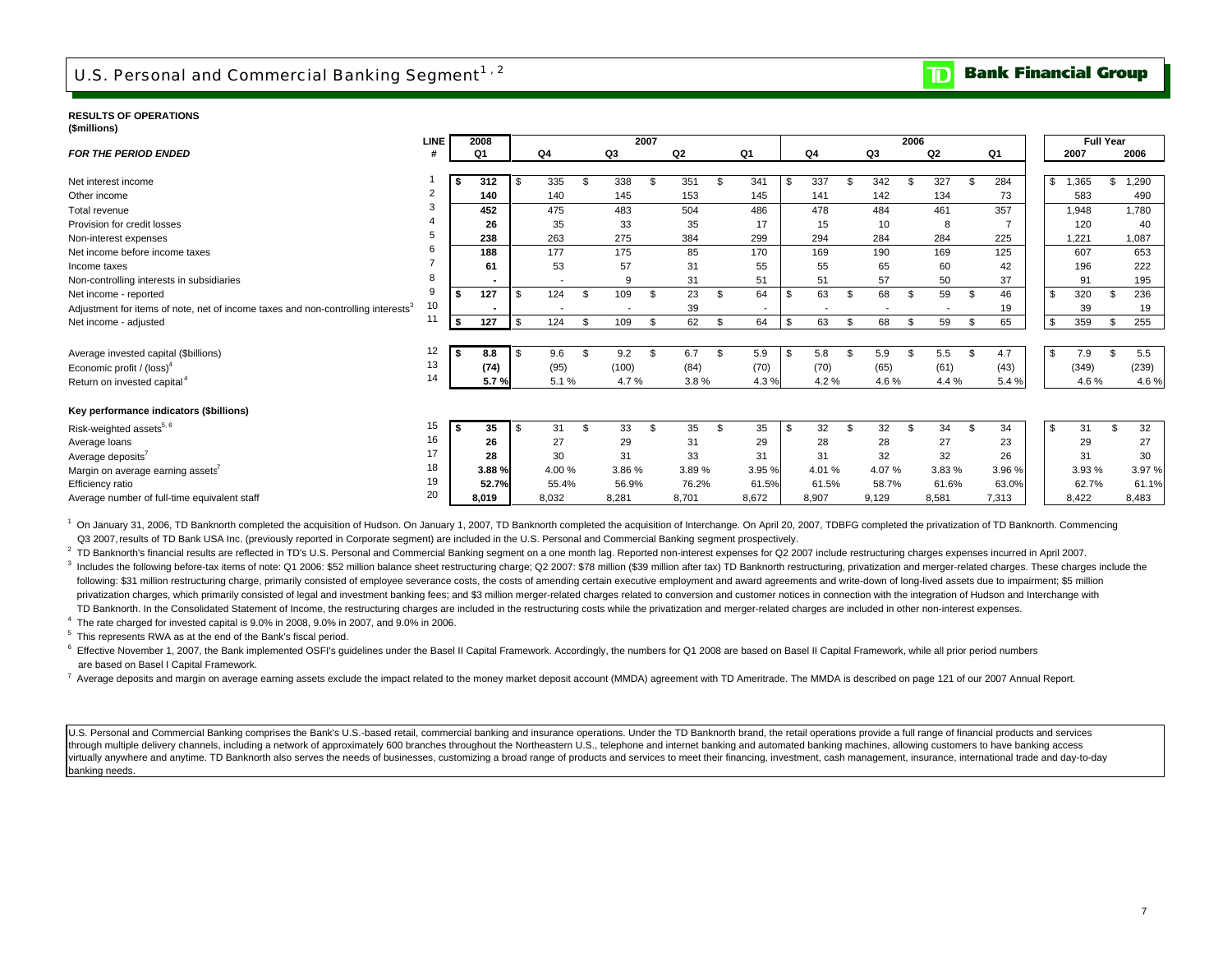### Wholesale Banking Segment

#### **Bank Financial Group**  $\overline{\mathbf{D}}$

#### **RESULTS OF OPERATIONS(\$millions)**

|                                                                | <b>LINE</b> |     | 2008  |          |          |           | 2007 |                |                |           | 2006           |                |                |                |             |        | <b>Full Year</b> |       |
|----------------------------------------------------------------|-------------|-----|-------|----------|----------|-----------|------|----------------|----------------|-----------|----------------|----------------|----------------|----------------|-------------|--------|------------------|-------|
| <b>FOR THE PERIOD ENDED</b>                                    | #           |     | Q1    |          | Q4       | Q3        |      | Q <sub>2</sub> | Q <sub>1</sub> | Q4        | Q3             | Q2             |                | Q <sub>1</sub> | 2007        |        |                  | 2006  |
|                                                                |             |     |       |          |          |           |      |                |                |           |                |                |                |                |             |        |                  |       |
| Net interest income                                            |             | \$  | 192   | \$.      | 310      | \$<br>218 |      | 144            | \$<br>203      | \$<br>138 | \$<br>127      | \$<br>76       | $\mathfrak{L}$ | 138            | \$<br>875   |        | \$               | 479   |
| Other income                                                   | 2           |     | 416   |          | 215      | 474       |      | 498            | 432            | 355       | 456            | 458            |                | 523            | 1,619       |        |                  | 1,792 |
| Total revenue (TEB)                                            | 3           |     | 608   |          | 525      | 692       |      | 642            | 635            | 493       | 583            | 534            |                | 661            | 2,494       |        |                  | 2,271 |
| Provision for credit losses                                    | 4           |     | 56    |          | $\Delta$ | 8         |      | 12             | 24             | 13        | 15             | 11             |                | 29             |             | 48     |                  | 68    |
| <b>Restructuring costs</b>                                     | 5           |     |       |          |          |           |      |                |                |           |                |                |                | 50             |             |        |                  | 50    |
| Other non-interest expenses                                    | 6           |     | 321   |          | 274      | 326       |      | 329            | 332            | 293       | 303            | 321            |                | 345            | 1,261       |        |                  | 1,262 |
| Total non-interest expenses                                    |             |     | 321   |          | 274      | 326       |      | 329            | 332            | 293       | 303            | 321            |                | 395            | 1,261       |        |                  | 1,312 |
| Net income before income taxes                                 | 8           |     | 231   |          | 247      | 358       |      | 301            | 279            | 187       | 265            | 202            |                | 237            | 1,185       |        |                  | 891   |
| Income taxes (TEB)                                             | 9           |     | 68    |          | 90       | 105       |      | 84             | 82             | 41        | 86             | 62             |                | 73             | 361         |        |                  | 262   |
| Net income / (loss) - reported                                 | 10          |     | 163   |          | 157      | 253       |      | 217            | 197            | 146       | 179            | 140            |                | 164            | 824         |        |                  | 629   |
| Adjustment for items of note, net of income taxes <sup>2</sup> | 11          |     |       |          |          |           |      |                |                |           |                |                |                | 35             |             |        |                  | 35    |
| Net income / (loss) - adjusted                                 | 12          | S   | 163   | \$       | 157      | \$<br>253 | \$   | 217            | \$<br>197      | \$<br>146 | \$<br>179      | \$<br>140      | \$             | 199            | \$<br>824   |        | \$               | 664   |
|                                                                |             |     |       |          |          |           |      |                |                |           |                |                |                |                |             |        |                  |       |
| Average invested capital (\$billions)                          | 13          | \$  | 3.1   | \$       | 3.0      | \$<br>2.7 |      | 2.7            | \$<br>2.6      | \$<br>2.5 | 2.4            | \$<br>2.3      | £.             | 2.3            | \$          | 2.8    | \$               | 2.4   |
| Economic profit / (loss) <sup>3</sup>                          | 14          |     | 73    |          | 69       | 175       |      | 143            | 122            | 74        | 109            | 75             |                | 132            | 509         |        |                  | 390   |
| Return on invested capital                                     | 15          |     | 20.9% |          | 20.6%    | 37.3%     |      | 33.6%          | 30.2%          | 23.5%     | 29.4%          | 24.6%          |                | 34.4 %         |             | 30.1 % |                  | 27.9% |
| Key performance indicators (\$billions)                        |             |     |       |          |          |           |      |                |                |           |                |                |                |                |             |        |                  |       |
| Risk-weighted assets <sup>4</sup>                              | 16          | -\$ | 45    | \$       | 44       | \$<br>40  | \$   | 40             | \$<br>38       | \$<br>34  | \$<br>33       | \$<br>32       | \$             | 33             | \$          | 44     | \$               | 34    |
| Gross drawn <sup>5</sup>                                       | 17          |     | 12    |          | 10       | 9         |      | 9              | 9              | 9         | $\overline{7}$ | $\overline{7}$ |                | 6              |             | 10     |                  | 9     |
| Efficiency ratio                                               | 18          |     | 52.8% |          | 52.2%    | 47.1%     |      | 51.2%          | 52.3%          | 59.4%     | 52.0%          | 60.1%          |                | 59.8%          |             | 50.6%  |                  | 57.8% |
| Average number of full-time equivalent staff                   | 19          |     | 2,864 |          | 2,877    | 2,911     |      | 2,834          | 2,858          | 2,853     | 2,900          | 2,871          |                | 2,963          | 2,870       |        |                  | 2,897 |
|                                                                |             |     |       |          |          |           |      |                |                |           |                |                |                |                |             |        |                  |       |
| Trading-related income (TEB) <sup>6</sup>                      |             |     |       |          |          |           |      |                |                |           |                |                |                |                |             |        |                  |       |
| Interest rate and credit                                       | 20          | -\$ | (37)  | <b>S</b> | (69)     | \$<br>77  | \$   | 115            | \$<br>105      | \$<br>45  | \$<br>63       | \$<br>55       | \$             | 199            | \$<br>228   |        | \$               | 362   |
| Foreign exchange                                               | 21          |     | 163   |          | 101      | 87        |      | 51             | 73             | 54        | 80             | 93             |                | 79             | 312         |        |                  | 306   |
| Equity and other                                               | 22          |     | 71    |          | 187      | 144       |      | 123            | 152            | 75        | 99             | 103            |                | 97             | 606         |        |                  | 374   |
| Total trading-related income                                   | 23          | -\$ | 197   | \$       | 219      | \$<br>308 |      | 289            | \$<br>330      | \$<br>174 | \$<br>242      | \$<br>251      | \$             | 375            | \$<br>1.146 |        |                  | 1.042 |
|                                                                |             |     |       |          |          |           |      |                |                |           |                |                |                |                |             |        |                  |       |

<sup>1</sup> Provision for credit losses includes the cost of credit protection incurred in hedging the lending portfolio.

 $2$  Includes the following before-tax item of note: Q1 2006: \$50 million restructuring charge.

 $3$  The rate charged for invested capital is 11.5% in 2008, 11.5% in 2007, and 11.5% in 2006.

<sup>4</sup> Effective November 1, 2007, the Bank implemented OSFI's guidelines under the Basel II Capital Framework. Accordingly, the numbers for Q1 2008 are based on Basel II Capital Framework, while all prior period numbers are based on Basel I Capital Framework.

<sup>5</sup> Defined as gross loans plus bankers' acceptances, excluding letters of credit and before any cash collateral, credit default swap, reserves, etc.

<sup>6</sup> Includes trading-related income reported in net interest income (line 1) and other income (line 2).

Wholesale Banking serves a diverse base of corporate, government and institutional clients in key financial markets around the world. Under the TD Securities brand, Wholesale Banking provides a wide range of capital markets and investment banking products and services that include: underwriting and distribution of new debt and equity issues, providing advice on strategic acquisitions and divestitures, and executing daily trading and investment needs.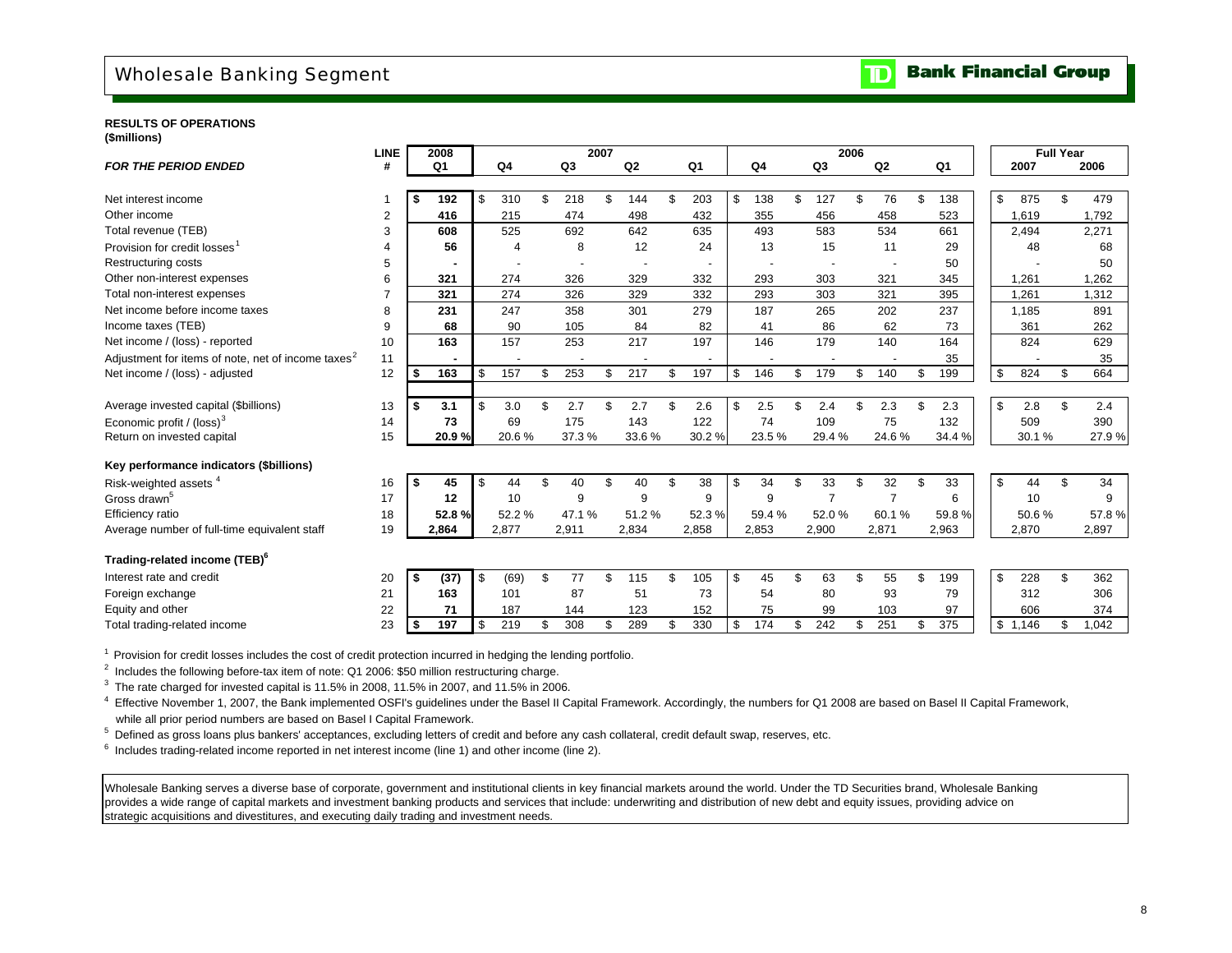### Corporate Segment<sup>1</sup>

#### **RESULTS OF OPERATIONS(\$millions)** *FOR THE PERIOD ENDED*

| (www.crisi                                                                                                                                |                |                   |                |       |                |                |                       |             |                        |              |           | <b>Full Year</b> |
|-------------------------------------------------------------------------------------------------------------------------------------------|----------------|-------------------|----------------|-------|----------------|----------------|-----------------------|-------------|------------------------|--------------|-----------|------------------|
| <b>FOR THE PERIOD ENDED</b>                                                                                                               | LINE           | 2008<br><b>Q1</b> | Q <sub>4</sub> | Q3    | 2007<br>Q2     | Q <sub>1</sub> | Q4                    | Q3          | 2006<br>Q <sub>2</sub> | Q1           | 2007      | 2006             |
|                                                                                                                                           |                |                   |                |       |                |                |                       |             |                        |              |           |                  |
| Net interest income <sup>2,3</sup>                                                                                                        |                | \$(218)           | (328)<br>\$    | (241) | (209)<br>\$    | (257)<br>\$    | (125)<br>S.           | \$<br>(174) | \$(185)                | (170)<br>s   | \$(1,035) | s<br>(654)       |
| Other income <sup>3</sup>                                                                                                                 | $\overline{2}$ | 45                | 145            | 60    | 27             | 80             | 20                    | (3)         | 36                     | 30           | 312       | 83               |
| Total revenue                                                                                                                             | 3              | (173)             | (183)          | (181) | (182)          | (177)          | (105)                 | (177)       | (149)                  | (140)        | (723)     | (571)            |
| General allowance release                                                                                                                 |                |                   | (60)           |       |                |                |                       |             | (60)                   |              | (60)      | (60)             |
| Other provision for credit losses <sup>3</sup>                                                                                            | 5              |                   | (16)           | (21)  | (18)           | (16)           | 10                    | (20)        | (21)                   | (21)         | (71)      | (52)             |
| Total provision for credit losses                                                                                                         |                |                   | (76)           | (21)  | (18)           | (16)           | 10                    | (20)        | (81)                   | (21)         | (131)     | (112)            |
| Non-interest expenses                                                                                                                     |                | 194               | 191            | 170   | 158            | 167            | 199                   | 200         | 176                    | 180          | 686       | 755              |
| Dilution gain, net                                                                                                                        |                |                   |                |       |                |                | ٠.                    | ×           | (5)                    | 1,564        |           | 1,559            |
| Net income before income taxes                                                                                                            | <b>q</b>       | (368)             | (298)          | (330) | (322)          | (328)          | (314)                 | (357)       | (249)                  | 1.265        | (1, 278)  | 345              |
| Income taxes $2$                                                                                                                          | 10             | (238)             | (343)          | (283) | (218)          | (253)          | (220)                 | (229)       | (172)                  | (218)        | (1,097)   | (839)            |
| Non-controlling interests in subsidiaries                                                                                                 | 11             |                   |                |       | (4)            | (4)            | (3)                   | (5)         | (3)                    | ٠            |           | (11)             |
| Equity in net income of an associated company, net of income taxes                                                                        | 12             |                   | 10             | 10    | $\overline{2}$ |                | (5)                   | (4)         | (4)                    | ٠            | 23        | (13)             |
| Net (loss) income - reported                                                                                                              | 13             | (134)             | 47             | (41)  | (98)           | (70)           | (96)                  | (127)       | (78)                   | 1.483        | (162)     | 1.182            |
| Adjustment for items of note, net of income taxes 4                                                                                       | 14             | 90                | (73)           | 61    | 77             | 88             | 113                   | 90          | 42                     | (1,526)      | 153       | (1, 281)         |
| Net (loss) income - adjusted                                                                                                              | 15             | \$ (44)           | s<br>(26)      | 20    | (21)           | 18<br>£.       | 17<br>- \$            | (37)<br>\$  | (36)<br>\$.            | (43)<br>\$   | \$<br>(9) | S.<br>(99)       |
| Decomposition of items of note (net of tax, non-controlling interests in<br>subsidiaries, and equity in net income of associated company) |                |                   |                |       |                |                |                       |             |                        |              |           |                  |
| Amortization of intangibles                                                                                                               | 16             | 75<br>- 56        | 99<br>-S       | 91    | 80             | 83<br>\$       | 87                    | 61          | 86<br>¢,               | 82<br>\$     | \$<br>353 | 316<br>S         |
| Gain relating to restructuring of Visa <sup>5</sup>                                                                                       | 17             |                   | (135)          |       |                |                |                       |             |                        |              | (135)     |                  |
| Dilution gain on Ameritrade transaction, net of costs                                                                                     | 18             |                   |                |       |                |                |                       |             | 5                      | (1,670)      |           | (1,665)          |
| Dilution loss on the acquisition of Hudson by TD Banknorth                                                                                | 19             |                   |                |       |                |                |                       |             |                        | 72           |           | 72               |
| TD Banknorth restructuring, privatization and merger-related charges <sup>6</sup>                                                         | 20             |                   |                |       |                |                |                       |             |                        |              |           |                  |
| Change in fair value of credit default swaps hedging the corporate loan book,                                                             |                |                   |                |       |                |                |                       |             |                        |              |           |                  |
| net of provision for credit losses '                                                                                                      | 21             | (25)              | $\overline{2}$ | (30)  | (7)            | 5              | 8                     | 5           | (10)                   | (10)         | (30)      | (7)              |
| Other tax items                                                                                                                           | 22             | 20                |                |       |                |                |                       | 24          |                        | ٠            |           | 24               |
| Provision for insurance claims <sup>8</sup>                                                                                               | 23             | 20                |                |       |                |                |                       |             |                        | ٠            |           |                  |
| Initial set up of specific allowance for credit card and overdraft loans                                                                  | 24             |                   |                |       |                |                | 18                    |             |                        | ۰            |           | 18               |
| General allowance release                                                                                                                 | 25             |                   | (39)           |       |                |                |                       |             | (39)                   |              | (39)      | (39)             |
| Total items of note                                                                                                                       | 26             | l \$<br>90        | l \$<br>(73)   | 61    | 77             | 88<br>S        | 113<br>$\mathfrak{L}$ | 90<br>\$    | 42<br>\$               | (1,526)<br>S | \$<br>153 | (1, 281)<br>S    |

#### **Decomposition of material items included in net income (loss) - adjusted**

| Interest on income tax refunds |    |
|--------------------------------|----|
| Securitization gain (loss)     | 28 |
| Unallocated Corporate expenses | 29 |
| Other                          | 30 |
| Net (loss) income - adjusted   | 31 |

| <u>www.com</u>                 |                |                     |        |      |      |           |      |      |      |        |       |       |
|--------------------------------|----------------|---------------------|--------|------|------|-----------|------|------|------|--------|-------|-------|
| Interest on income tax refunds | $\sim$         | -15                 |        |      |      |           |      |      |      |        |       |       |
| Securitization gain (loss)     | $\Omega$<br>20 |                     |        |      | (4)  |           |      |      | ພ    | '3)    |       | (4)   |
| Unallocated Corporate expenses | 29<br>20       | (65)                | (51)   | (45) | (39) | (54)      | (58) | (66) | (54) | (56)   | (189) | (234) |
| Other                          | $30^{\circ}$   | $\cdot$             | $\sim$ | 62   | 20   | 59        | 47   |      |      | $\sim$ | 164   | 121   |
| Net (loss) income - adjusted   | 24             | . (44'<br><b>13</b> | (26)   |      | (21) | <b>10</b> |      | (37) | (36) | (43)   | (9)   | (99)  |

<sup>1</sup> Commencing Q3 2007, the results of TD Bank U.S.A. Inc. (previously reported in the Corporate segment for the period Q2 2006 to Q2 2007 and in Wealth Management segment prior to Q2 2006) are included in the U.S. Persona and Commercial Banking segment prospectively.

<sup>2</sup> Includes the elimination of TEB adjustments reported in Wholesale Banking results.

<sup>3</sup> Operating segment results are presented excluding the impact of asset securitization programs, which are reclassified in the Corporate segment. Results for Q4 2006 included an initial set up of specific allowance for c overdraft loans.

Net (gain) or charge for items of note is removed from reported results to compute the adjusted results.

<sup>5</sup> As part of the global restructuring of Visa USA Inc., Visa Canada Association and Visa International Service Association, which closed on October 3, 2007 (restructuring date), the Bank received shares of the new global (Visa Inc.) in exchange for the Bank's membership interest in Visa Canada Association. As required by the accounting standards, the shares the Bank received in Visa Inc. were measured at fair value and an estimated gain of \$135 million after tax was recognized in the Corporate segment, based on results of an independent valuation of the shares. The gain may be subject to further adjustment based on the finalization of the Bank's ownership percentage in Visa Inc.

 $\frac{1}{2}$  Restructuring charges related to the transfer of functions from TD Bank USA to TD Banknorth, being part of TD Banknorth restructuring, privatization and merger-related charges, as explained in footnote 3 on page 7 The Bank purchases credit default swaps (CDS) to hedge the credit risk in Wholesale Banking's corporate lending portfolio. These CDS do not qualify for hedge accounting treatment and, therefore, they are measured at fair changes in fair value recognized in current period's earnings. The related loans are accounted for at amortized cost. Management believes that this asymmetry in the accounting treatment between CDS and loans would result i profit and loss volatility which is not indicative of the economics of the corporate loan portfolio or the underlying business performance in Wholesale Banking. As a result, the CDS are accounted for on an accrual basis in Banking segment and the gains and losses on the CDS, in excess of the accrued cost, are reported in the Corporate segment. Adjusted earnings excludes the gains and losses on the CDS in excess of the accrued cost. When a cr event occurs in the corporate loan book that has an associated CDS hedge, the provision for credit losses (PCL) related to the portion that was hedged via the CDS is netted against this item of note. During Q1 2008, the ch fair value of CDS, net of PCL, resulted in a net gain of \$38 million before tax (\$25 million after tax). The item of note included a change in fair value of CDS of \$55 million before tax (\$36 million after tax), net of PCL \$17 million before tax (\$11 million after tax). Prior to Q1 2007, this item was described as "Hedging impact due to AcG-13". As part of the adoption of the new financial instruments standards, the guidance under Accounting Guideline 13: Hedging Relationships (AcG-13) was replaced by Canadian Institute of Chartered Accountants (CICA) Handbook Section 3865, Hedges.

<sup>8</sup> The provision for insurance claims relates to a recent court decision in Alberta. The Alberta government's legislation effectively capping minor injury insurance claims was challenged and held to be unconstitutional. W of Alberta has appealed the decision, the ultimate outcome remains uncertain. As a result, the Bank accrued an additional actuarial liability for potential claims in Q1 2008.

The Corporate segment includes the effects of asset securitization programs in Canadian Personal and Commercial Banking, treasury management, general provisions for credit losses, the elimination of taxable equivalent adjustments, corporate level tax benefits, and residual unallocated revenues, expenses and taxes.

#### **Bank Financial Group**  $\mathbf T$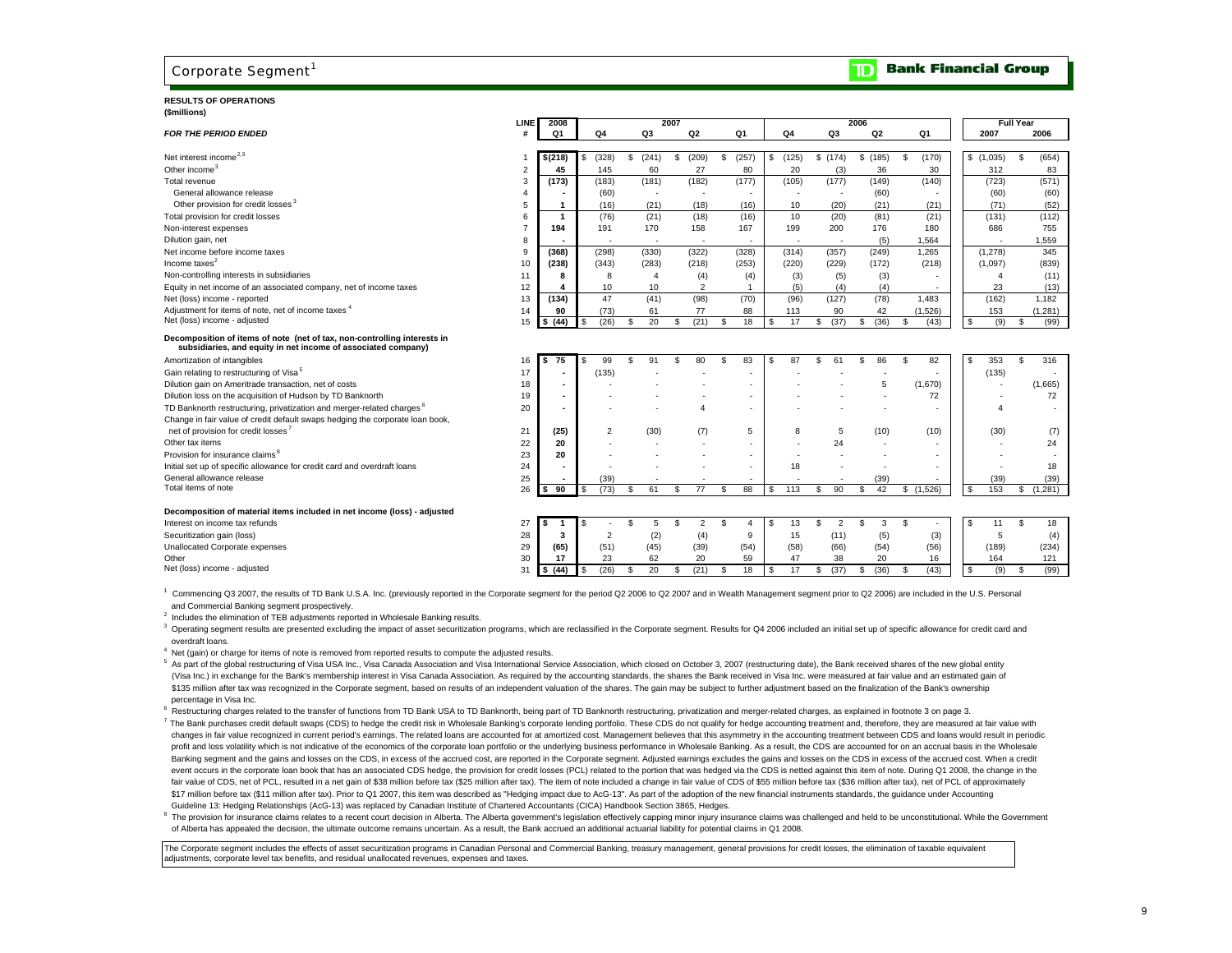### Net Interest Income and Margin

# **TD** Bank Financial Group

| (\$MILLIONS)                                         | <b>LINE</b>    | 2008           |                |                | 2007 |       |     |                |             |                | 2006                 |                |                      |    |        | <b>Full Year</b> |        |
|------------------------------------------------------|----------------|----------------|----------------|----------------|------|-------|-----|----------------|-------------|----------------|----------------------|----------------|----------------------|----|--------|------------------|--------|
| <b>FOR THE PERIOD ENDED</b>                          | #              | Q <sub>1</sub> | Q <sub>4</sub> | Q <sub>3</sub> |      | Q2    |     | Q <sub>1</sub> | Q4          | Q <sub>3</sub> |                      | Q <sub>2</sub> | Q <sub>1</sub>       |    | 2007   |                  | 2006   |
|                                                      |                |                |                |                |      |       |     |                |             |                |                      |                |                      |    |        |                  |        |
| Interest income                                      |                |                |                | \$<br>3,228    | \$   |       |     |                |             |                |                      |                | \$2,452              | \$ | 12,729 | \$               |        |
| Loans                                                | -1             | 3,396<br>\$    | 3,310<br>\$    |                |      | 3,117 | \$  | 3,074          | \$<br>3,004 | \$2,862        |                      | \$2,514        |                      |    |        |                  | 10,832 |
| Securities                                           | $\overline{2}$ | 1,235          | 1,239          | 1,160          |      | 1,108 |     | 1,259          | 1,152       | 1,058          |                      | 966            | 1,259                |    | 4,766  |                  | 4,435  |
| Deposits with banks                                  | 3              | 114            | 152            | 47             |      | 111   |     | 47             | 74          | 70             |                      | 78             | 80                   |    | 357    |                  | 302    |
| Total interest income                                | $\overline{4}$ | 4,745          | 4,701          | 4,435          |      | 4,336 |     | 4,380          | 4,230       | 3,990          |                      | 3,558          | 3,791                |    | 17,852 |                  | 15,569 |
| Interest expense                                     |                |                |                |                |      |       |     |                |             |                |                      |                |                      |    |        |                  |        |
| Deposits                                             | 5              | 2,254          | 2,223          | 1,987          |      | 1,989 |     | 2,048          | 1,957       | 1,836          |                      | 1,754          | 1,534                |    | 8,247  |                  | 7,081  |
|                                                      |                |                |                |                |      |       |     |                |             |                |                      |                |                      |    |        |                  |        |
| Subordinated notes and debentures                    | 6              | 158            | 127            | 125            |      | 124   |     | 108            | 96          | 107            |                      | 99             | 86                   |    | 484    |                  | 388    |
| Preferred shares and Capital Trust Securities        | $\overline{7}$ | 23             | 28             | 19             |      | 32    |     | 30             | 31          | 28             |                      | 28             | 39                   |    | 109    |                  | 126    |
| Other                                                | 8              | 522            | 515            | 521            |      | 529   |     | 523            | 432         | 396            |                      | 250            | 525                  |    | 2,088  |                  | 1,603  |
| Total interest expense                               | 9              | 2,957          | 2,893          | 2,652          |      | 2,674 |     | 2,709          | 2,516       | 2,367          |                      | 2,131          | 2,184                |    | 10,928 |                  | 9,198  |
| Net interest income                                  | 10             | 1,788          | 1,808          | 1,783          |      | 1,662 |     | 1,671          | 1,714       | 1,623          |                      | 1,427          | 1,607                |    | 6,924  |                  | 6,371  |
| TEB adjustment                                       | 11             | 135            | 247            | 161            |      | 99    |     | 157            | 92          | 89             |                      | 81             | 81                   |    | 664    |                  | 343    |
| Net interest income (TEB)                            | 12             | 1,923<br>\$    | 2,055          | \$<br>1,944    | \$   | 1,761 | \$. | 1,828          | \$<br>1,806 | \$1,712        |                      | \$1,508        | \$1,688              | \$ | 7,588  | S.               | 6,714  |
|                                                      |                |                |                |                |      |       |     |                |             |                |                      |                |                      |    |        |                  |        |
| Average total assets (\$billions)                    | 13             | 438<br>-S      | 420<br>S       | \$<br>407      | - \$ | 409   | \$  | 405            | \$<br>391   | \$<br>389      | \$                   | 393            | 376<br>\$            | \$ | 410    | £.               | 387    |
| Average earning assets (\$billions)                  | 14             | 354            | 341            | 329            |      | 336   |     | 337            | 321         | 314            |                      | 318            | 308                  |    | 336    |                  | 315    |
| Net interest margin as a % of average earning assets | 15             | 2.01%          | 2.10%          | 2.15%          |      | 2.03% |     | 1.97%          | 2.12%       | 2.05%          |                      | 1.84 %         | 2.07%                |    | 2.06%  |                  | 2.02%  |
| Impact on NII from impaired loans                    |                |                |                |                |      |       |     |                |             |                |                      |                |                      |    |        |                  |        |
| Reduction/(increase) in NII from impaired loans      |                |                |                |                |      |       |     |                |             |                |                      |                |                      |    |        |                  |        |
| Gross                                                | 16             | -\$<br>11      | 11<br>S        | \$<br>15       | \$   | 11    | \$  | 7              | \$<br>9     | \$             | S.                   | 6              | $\overline{7}$<br>\$ | \$ | 44     | \$               | 29     |
| Recoveries                                           | 17             | (3)            | (1)            | (2)            |      | (1)   |     | (1)            | (1)         |                | (3)                  | (2)            | (3)                  |    | (5)    |                  | (9)    |
| Net reduction/(increase)                             | 18             | \$<br>8        | \$<br>10       | \$<br>13       | \$   | 10    | \$  | 6              | \$<br>8     | \$             | $\overline{4}$<br>\$ | $\overline{4}$ | \$<br>$\overline{4}$ | \$ | 39     | \$               | 20     |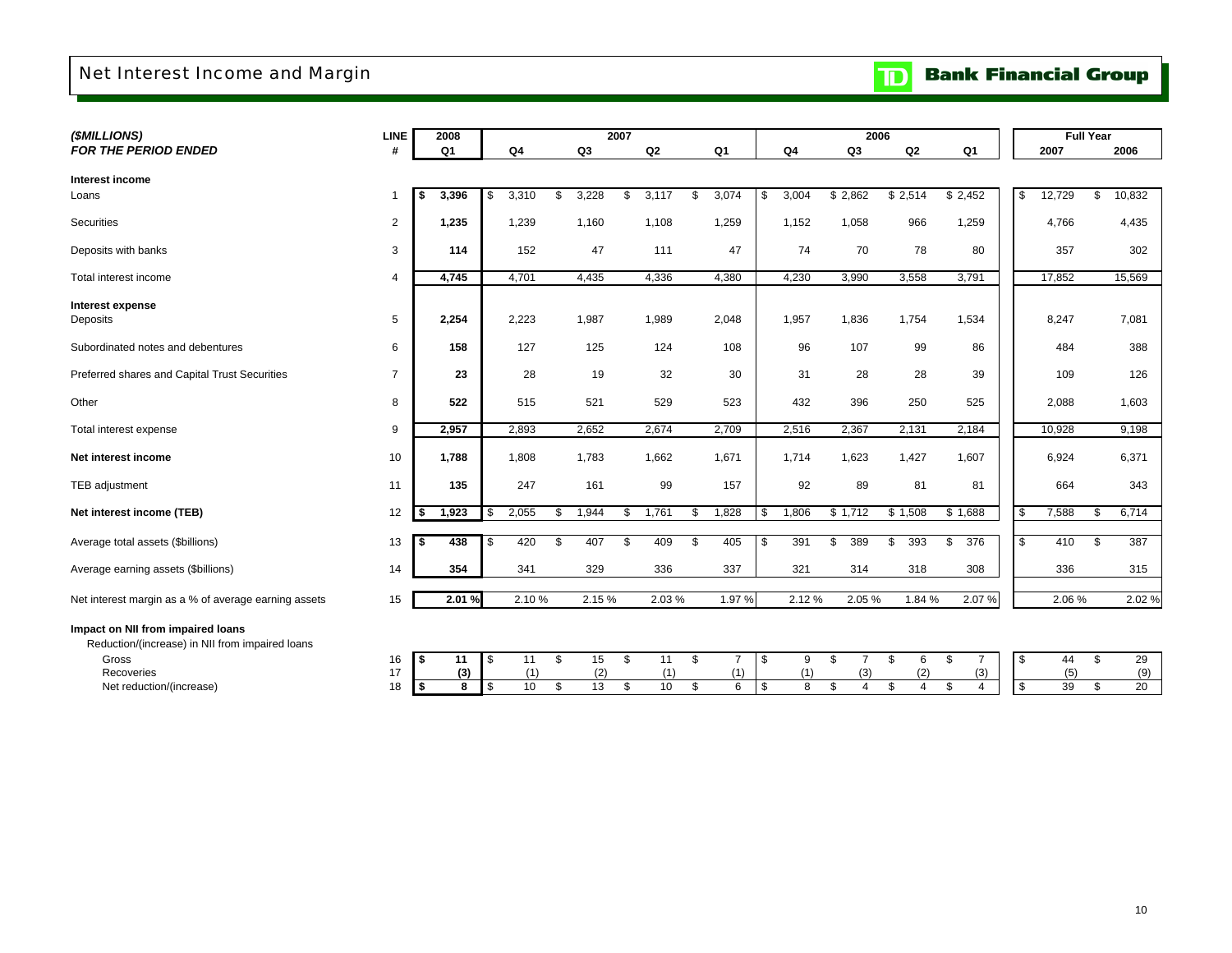### Other Income

**Bank Financial Group** 

 $\mathbf{D}$ 

| (\$MILLIONS)                                                                                                      | <b>LINE</b>    | 2008           |                    |                | 2007              |                |                            | 2006           |            |           | <b>Full Year</b> |              |
|-------------------------------------------------------------------------------------------------------------------|----------------|----------------|--------------------|----------------|-------------------|----------------|----------------------------|----------------|------------|-----------|------------------|--------------|
| <b>FOR THE PERIOD ENDED</b>                                                                                       | #              | Q <sub>1</sub> | Q <sub>4</sub>     | Q <sub>3</sub> | Q2                | Q <sub>1</sub> | Q <sub>4</sub>             | Q <sub>3</sub> | Q2         | Q1        | 2007             | 2006         |
| TD Waterhouse fees and commissions                                                                                | 1              | 99 S<br>S.     | 103                | 108<br>-\$     | 115<br>-\$        | \$<br>112      | $\sqrt[6]{3}$<br>91<br>-\$ | 106            | 138<br>-\$ | 226<br>\$ | \$<br>438 \$     | 561          |
| Full-service brokerage and other securities services                                                              | $\overline{2}$ | 143            | 134                | 141            | 146               | 138            | 125                        | 126            | 133        | 125       | 559              | 509          |
| Underwriting and advisory                                                                                         | 3              | 69             | 63                 | 99             | 96                | 80             | 76                         | 70             | 68         | 78        | 338              | 292          |
| Investment management fees                                                                                        | 4              | 48             | 49                 | 50             | 48                | 50             | 49                         | 47             | 43         | 54        | 197              | 193          |
| Mutual fund management                                                                                            | 5              | 220            | 225                | 229            | 214               | 200            | 180                        | 174            | 171        | 179       | 868              | 704          |
| Credit fees                                                                                                       | 6              | 101            | 112                | 109            | 103               | 96             | 110                        | 93             | 82         | 86        | 420              | 371          |
| Net securities gains <sup>1</sup>                                                                                 | $\overline{7}$ | 152            | 60                 | 94             | 102               | 70             | 87                         | 113            | 82         | 23        | 326              | 305          |
| Trading income<br>Income from financial instruments designated as trading                                         | 8              | 160            | (52)               | 235            | 192               | 216            | 98                         | 160            | 247        | 292       | 591              | 797          |
| under the fair value option - Trading-related income <sup>2</sup>                                                 | 9              | (55)           | 22                 | (67)           | $\overline{7}$    |                |                            |                |            |           | (38)             |              |
| - Related to insurance subsidiaries <sup>3</sup><br>Total income from financial instruments designated as trading | 10             | 6              | 14                 | (20)           | (2)               | (9)            |                            |                |            |           | (17)             |              |
| under the fair value option                                                                                       | 11             | (49)           | 36                 | (87)           | 5                 | (9)            |                            |                |            |           | (55)             |              |
| Service charges                                                                                                   | 12             | 260            | 263                | 263            | 244               | 249            | 246                        | 250            | 220        | 221       | 1,019            | 937          |
| Loan securitizations                                                                                              | 13             | 76             | 80                 | 86             | 97                | 134            | 97                         | 85             | 72         | 92        | 397              | 346          |
| Card services                                                                                                     | 14             | 119            | 118                | 117            | 107               | 109            | 110                        | 101            | 85         | 78        | 451              | 374          |
| Insurance revenue (net of claims)                                                                                 | 15             | 186            | 243                | 257            | 251               | 254            | 214                        | 230            | 228        | 224       | 1,005            | 896          |
| <b>Trust fees</b>                                                                                                 | 16             | 34             | 31                 | 33             | 38                | 31             | 31                         | 33             | 37         | 29        | 133              | 130          |
| Foreign exchange - non-trading                                                                                    | 17             | 64             | 47                 | 46             | 40                | 39             | 40                         | 45             | 30         | 32        | 172              | 147          |
| Other                                                                                                             | 18             | 134            | 230                | 119            | 84                | 65             | 50                         | 55             | 76         | 78        | 498              | 259          |
| <b>Total other income</b>                                                                                         | 19             | l \$           | 1,816 $$ 1,742$ \$ |                | 1,899 \$ 1,882 \$ | $1,834$ \$     | $1,604$ \$                 | 1,688 \$       | $1,712$ \$ | 1,817     | \$<br>7,357      | 6,821<br>-\$ |

 $1$  Net of balance sheet restructuring charge of \$52 million in TD Banknorth in Q1 2006.

 $^2$  These gains (losses) are on instruments managed within Wholesale Banking's trading portfolios.

 $^3$  Within the Bank's property & casualty insurance subsidiaries, investments that fund policy liabilities are designated as trading under the fair value option.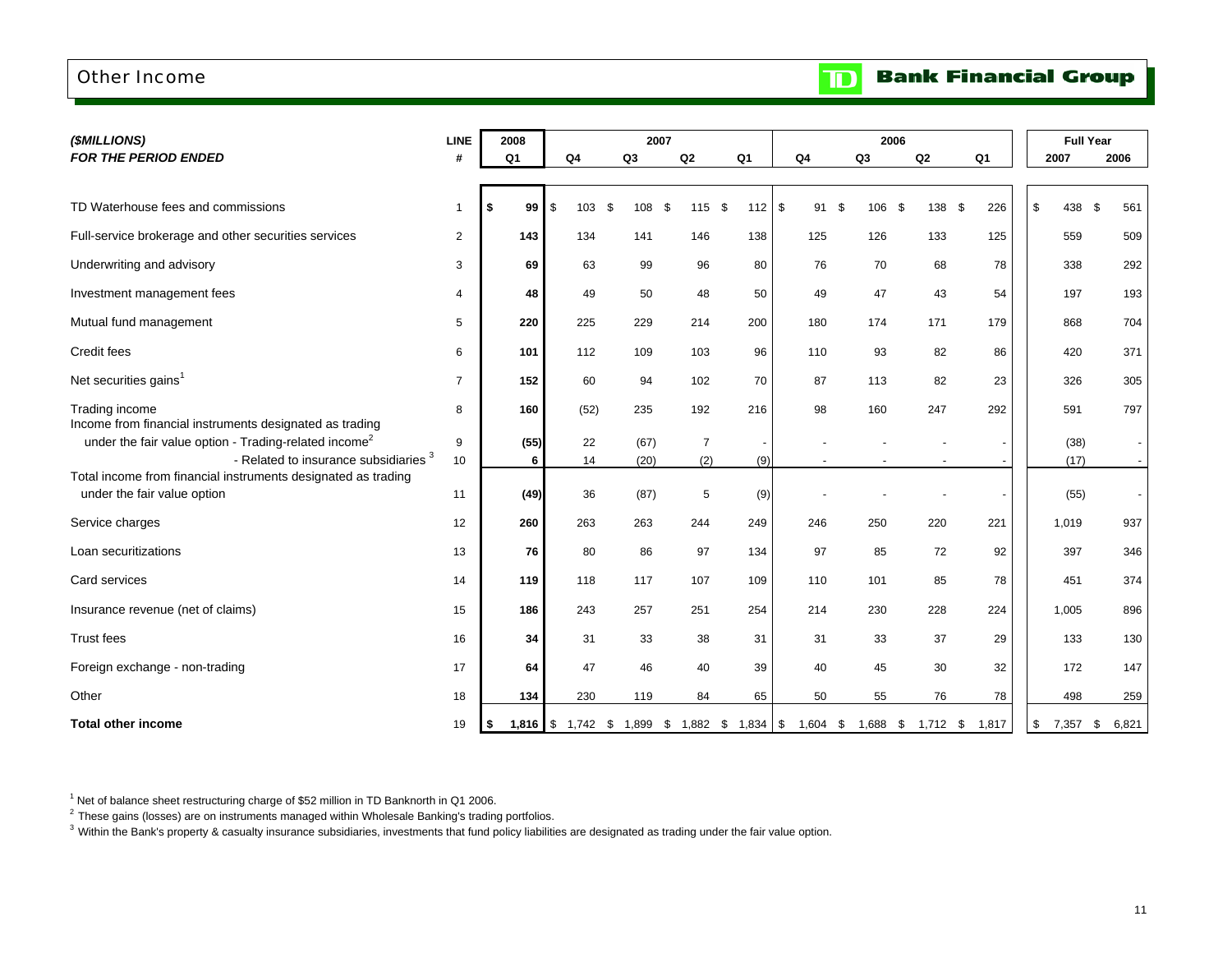# Non-Interest Expenses

| (\$MILLIONS)                        | <b>LINE</b>    | 2008        |             |                      |                | 2007        |                          |                | 2006           |                          |                |                | <b>Full Year</b> |
|-------------------------------------|----------------|-------------|-------------|----------------------|----------------|-------------|--------------------------|----------------|----------------|--------------------------|----------------|----------------|------------------|
| <b>FOR THE PERIOD ENDED</b>         | #              | Q1          | Q4          |                      | Q3             | Q2          | Q <sub>1</sub>           | Q <sub>4</sub> | Q <sub>3</sub> | Q <sub>2</sub>           | Q <sub>1</sub> | 2007           | 2006             |
| Salaries and employee benefits      |                |             |             |                      |                |             |                          |                |                |                          |                |                |                  |
| <b>Salaries</b>                     | 1              | \$<br>685   | \$          | $\sqrt[6]{2}$<br>715 | 677            | \$<br>665   | \$<br>680                | \$<br>706      | - \$<br>673    | -\$<br>659               | -\$<br>662     | \$<br>2,737    | \$<br>2,700      |
| Incentive compensation              | 2              | 336         |             | 278                  | 341            | 347         | 320                      | 284            | 288            | 290                      | 345            | 1,286          | 1,207            |
| Pension and other employee benefits | 3              | 150         |             | 126                  | 143            | 157         | 157                      | 126            | 141            | 144                      | 167            | 583            | 578              |
|                                     | 4              | 1,171       | 1,119       |                      | 1,161          | 1,169       | 1,157                    | 1,116          | 1,102          | 1,093                    | 1,174          | 4,606          | 4,485            |
| Occupancy                           |                |             |             |                      |                |             |                          |                |                |                          |                |                |                  |
| Rent                                | 5              | 98          |             | 99                   | 98             | 99          | 94                       | 97             | 94             | 95                       | 85             | 390            | 371              |
| Depreciation                        | 6              | 38          |             | 43                   | 40             | 42          | 38                       | 47             | 39             | 35                       | 39             | 163            | 160              |
| Other                               | $\overline{7}$ | 45          |             | 46                   | 50             | 44          | 43                       | 43             | 43             | 42                       | 42             | 183            | 170              |
|                                     | 8              | 181         |             | 188                  | 188            | 185         | 175                      | 187            | 176            | 172                      | 166            | 736            | 701              |
| Equipment                           |                |             |             |                      |                |             |                          |                |                |                          |                |                |                  |
| Rent                                | 9              | 47          |             | 48                   | 48             | 50          | 46                       | 52             | 51             | 48                       | 49             | 192            | 200              |
| Depreciation                        | 10             | 44          |             | 57                   | 47             | 51          | 44                       | 51             | 44             | 42                       | 46             | 199            | 183              |
| Other                               | 11             | 53          |             | 62                   | 55             | 52          | 54                       | 61             | 55             | 48                       | 52             | 223            | 216              |
|                                     | 12             | 144         |             | 167                  | 150            | 153         | 144                      | 164            | 150            | 138                      | 147            | 614            | 599              |
| General                             |                |             |             |                      |                |             |                          |                |                |                          |                |                |                  |
| Amortization of other intangibles   | 13             | 122         |             | 138                  | 131            | 112         | 118                      | 126            | 126            | 125                      | 128            | 499            | 505              |
| Marketing and business development  | 14             | 110         |             | 115                  | 106            | 111         | 113                      | 114            | 127            | 96                       | 133            | 445            | 470              |
| Brokerage-related fees              | 15             | 59          |             | 61                   | 61             | 57          | 54                       | 51             | 52             | 53                       | 66             | 233            | 222              |
| Professional and advisory services  | 16             | 111         |             | 135                  | 119            | 108         | 126                      | 149            | 146            | 133                      | 112            | 488            | 540              |
| Communications                      | 17             | 47          |             | 49                   | 46             | 49          | 49                       | 54             | 50             | 48                       | 49             | 193            | 201              |
| Capital and business taxes          | 18             | 34          |             | 45                   | 54             | 42          | 55                       | 53             | 56             | 50                       | 46             | 196            | 205              |
| Postage                             | 19             | 30          |             | 29                   | 29             | 35          | 29                       | 32             | 29             | 32                       | 28             | 122            | 121              |
| Travel and relocation               | 20             | 20          |             | 22                   | 20             | 20          | 22                       | 22             | 22             | 22                       | 21             | 84             | 87               |
| <b>Restructuring costs</b>          | 21             |             |             |                      | $\blacksquare$ | 67          | $\overline{\phantom{a}}$ |                |                | $\overline{\phantom{a}}$ | 50             | 67             | 50               |
| Other                               | 22             | 199         |             | 173                  | 151            | 189         | 179                      | 143            | 134            | 162                      | 190            | 692            | 629              |
|                                     | 23             | 732         |             | 767                  | 717            | 790         | 745                      | 744            | 742            | 721                      | 823            | 3,019          | 3,030            |
| <b>Total non-interest expenses</b>  | 24             | \$<br>2,228 | \$<br>2,241 | \$                   | 2,216          | \$<br>2,297 | \$<br>2,221              | \$<br>2,211    | \$<br>2,170    | \$<br>2,124              | \$<br>2,310    | \$<br>8,975 \$ | 8,815            |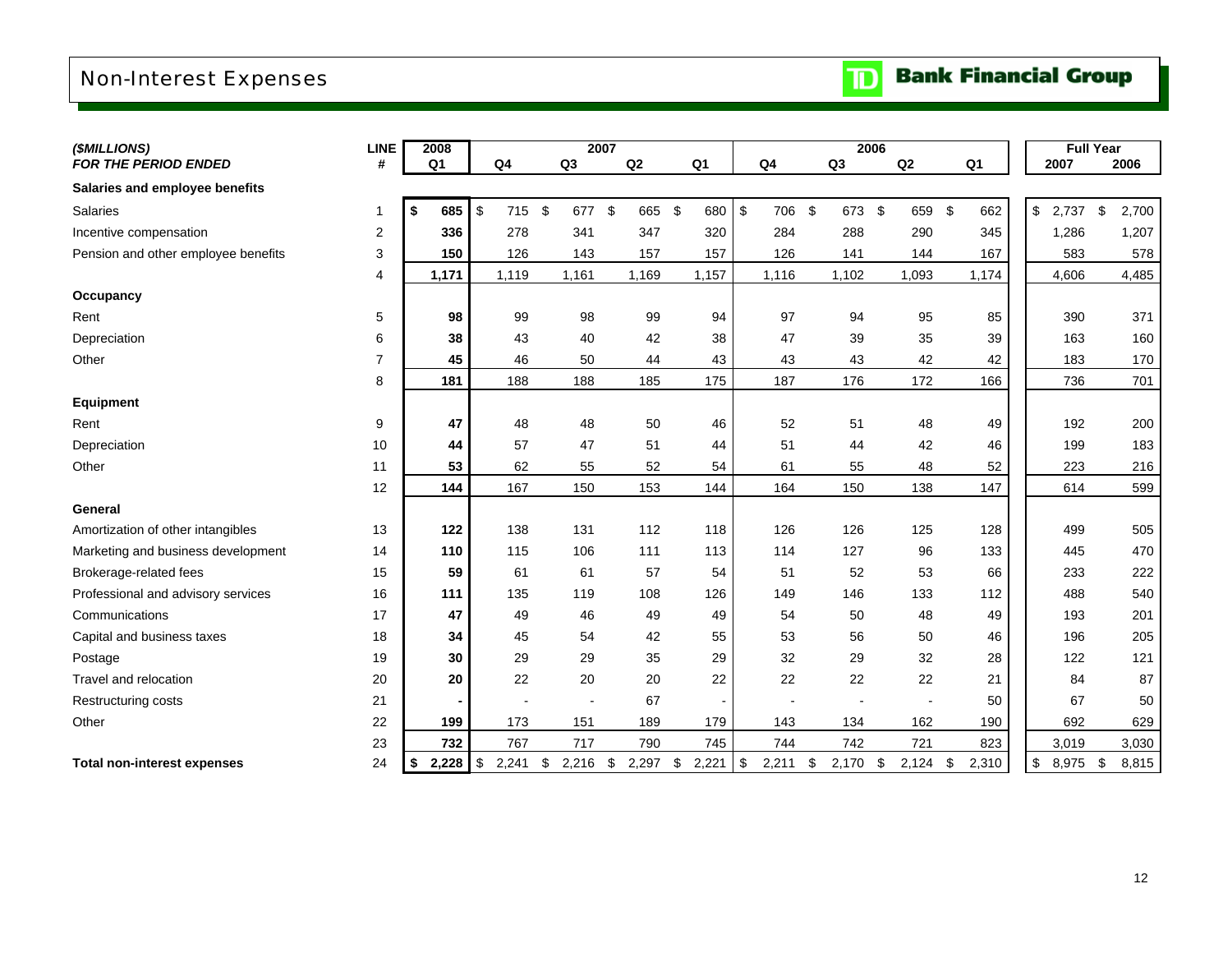#### Balance Sheet

### **TD** Bank Financial Group

| (\$MILLIONS)                                                              | LINE             | 2008            |                  | 2007                |                  |                 |      |                   | 2006               |                   |                   |
|---------------------------------------------------------------------------|------------------|-----------------|------------------|---------------------|------------------|-----------------|------|-------------------|--------------------|-------------------|-------------------|
| AS AT                                                                     | #                | Q1              | Q4               | Q3                  | Q2               | Q1              | Q4   |                   | Q3                 | Q2                | Q1                |
| <b>ASSETS</b>                                                             |                  |                 |                  |                     |                  |                 |      |                   |                    |                   |                   |
| Cash and due from banks                                                   | $\mathbf{1}$     | 2,036           | \$<br>1,790      | \$<br>1,986         | \$<br>1,994      | \$<br>2,113     | \$   | 2,019             | \$<br>1,958<br>\$  | 2,046             | \$<br>2,158       |
| Interest-bearing deposits with other banks                                | $\overline{2}$   | 13,099          | 14,746           | 11,343              | 9,796            | 8,724           |      | 8,763             | 10,236             | 10,295            | 11,226            |
| <b>Securities</b>                                                         |                  |                 |                  |                     |                  |                 |      |                   |                    |                   |                   |
| Trading                                                                   | 3                | 73,651          | 77,637           | 72,756              | 69,093           | 78,071          |      | 77,482            | 73,733             | 69,809            | 75,000            |
| Designated as trading under the fair value option                         | $\overline{4}$   | 1,984           | 2,012            | 1,935               | 1,862            | 1,916           |      |                   |                    |                   |                   |
| Available-for-sale                                                        | $\sqrt{5}$       | 35,674          | 35,650           | 36,209              | 35,668           | 38,394          |      |                   |                    |                   |                   |
| Held-to-maturity                                                          | 6                | 8,405           | 7,737            | 8,528               | 11,887           | 11,810          |      |                   |                    |                   |                   |
| Investment                                                                | $\overline{7}$   |                 |                  |                     |                  |                 |      | 46,976            | 43,542             | 42,847            | 46,376            |
| Total                                                                     | 8                | 119,714         | 123,036          | 119,428             | 118,510          | 130,191         |      | 124,458           | 117,275            | 112,656           | 121,376           |
| Securities purchased under reverse repurchase agreements                  | $\boldsymbol{9}$ | 34,234          | 27,648           | 25,905              | 25,434           | 32,357          |      | 30,961            | 27,854             | 32,344            | 24,847            |
| Loans                                                                     |                  |                 |                  |                     |                  |                 |      |                   |                    |                   |                   |
| Residential mortgages                                                     | 10               | 61,662          | 58,485           | 56,096              | 53,997           | 51,794          |      | 53,425            | 51,767             | 50,868            | 51,152            |
| Consumer instalment and other personal<br>Credit cards                    | 11<br>12         | 68,405<br>5,898 | 67,532<br>5,700  | 66,574<br>5,574     | 65,370<br>5,369  | 63,520<br>5,175 |      | 63,130<br>4,856   | 63,995<br>4,419    | 63,308<br>3,764   | 61,744<br>3,171   |
| Business and government                                                   | 13               | 45,803          | 44,258           | 43,447              | 45,081           | 43,748          |      | 40,514            | 39,844             | 39,923            | 40,250            |
| Business and government designated as trading under the fair value option | 14               | 1,425           | 1,235            | 1,619               | 1,465            |                 |      |                   |                    |                   |                   |
| Total                                                                     | 15               | 183,193         | 177,210          | 173,310             | 171,282          | 164,237         |      | 161,925           | 160,025            | 157,863           | 156,317           |
| Allowance for credit losses                                               | 16               | (1, 362)        | (1, 295)         | (1, 357)            | (1, 378)         | (1,366)         |      | (1, 317)          | (1,279)            | (1, 291)          | (1,358)           |
| Loans, net of allowance for credit losses                                 | 17               | 181,831         | 175,915          | 171,953             | 169,904          | 162,871         |      | 160,608           | 158,746            | 156,572           | 154,959           |
| Other                                                                     |                  |                 |                  |                     |                  |                 |      |                   |                    |                   |                   |
| Customers' liabilities under acceptances                                  | 18               | 10,633          | 9,279            | 9,192               | 9,233            | 8,425           |      | 8,676             | 7,244              | 7,035             | 6,699             |
| Investment in TD Ameritrade                                               | 19               | 4,593           | 4,515            | 4,749               | 5,131            | 5,113           |      | 4,379             | 4,284              | 3,783             | 3,327             |
| <b>Trading derivatives</b>                                                | 20               | 35,920          | 36,052           | 29,520              | 27,569           | 26,871          |      | 27,845            | 32,308             | 35,430            | 33,781            |
| Goodwill                                                                  | 21               | 7,875           | 7,918            | 8,407               | 8,940            | 8,176           |      | 7,396             | 7,411              | 7,652             | 7,376             |
| Other intangibles                                                         | 22               | 1,974           | 2,104            | 2,264               | 2,368            | 1,896           |      | 1,946             | 2,007              | 2,185             | 2,275             |
| Land, buildings and equipment                                             | 23               | 1,817           | 1,822            | 1,824               | 1,905            | 1,877           |      | 1,862             | 1,865              | 1,857             | 1,701             |
| Other assets                                                              | 24               | 21,427          | 17,299           | 17,319              | 15,950           | 19,602          |      | 14,001            | 14,657             | 16,741            | 14,652            |
| Total                                                                     | 25               | 84,239          | 78,989           | 73,275              | 71,096           | 71,960          |      | 66,105            | 69,776             | 74,683            | 69,811            |
| <b>Total assets</b>                                                       | 26               | \$435,153       | \$<br>422,124    | \$<br>403,890       | 396,734<br>\$    | 408,216<br>\$   | S    | 392,914 \$        | 385,845<br>\$      | 388,596           | \$<br>384,377     |
| <b>LIABILITIES</b>                                                        |                  |                 |                  |                     |                  |                 |      |                   |                    |                   |                   |
| <b>Deposits</b>                                                           |                  |                 |                  |                     |                  |                 |      |                   |                    |                   |                   |
| Personal Non-term                                                         | 27               | 83,934<br>\$    | 80,256<br>\$     | \$<br>82,203        | \$<br>83,487     | 82,986<br>\$    | S    | 79,624            | 72,376<br>\$<br>\$ | 74,995            | \$<br>74,233      |
| Personal Term                                                             | 28               | 67,875          | 67,305           | 67,319              | 67,785           | 67,652          |      | 67,012            | 65,116             | 63,831            | 61,642            |
| Banks                                                                     | 29<br>30         | 8,966<br>78,267 | 10,162<br>73,322 | 12,214<br>70,579    | 12,681<br>70,655 | 9,033<br>73,780 |      | 14,186<br>100,085 | 17,855<br>100,440  | 13,597<br>100,568 | 15,380<br>105,030 |
| Business and government<br>Trading                                        | 31               | 46,641          | 45,348           | 35,421              | 35,554           | 36,237          |      |                   |                    |                   |                   |
| Total                                                                     | 32               | 285,683         | 276,393          | 267,736             | 270,162          | 269,688         |      | 260,907           | 255,787            | 252,991           | 256,285           |
|                                                                           |                  |                 |                  |                     |                  |                 |      |                   |                    |                   |                   |
| Other<br>Acceptances                                                      | 33               | 10,633          | 9,279            | 9,192               | 9,233            | 8,425           |      | 8,676             | 7,244              | 7,035             | 6,699             |
| Obligations related to securities sold short                              | 34               | 25,797          | 24,195           | 26,624              | 25,143           | 26,230          |      | 27,113            | 24,153             | 27,037            | 26,357            |
| Obligations related to securities sold under repurchase agreements        | 35               | 17,517          | 16,574           | 16,158              | 11,322           | 20,597          |      | 18,655            | 19,431             | 16,983            | 12,520            |
| <b>Trading derivatives</b>                                                | 36               | 36,309          | 39,028           | 29,059              | 29,143           | 28,322          |      | 29,337            | 33,380             | 36,295            | 34,934            |
| Other liabilities                                                         | 37               | 22,365          | 23,829           | 21,777              | 18,936           | 20,321          |      | 17,461            | 15,285             | 16,908            | 17,244            |
| Total                                                                     | 38               | 112,621         | 112,905          | 102,810             | 93,777           | 103,895         |      | 101,242           | 99,493             | 104,258           | 97,754            |
| Subordinated notes and debentures                                         | 39               | 11,939          | 9,449            | 10,005              | 9,210            | 9,209           |      | 6,900             | 6,915              | 7,748             | 7,225             |
| Liability for preferred shares and capital trust securities               | 40               | 1,449           | 1,449            | 1,798               | 1,797            | 1,800           |      | 1,794             | 1,794              | 1,786             | 1,793             |
| Non-controlling interests in subsidiaries                                 | 41               | 521             | 524              | 538                 | 13               | 2,607           |      | 2,439             | 2,429              | 2,530             | 2,847             |
| Shareholders' equity                                                      |                  |                 |                  |                     |                  |                 |      |                   |                    |                   |                   |
| Capital stock                                                             |                  |                 |                  |                     |                  |                 |      |                   |                    |                   |                   |
| Common                                                                    | 42               | 6,632           | 6,577            | 6,525               | 6,455            | 6,417           |      | 6,334             | 6,353              | 6,245             | 6,015             |
| Preferred                                                                 | 43               | 875             | 425              | 425                 | 425              | 425             |      | 425               | 425                | 425               | 425               |
| Contributed surplus                                                       | 44               | 121             | 119              | 118                 | 124              | 68              |      | 66                | 56                 | 51                | 47                |
| Retained earnings                                                         | 45               | 16,499          | 15,954           | 15,378              | 14,865           | 14,375          |      | 13,725            | 13,544             | 13,069            | 12,652            |
| Accumulated other comprehensive income<br>(page 20)                       | 46               | (1, 187)        | (1,671)          | (1, 443)            | (94)             | (268)           |      | (918)             | (951)              | (507)             | (666)             |
| Total                                                                     | 47               | 22,940          | 21,404           | 21,003              | 21,775           | 21,017          |      | 19,632            | 19,427             | 19,283            | 18,473            |
| Total liabilities and shareholders' equity                                | 48               | \$435.153       | \$<br>422.124    | \$<br>403.890<br>\$ | 396.734          | \$<br>408,216   | l \$ | 392,914 \$        | 385.845<br>- \$    | 388,596           | \$<br>384,377     |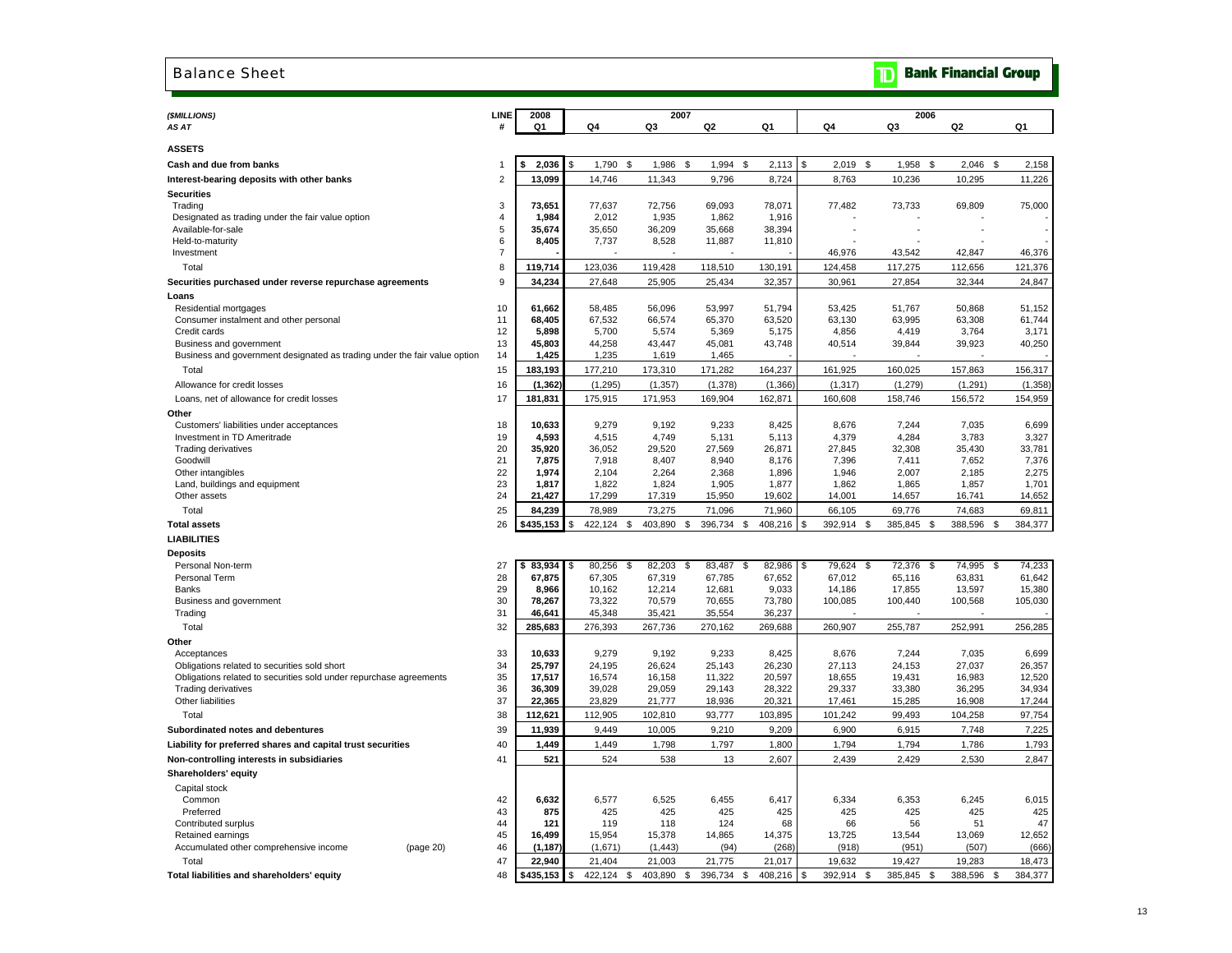

| (\$ millions)                             | <b>LINE</b>    |      | 2008           |      |             |      |                | 2007 |                |      |                |            |            |      |         | 2006 |                |      |         |
|-------------------------------------------|----------------|------|----------------|------|-------------|------|----------------|------|----------------|------|----------------|------------|------------|------|---------|------|----------------|------|---------|
| AS AT                                     | #              |      | Q <sub>1</sub> |      | Q4          |      | Q <sub>3</sub> |      | Q <sub>2</sub> |      | Q <sub>1</sub> |            | Q4         |      | Q3      |      | Q <sub>2</sub> |      | Q1      |
|                                           |                |      |                |      |             |      |                |      |                |      |                |            |            |      |         |      |                |      |         |
| <b>Banking Book Equities</b> <sup>1</sup> |                |      |                |      |             |      |                |      |                |      |                |            |            |      |         |      |                |      |         |
| Publicly traded                           |                |      |                |      |             |      |                |      |                |      |                |            |            |      |         |      |                |      |         |
| Balance sheet and fair value              |                | - \$ | 3,219          |      |             |      |                |      |                |      |                |            |            |      |         |      |                |      |         |
| Unrealized gain (loss) <sup>2</sup>       | $\overline{2}$ | -S   | 448            |      |             |      |                |      |                |      |                |            |            |      |         |      |                |      |         |
| Privately held                            |                |      |                |      |             |      |                |      |                |      |                |            |            |      |         |      |                |      |         |
| Balance sheet value                       | 3              | \$   | 771            |      |             |      |                |      |                |      |                |            |            |      |         |      |                |      |         |
| Fair value                                | 4              | \$   | 1,224          |      |             |      |                |      |                |      |                |            |            |      |         |      |                |      |         |
| Unrealized gain (loss) <sup>3</sup>       | 5              | - 5  | 453            |      |             |      |                |      |                |      |                |            |            |      |         |      |                |      |         |
| Total banking book equities               |                |      |                |      |             |      |                |      |                |      |                |            |            |      |         |      |                |      |         |
| Balance sheet value<br>$(lines 1 + 3)$    | 6              | - \$ | 3,990          |      |             |      |                |      |                |      |                |            |            |      |         |      |                |      |         |
| (lines $1 + 4$ )<br>Fair value            | $\overline{7}$ | -\$  | 4,443          |      |             |      |                |      |                |      |                |            |            |      |         |      |                |      |         |
| Unrealized gain (loss)<br>$(lines 2 + 5)$ | 8              | -S   | 901            | \$   | 1,236       | -\$  | 1,010          | \$   | 1,027          | \$   | 990            | $\sqrt{3}$ | 774 \$     |      | 707     | \$   | 706 \$         |      | 806     |
| Assets under administration               |                |      |                |      |             |      |                |      |                |      |                |            |            |      |         |      |                |      |         |
| Canadian Personal and Commercial Banking  | 9              | - 56 | 50,561         | l \$ | $50,017$ \$ |      | 50,142         | - \$ | 52,089         | - \$ | 50,942         | l \$       | 47,450 \$  |      | 42,150  | -\$  | 40,898         |      | 40,766  |
| U.S. Personal and Commercial Banking      | 10             |      | 7,377          |      | 7,328       |      | 7,770          |      | 8,142          |      | 8,659          |            | 8,316      |      | 9,337   |      | 9,904          |      | 9,529   |
| Wealth Management                         | 11             |      | 178,192        |      | 185,392     |      | 176,951        |      | 175,213        |      | 169,058        |            | 160,799    |      | 153,004 |      | 153,723        |      | 147,439 |
| Total                                     | 12             | - \$ | 236,130        | -\$  | 242,737     | .ዋ   | 234,863        | £.   | 235,444        | - \$ | 228,659        | \$         | 216,565    | - \$ | 204,491 | £.   | 204,525        | - \$ | 197,734 |
| Assets under management                   |                |      |                |      |             |      |                |      |                |      |                |            |            |      |         |      |                |      |         |
| U.S. Personal and Commercial Banking      | 13             | - 5  | 5,592          | l \$ | 5,761       | - \$ | 6,061          | \$   | 6,487 \$       |      | 6,537          | l \$       | $6,137$ \$ |      | 6,054   | \$   | $6,551$ \$     |      | 5,995   |
| Wealth Management                         | 14             |      | 169.679        |      | 159,580     |      | 160.065        |      | 162,869        |      | 156,777        |            | 151,243    |      | 143,339 |      | 138.722        |      | 137,009 |
| Total                                     | 15             | - 5  | 175,271        | - \$ | 165,341     | - \$ | 166,126        | \$.  | 169,356        | ۹.   | 163,314        | - \$       | 157,380    | - 35 | 149,393 |      | 145,273        |      | 143,004 |

<sup>1</sup> Effective Q1 2008, the Bank implemented OSFI's guidelines under the Basel II Capital Framework. Lines 1 to 7 represent new disclosure under this framework.

Comparative numbers for unrealized gain (loss) on total banking book equities are provided on line 8.

<sup>2</sup> Unrealized gain (loss) on publicly traded available-for-sale securities are included in other comprehensive income.

<sup>3</sup> Unrealized gain (loss) for privately held equities are neither recognized in the balance sheet through other comprehensive income nor through the income statement.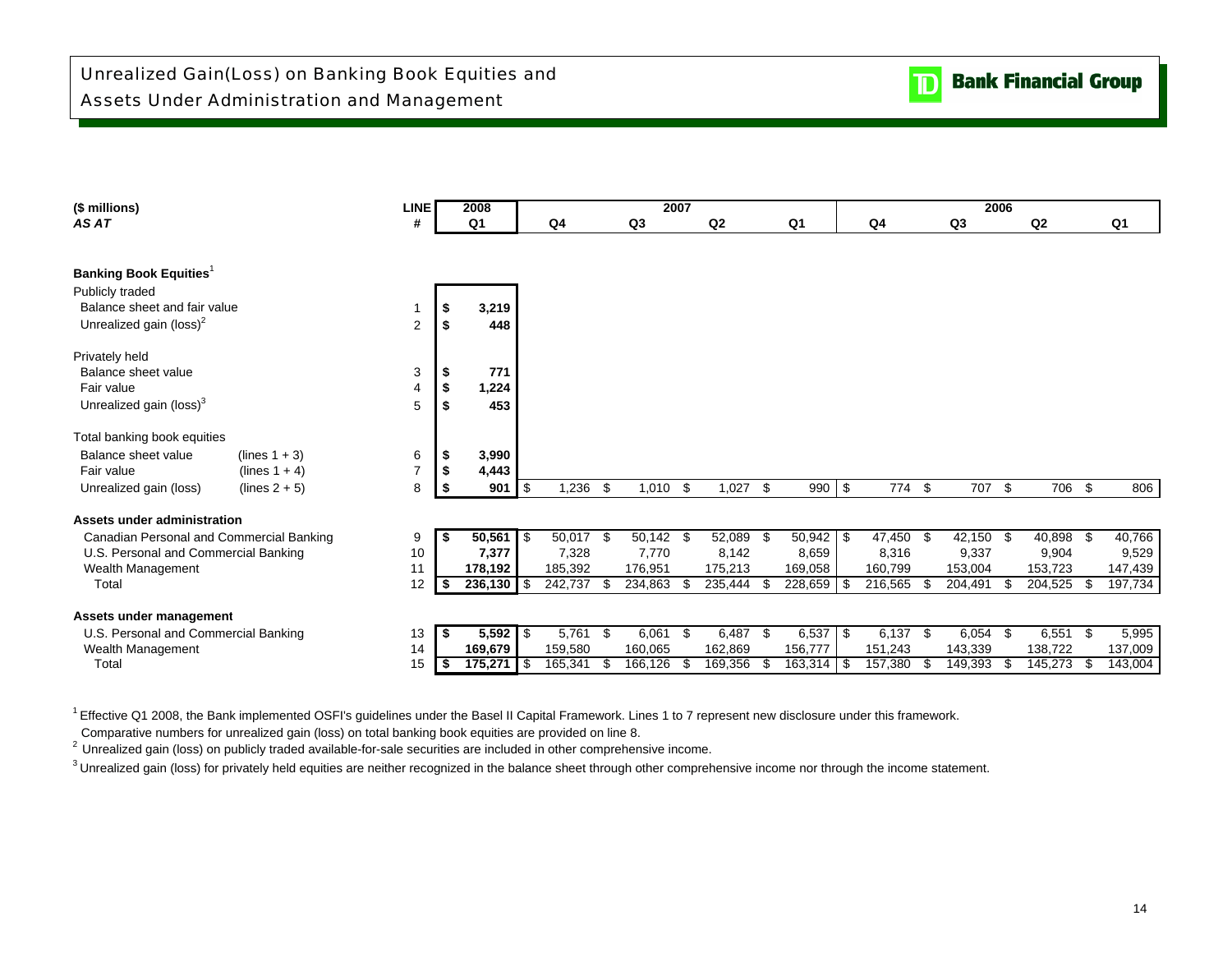| (\$MILLIONS)                                            | <b>LINE</b>    | 2008                 |                             |     | 2007                     |                          |                       |            |                       | 2006            |     |                       |                | <b>Full Year</b>      |                |
|---------------------------------------------------------|----------------|----------------------|-----------------------------|-----|--------------------------|--------------------------|-----------------------|------------|-----------------------|-----------------|-----|-----------------------|----------------|-----------------------|----------------|
| AS AT                                                   | #              | Q <sub>1</sub>       | Q <sub>4</sub>              |     | Q3                       | Q2                       | Q <sub>1</sub>        |            | Q <sub>4</sub>        | Q3              | Q2  |                       | Q <sub>1</sub> | 2007                  | 2006           |
| Identifiable intangible assets                          |                |                      |                             |     |                          |                          |                       |            |                       |                 |     |                       |                |                       |                |
| Opening balance                                         |                | \$2,104              | 2,264                       | \$. | 2,368                    | \$<br>1,896              | \$<br>1.946           | \$         | 2,007<br>\$           | 2,185           | \$  | 2,275<br>\$           | 2,124          | \$<br>1,946           | 2,124<br>\$    |
| Arising during the period - Privatization               | $\overline{2}$ | (4)                  | 52                          |     |                          | 580                      | 42                    |            | 64                    | (22)            |     | 32                    | 282            | 674                   | 356            |
| - Other                                                 | 3              |                      |                             |     |                          | 11                       |                       |            |                       |                 |     |                       |                | 11                    |                |
| Amortized in the period                                 | 4              | (122)                | (138)                       |     | (131)                    | (112)                    | (118)                 |            | (126)                 | (126)           |     | (125)                 | (128)          | (499)                 | (505)          |
| Sale of TD Waterhouse U.S.A.                            | 5              |                      |                             |     |                          | $\overline{\phantom{a}}$ |                       |            |                       |                 |     |                       | (6)            |                       | (6)            |
| Foreign exchange and other adjustments                  | 6              | (4)                  | (74)                        |     | 27                       | (7)                      | 26                    |            | -1                    | (30)            |     | 3                     | 3              | (28)                  | (23)           |
| <b>Closing balance</b>                                  | $\overline{7}$ | \$1,974              | 2,104                       | \$  | 2,264                    | \$<br>2,368              | \$<br>1,896           | \$         | 1,946<br>\$           | 2,007           | -S  | 2,185<br>-\$          | 2,275          | \$<br>2,104           | 1,946<br>-\$   |
| Future tax liability on intangible assets               |                |                      |                             |     |                          |                          |                       |            |                       |                 |     |                       |                |                       |                |
| Opening balance                                         | 8              | (738)<br>\$          | (788)<br>\$                 | \$  | $(844)$ \$               | (655)                    | \$                    | $(678)$ \$ | (690)<br>\$           | $(758)$ \$      |     | $(764)$ \$            | (711)          | \$<br>$(678)$ \$      | (711)          |
| Arising during the period - Privatization               | 9              | (1)                  | (16)                        |     |                          | (227)                    | (17)                  |            | (23)                  | (8)             |     | (35)                  | (98)           | (260)                 | (164)          |
| - Other                                                 | 10             |                      | (11)                        |     | $\overline{\phantom{a}}$ | (4)                      |                       |            |                       |                 |     |                       |                | (15)                  |                |
| Arising during the period - changes in income tax rates | 11             | 20                   |                             |     | 3                        |                          |                       |            | $\mathbf{1}$          | 24              |     |                       |                | 4                     | 25             |
| Recognized in the period                                | 12             | 41                   | 49                          |     | 45                       | 40                       | 40                    |            | 43                    | 42              |     | 39                    | 41             | 174                   | 165            |
| Foreign exchange and other adjustments                  | 13             |                      | 28                          |     | 8                        | $\overline{2}$           |                       | (1)        | (9)                   | 10              |     | $\overline{2}$        | $\overline{4}$ | 37                    | $\overline{7}$ |
| <b>Closing balance</b>                                  | 14             | (676)<br>\$          | (738)<br>\$                 | \$  | (788)                    | \$<br>(844)              | \$                    | $(655)$ \$ | (678)<br>-\$          | (690)           |     | (758)<br>\$           | (764)          | \$<br>(738)           | (678)<br>-\$   |
| Net intangibles closing balance                         | 15             | \$1,298              | 1,366<br>-\$                | \$  | 1,476                    | \$<br>1,524              | $$1,241$ \\$          |            | 1,268<br>\$           | 1,317           | \$  | 1,427<br>\$           | 1,511          | \$<br>1,366           | 1,268<br>\$    |
| Goodwill                                                |                |                      |                             |     |                          |                          |                       |            |                       |                 |     |                       |                |                       |                |
| Opening balance                                         | 16             | \$7,918              | 8,407<br>\$                 | \$  | 8.940                    | \$<br>8,176              | \$<br>7,396           | \$         | 7.411<br>\$           | 7,652           | \$  | 7,376<br>\$           | 6,518          | \$<br>7,396           | 6,518<br>- \$  |
| Arising during the period - Privatization               | 17             | (21)                 | (36)                        |     |                          | 881                      | 528                   |            | (29)                  | 27              |     | 316                   | 1,722          | 1,373                 | 2,036          |
| - Other                                                 | 18             |                      |                             | 2   |                          | (27)                     |                       |            |                       |                 |     |                       |                | (25)                  |                |
| Sale of TD Waterhouse U.S.A.                            | 19             |                      |                             |     |                          |                          |                       |            |                       |                 |     |                       | (827)          |                       | (827)          |
| Foreign exchange and other adjustments                  | 20             | (22)                 | (455)                       |     | (533)                    | (90)                     | 252                   |            | 14                    | (268)           |     | (40)                  | (37)           | (826)                 | (331)          |
| <b>Closing balance</b>                                  | 21             | 7,875<br>\$          | 7,918                       | \$  | 8,407                    | \$<br>8,940              | 8,176<br>\$           | \$         | 7,396<br>\$           | 7,411           | \$  | 7,652<br>\$           | 7,376          | \$<br>7,918           | 7,396<br>-\$   |
|                                                         |                |                      |                             |     |                          |                          |                       |            |                       |                 |     |                       |                |                       |                |
|                                                         |                |                      |                             |     |                          |                          |                       |            |                       |                 |     |                       |                |                       |                |
| Total net intangibles and goodwill closing balance      | 22             | \$9,173              | 9,284<br>\$                 | \$  | 9,883                    | \$10,464                 | $$9,417$ \\$          |            | 8,664<br>\$           | 8,728           | \$  | 9,079<br>\$           | 8,887          | \$<br>9,284           | 8,664<br>\$    |
|                                                         |                |                      |                             |     |                          |                          |                       |            |                       |                 |     |                       |                |                       |                |
| <b>Restructuring costs accrual</b>                      |                |                      |                             |     |                          |                          |                       |            |                       |                 |     |                       |                |                       |                |
| Opening balance                                         | 23             | $\overline{29}$<br>S | 51<br>\$                    | \$  | 61S                      | 19                       | \$<br>$\overline{27}$ | $\sqrt{3}$ | 29<br>\$              | $\overline{35}$ | -\$ | 60<br>\$              | 25             | \$<br>$\overline{27}$ | \$<br>25       |
| Expensed during the period                              | 24             |                      |                             |     |                          | 67                       |                       |            |                       |                 |     |                       | 50             | 67                    | 50             |
| Amount utilized during the period:                      | 25             |                      |                             |     |                          |                          |                       |            |                       |                 |     |                       |                |                       |                |
| <b>Wholesale Banking</b>                                | 26             | (7)                  |                             | (2) |                          |                          |                       | (8)        | (2)                   | (6)             |     | (25)                  | (15)           | (10)                  | (48)           |
| <b>TD Banknorth</b>                                     | 27             | (2)                  | (20)                        |     | (10)                     | (25)                     |                       |            |                       |                 |     |                       |                | (55)                  |                |
| <b>Closing balance</b>                                  | 28             | 20<br>\$             | $\overline{29}$<br><b>S</b> | \$  | 51                       | \$<br>61                 | \$                    | $19$ \$    | $\overline{27}$<br>\$ | $\overline{29}$ | -\$ | $\overline{35}$<br>\$ | 60             | \$<br>$\overline{29}$ | 27<br>\$       |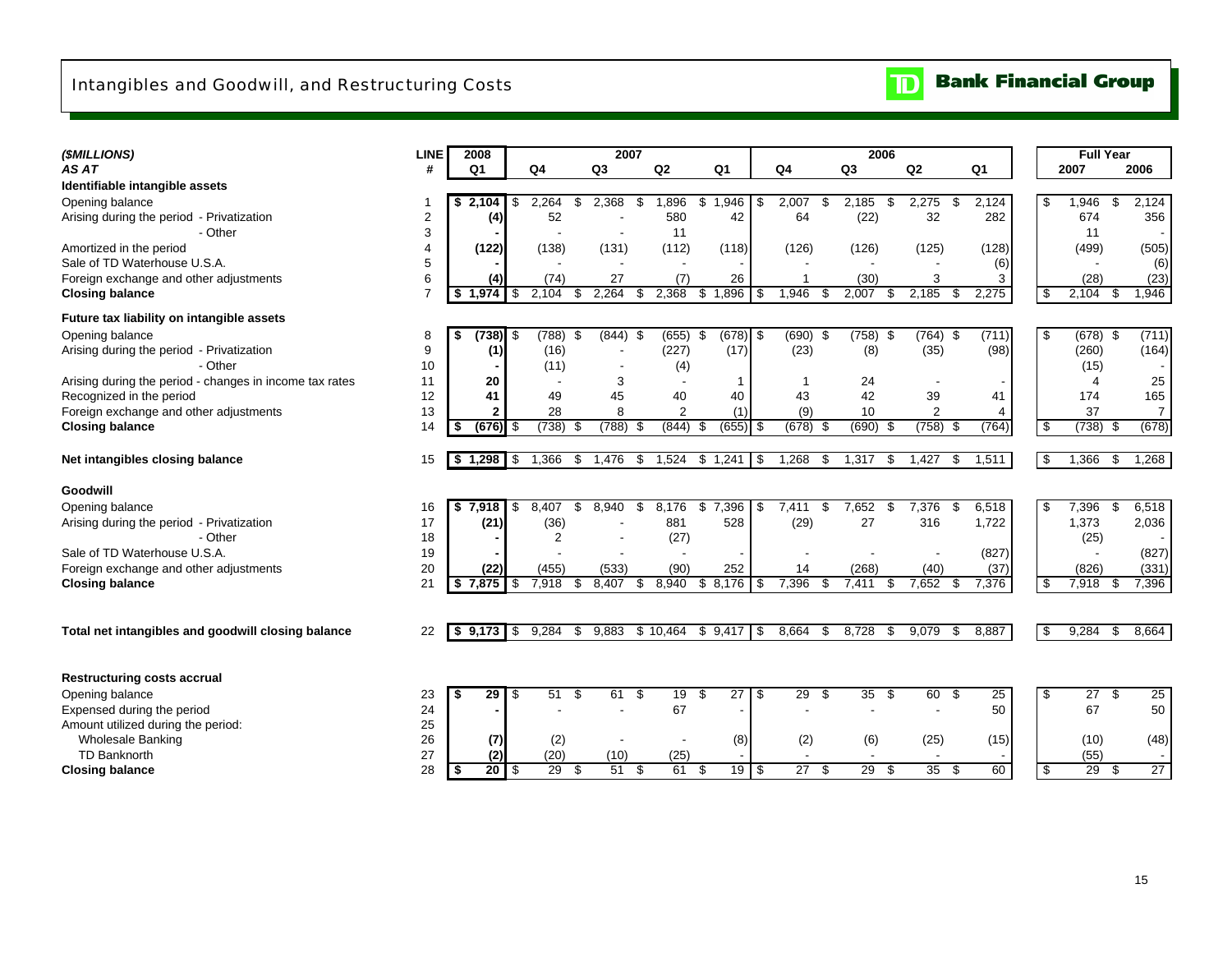### Loan Securitization

**Bank Financial Group** וסד

| (\$MILLIONS) |                                                  |                                                          |                |      |                |                      |                |      |            |    |                |            |                |                         |             |          |                |            |                  |                |                |
|--------------|--------------------------------------------------|----------------------------------------------------------|----------------|------|----------------|----------------------|----------------|------|------------|----|----------------|------------|----------------|-------------------------|-------------|----------|----------------|------------|------------------|----------------|----------------|
|              |                                                  |                                                          | <b>LINE</b>    |      | 2008           |                      |                | 2007 |            |    |                |            |                | 2006                    |             |          |                |            | <b>Full Year</b> |                |                |
|              | <b>FOR THE PERIOD ENDED</b>                      |                                                          | #              |      | Q <sub>1</sub> | Q4                   | Q <sub>3</sub> |      | Q2         |    | Q <sub>1</sub> |            | Q <sub>4</sub> | Q <sub>3</sub>          | Q2          |          | Q <sub>1</sub> |            | 2007             |                | 2006           |
|              | Loans securitized and sold to third parties      | Securitized/(repurchased) during the period <sup>1</sup> |                |      |                |                      |                |      |            |    |                |            |                |                         |             |          |                |            |                  |                |                |
|              | Mortgage                                         | <b>MBS Pool</b>                                          | $\mathbf{1}$   | s.   | 1,238          | \$<br>1.553          | \$<br>2.246    | £.   | 3.141      | ደ  | 2,358          | \$         | 1.700          | \$<br>1.613             | \$<br>1,763 | \$       | 1,348          | \$         | 9,298            | \$             | 6,424          |
|              |                                                  | Commercial                                               | 2              |      |                |                      |                |      |            |    |                |            | 205            | 132                     | 287         |          |                |            |                  |                | 624            |
|              | Personal                                         | <b>HELOC</b>                                             | 3              |      |                |                      |                |      |            |    | 1,000          |            | 3,000          | 500                     |             |          |                |            | 1,000            |                | 3,500          |
|              | Total                                            |                                                          | $\overline{4}$ | \$   | 1,238          | \$<br>1,553          | \$<br>2,246    | \$   | 3,141      | \$ | 3,358          | $\sqrt{3}$ | 4,905          | \$2,245                 | \$2,050     |          | \$1,348        | \$         | 10,298           | \$             | 10,548         |
|              |                                                  |                                                          |                |      |                |                      |                |      |            |    |                |            |                |                         |             |          |                |            |                  |                |                |
|              | Outstanding at period end                        |                                                          |                |      |                |                      |                |      |            |    |                |            |                |                         |             |          |                |            |                  |                |                |
|              | Mortgage                                         | MBS Pool <sup>2</sup>                                    | 5              | \$   | 17,945         | \$<br>18.353         | \$<br>18,822   | \$   | 18,864     | \$ | 17,494         | \$         | 16,344         | \$16,099                | \$16,180    |          | \$15,703       | \$         | 18,353           | $\mathfrak{s}$ | 16,344         |
|              |                                                  | Commercial                                               | 6              |      | 159            | 163                  | 171            |      | 254        |    | 181            |            | 2,773          | 2,583                   | 2,511       |          | 2,247          |            | 163              |                | 2,773          |
|              | Personal                                         | HELOC <sup>3</sup>                                       | $\overline{7}$ |      | 9,000          | 9,000                | 9,000          |      | 9,000      |    | 9,000          |            | 8,000          | 5,000                   | 4,500       |          | 4,500          |            | 9,000            |                | 8,000          |
|              |                                                  | <b>Credit Card</b>                                       | 8              |      | 800            | 800                  | 800            |      | 800        |    | 800            |            | 800            | 800                     | 1,300       |          | 1,300          |            | 800              |                | 800            |
|              | Total outstanding at period end <sup>4</sup>     |                                                          | 9              | \$   | 27,904         | \$<br>28,316         | \$<br>28,793   | \$   | 28,918     | \$ | 27,475         | l \$       | 27,917         | \$24,482                | \$24,491    |          | \$23,750       | \$         | 28,316           | \$             | 27,917         |
|              | Economic impact - before-tax                     |                                                          |                |      |                |                      |                |      |            |    |                |            |                |                         |             |          |                |            |                  |                |                |
|              | Net interest income                              |                                                          | 10             | \$   | (76)           | \$<br>(80)           | \$<br>(94)     | \$   | $(106)$ \$ |    | (125)          | l \$       | (76)           | (102)<br>$\mathfrak{L}$ | \$<br>(85)  | \$       | (105)          | \$         | (405)            | \$             | (368)          |
|              | Other income                                     |                                                          | 11             |      | 76             | 80                   | 86             |      | 97         |    | 134            |            | 97             | 85                      | 72          |          | 92             |            | 397              |                | 346            |
|              | Provision for credit losses                      |                                                          | 12             |      | 5              | $\overline{4}$       | 4              |      | 5          |    | 4              |            | $\overline{4}$ | 4                       | 8           |          | 8              |            | 17               |                | 24             |
|              | Total impact                                     |                                                          | 13             | \$   | 5              | \$<br>$\overline{4}$ | \$<br>$(4)$ \$ |      | $(4)$ \$   |    | 13             | $\sqrt{3}$ | 25             | \$<br>(13)              | \$          | $(5)$ \$ | (5)            | \$         | 9                | \$             | $\overline{2}$ |
|              |                                                  |                                                          |                |      |                |                      |                |      |            |    |                |            |                |                         |             |          |                |            |                  |                |                |
|              | Mortgage-backed Securities retained <sup>5</sup> |                                                          |                |      |                |                      |                |      |            |    |                |            |                |                         |             |          |                |            |                  |                |                |
|              | Outstanding at end of period                     |                                                          | 14             | l \$ | 20,919         | \$<br>21,147         | \$<br>21,643   | \$   | 21,433     | \$ | 23,186         | <b>S</b>   | 20,914         | \$20,414                | \$18,852    |          | \$17,824       | $\sqrt{3}$ | 21,147           | \$             | 20,914         |

 $1$  Excludes principal repayments during the period.

<sup>2</sup> Reflects securitization where no credit exposure is retained.

<sup>3</sup> Includes securitization of \$500 million in Q4 2006 and \$1,100 million in periods beginning Q1 2007, where no credit exposure is retained.

<sup>4</sup> These include own asset securitizations that the Bank manages and does not include third-party residential mortgage loans that the Bank buys and securitizes.

5 Reported as available-for-sale securities under government and government-insured securities.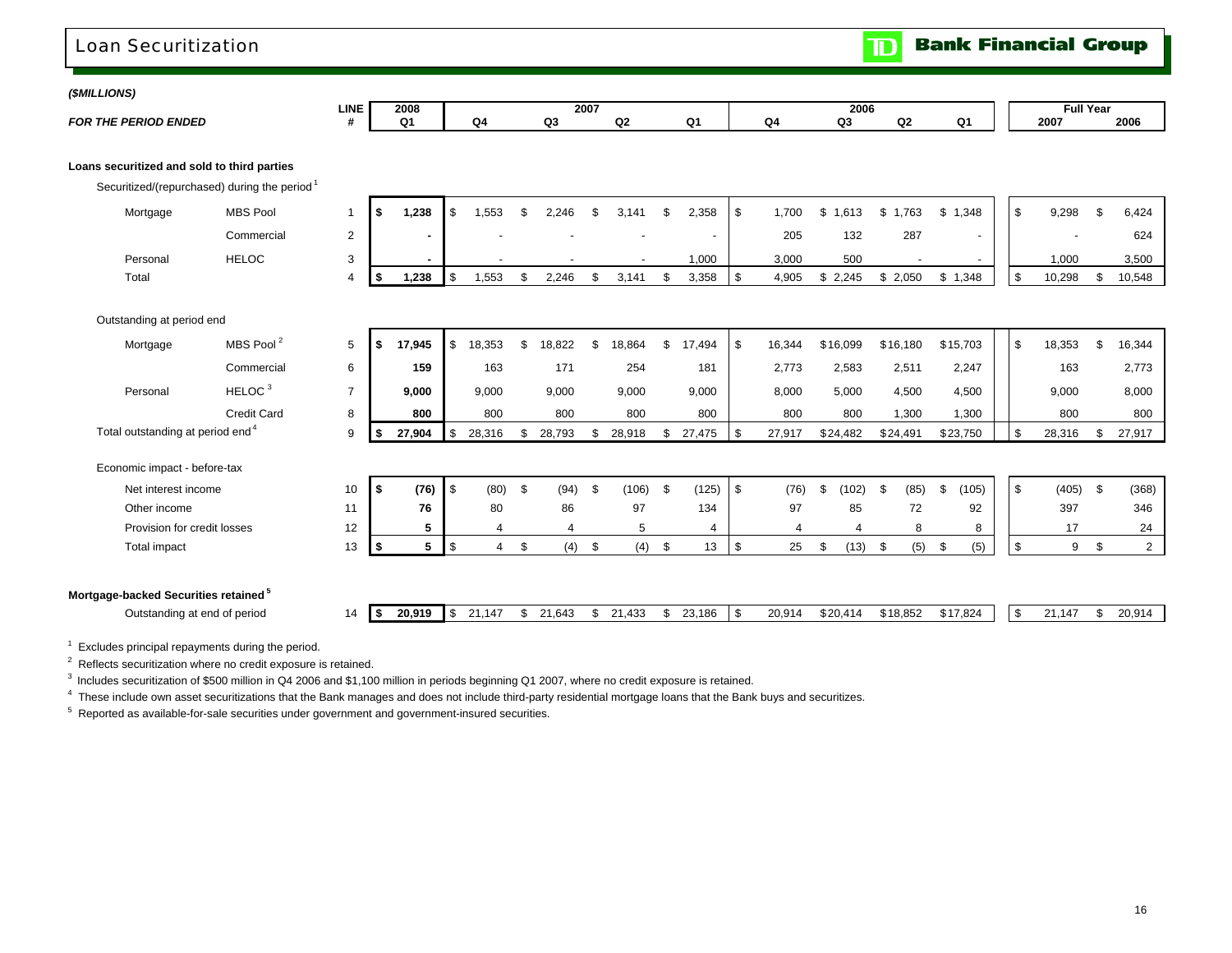### Impaired Loans

| (\$millions)                                                      | LINE           |      | 2008           |                |    | 2007           |          |                |    |       |     |                          |    |                          | 2006           |                |    |                          |             |       | <b>Full Year</b> |                          |
|-------------------------------------------------------------------|----------------|------|----------------|----------------|----|----------------|----------|----------------|----|-------|-----|--------------------------|----|--------------------------|----------------|----------------|----|--------------------------|-------------|-------|------------------|--------------------------|
| AS AT                                                             | #              |      | Q <sub>1</sub> | Q4             |    | Q <sub>3</sub> |          | Q <sub>2</sub> |    | Q1    |     | Q4                       |    | Q3                       |                | Q <sub>2</sub> |    | Q <sub>1</sub>           |             | 2007  |                  | 2006                     |
| <b>CHANGE IN GROSS IMPAIRED LOANS BY SEGMENT</b>                  |                |      |                |                |    |                |          |                |    |       |     |                          |    |                          |                |                |    |                          |             |       |                  |                          |
| Balance at beginning of period                                    | $\mathbf{1}$   | l \$ | 569            | \$<br>590      | \$ | 603            | <b>S</b> | 511            | S. | 446   | £.  | 390                      | \$ | 382                      | \$             | 390            | \$ | 372                      | \$          | 446   | S.               | 372                      |
| Additions                                                         |                |      |                |                |    |                |          |                |    |       |     |                          |    |                          |                |                |    |                          |             |       |                  |                          |
| Canadian Personal and Commercial Banking - retail <sup>1,2</sup>  | $\overline{2}$ |      | 374            | 263            |    | 246            |          | 235            |    | 228   |     | 219                      |    | 157                      |                | 159            |    | 160                      |             | 972   |                  | 695                      |
| - commercial mid-market                                           | 3              |      | 31             | 8              |    | 10             |          | 14             |    | 8     |     | 39                       |    | 12                       |                | $\overline{7}$ |    | 68                       |             | 40    |                  | 126                      |
| U.S. Personal and Commercial Banking                              | $\overline{4}$ |      | 87             | 115            |    | 105            |          | 212            |    | 121   |     | 68                       |    | 51                       |                | 69             |    | 39                       |             | 553   |                  | 227                      |
| <b>Wholesale Banking</b>                                          | 5              |      | 134            |                |    | 14             |          |                |    | 12    |     |                          |    | 14                       |                | 3              |    | 17                       |             | 26    |                  | 34                       |
| Other                                                             | 6              |      |                | $\overline{1}$ |    | . .            |          | ٠              |    |       |     |                          |    | $\overline{\phantom{a}}$ |                | ۰.             |    |                          |             | -1    |                  | . .                      |
| Total additions to impaired loans and acceptances                 | $\overline{7}$ |      | 626            | 387            |    | 375            |          | 461            |    | 369   |     | 326                      |    | 234                      |                | 238            |    | 284                      |             | 1,592 |                  | 1,082                    |
| Return to performing status, repaid or sold                       | 8              |      | (197)          | (188)          |    | (166)          |          | (158)          |    | (126) |     | (93)                     |    | (74)                     |                | (101)          |    | (104)                    |             | (638) |                  | (372)                    |
| Net new additions (reductions)                                    | 9              |      | 429            | 199            |    | 209            |          | 303            |    | 243   |     | 233                      |    | 160                      |                | 137            |    | 180                      |             | 954   |                  | 710                      |
| Write-offs                                                        | 10             |      | (212)          | (202)          |    | (200)          |          | (207)          |    | (184) |     | (177)                    |    | (148)                    |                | (142)          |    | (162)                    |             | (793) |                  | (629)                    |
| Foreign exchange and other adjustments                            | 11             |      | (1)            | (18)           |    | (22)           |          | (4)            |    | 6     |     | $\overline{\phantom{a}}$ |    | (4)                      |                | (3)            |    | $\overline{\phantom{a}}$ |             | (38)  |                  | (7)                      |
| Change during the period                                          | 12             |      | 216            | (21)           |    | (13)           |          | 92             |    | 65    |     | 56                       |    | 8                        |                | (8)            |    | 18                       |             | 123   |                  | 74                       |
| Balance at end of period                                          | 13             |      | 785            | \$<br>569      | \$ | 590            | \$       | 603            | S. | 511   | \$. | 446                      | \$ | 390                      | $\mathfrak{s}$ | 382            | \$ | 390                      | S.          | 569   | \$               | 446                      |
| <b>GROSS IMPAIRED LOANS BY BUSINESS UNIT LOCATION<sup>3</sup></b> |                |      |                |                |    |                |          |                |    |       |     |                          |    |                          |                |                |    |                          |             |       |                  |                          |
| Canada                                                            | 14             | s.   | 466            | \$<br>325      | S. | 316            | \$       | 307            | S. | 317   | s.  | 316                      | \$ | 267                      | \$             | 262            | S. | 297                      | \$          | 325   | S.               | 316                      |
| <b>United States</b>                                              | 15             |      | 319            | 244            |    | 274            |          | 296            |    | 194   |     | 130                      |    | 123                      |                | 120            |    | 93                       |             | 244   |                  | 130                      |
| Other international                                               | 16             |      |                |                |    |                |          |                |    |       |     |                          |    |                          |                | $\overline{a}$ |    |                          |             |       |                  | $\overline{\phantom{a}}$ |
| Balance at end of period                                          | 17             | l \$ | 785            | \$<br>569      | \$ | 590            | \$       | 603            | S. | 511   | £.  | 446                      | \$ | 390                      | \$             | 382            | \$ | 390                      | $\mathbb S$ | 569   | \$               | 446                      |
| <b>GROSS IMPAIRED LOANS BY COUNTRY OF ULTIMATE RISK</b>           |                |      |                |                |    |                |          |                |    |       |     |                          |    |                          |                |                |    |                          |             |       |                  |                          |
| Retail                                                            |                |      |                |                |    |                |          |                |    |       |     |                          |    |                          |                |                |    |                          |             |       |                  |                          |
| Canada                                                            | 18             | l \$ | 367            |                |    |                |          |                |    |       |     |                          |    |                          |                |                |    |                          |             |       |                  |                          |
| <b>United States</b>                                              | 19             |      | 54             |                |    |                |          |                |    |       |     |                          |    |                          |                |                |    |                          |             |       |                  |                          |
| Other international                                               | 20             |      |                |                |    |                |          |                |    |       |     |                          |    |                          |                |                |    |                          |             |       |                  |                          |
| <b>Total retail</b>                                               | 21             | \$   | 421            |                |    |                |          |                |    |       |     |                          |    |                          |                |                |    |                          |             |       |                  |                          |
| Corporate, sovereign and bank                                     |                |      |                |                |    |                |          |                |    |       |     |                          |    |                          |                |                |    |                          |             |       |                  |                          |
| Canada                                                            | 22             |      | 113            |                |    |                |          |                |    |       |     |                          |    |                          |                |                |    |                          |             |       |                  |                          |
| <b>United States</b>                                              | 23             |      | 248            |                |    |                |          |                |    |       |     |                          |    |                          |                |                |    |                          |             |       |                  |                          |
| Other international                                               |                |      |                |                |    |                |          |                |    |       |     |                          |    |                          |                |                |    |                          |             |       |                  |                          |
| United Kingdom / Europe                                           | 24             |      | $\mathbf{1}$   |                |    |                |          |                |    |       |     |                          |    |                          |                |                |    |                          |             |       |                  |                          |
| Other                                                             | 25             |      | $\overline{2}$ |                |    |                |          |                |    |       |     |                          |    |                          |                |                |    |                          |             |       |                  |                          |
| Total other international                                         | 26             |      | $\mathbf{3}$   |                |    |                |          |                |    |       |     |                          |    |                          |                |                |    |                          |             |       |                  |                          |
| Total corporate, sovereign and bank                               | 27             |      | 364            |                |    |                |          |                |    |       |     |                          |    |                          |                |                |    |                          |             |       |                  |                          |
| <b>Total gross impaired loans</b>                                 | 28             | l \$ | 785            |                |    |                |          |                |    |       |     |                          |    |                          |                |                |    |                          |             |       |                  |                          |
| <b>GROSS IMPAIRED LOANS BY SEGMENT</b>                            |                |      |                |                |    |                |          |                |    |       |     |                          |    |                          |                |                |    |                          |             |       |                  |                          |
| <b>Canadian Personal and Commercial Banking</b>                   |                |      |                |                |    |                |          |                |    |       |     |                          |    |                          |                |                |    |                          |             |       |                  |                          |
| Personal                                                          | 29             | - \$ | 368            | \$<br>244      | \$ | 225            | \$       | 217            | \$ | 211   | \$  | 191                      | S. | 153                      | \$             | 158            | \$ | 152                      | S           | 244   | $\mathbf{s}$     | 191                      |
| Commercial                                                        | 30             |      | 80             | 66             |    | 77             |          | 79             |    | 93    |     | 113                      |    | 100                      |                | 103            |    | 144                      |             | 66    |                  | 113                      |
| Total Canadian Personal and Commercial Banking                    | 31             |      | 448            | 310            |    | 302            |          | 296            |    | 304   |     | 304                      |    | 253                      |                | 261            |    | 296                      |             | 310   |                  | 304                      |

| Commercial                                     | ഄഄ |     | ьc  |            |     |          |     |                |              |     | юb  | . . |
|------------------------------------------------|----|-----|-----|------------|-----|----------|-----|----------------|--------------|-----|-----|-----|
| Total Canadian Personal and Commercial Banking | 31 | 448 | 310 | 302        | 296 | 304      | 304 | د ت            | $\sim$<br>∠∪ | 296 | 310 | 304 |
| U.S. Personal and Commercial Banking           | 32 | 228 | 237 | 256<br>zuu | 276 | 174      | 121 | $\overline{A}$ |              |     | 237 | 121 |
| <b>Wholesale Banking</b>                       | აა | 100 |     |            |     | 24<br>∠∸ |     |                |              |     |     | 12  |
| Other                                          | 34 |     |     |            |     |          |     |                |              |     |     |     |
| Total gross impaired loans                     | 35 | 785 | 569 |            | 603 | 51'      | 446 | 390            |              | 390 | 569 | 446 |

#### **NET IMPAIRED LOANS BY SEGMENT**

| <b>Canadian Personal and Commercial Banking</b>                           |                       |         |         |         |         |         |            |         |         |           |       |         |         |
|---------------------------------------------------------------------------|-----------------------|---------|---------|---------|---------|---------|------------|---------|---------|-----------|-------|---------|---------|
| Personal                                                                  | 36                    | 245     | 126     | 115     | 103     | 103     | 87         |         |         |           | 78    | 126     | 87      |
| Commercial                                                                | 37                    |         | 29      | 36      | 40      | 52      | $\sqrt{3}$ | 60      |         |           | 88    |         | 73      |
| Total Canadian Personal and Commercial Banking                            | 38                    | 292     | 155     | 151     | 143     | 155     | 160        | 143     | 148     |           | 166   | 155     | 160     |
| U.S. Personal and Commercial Banking                                      | 39                    | 192     | 200     | 215     | 221     | 150     | 101        | 92      |         |           | 67    | 200     | 101     |
| <b>Wholesale Banking</b>                                                  | 40                    | 36      | 10      | د١      |         |         |            |         |         |           |       | 10      |         |
| Other                                                                     | $\mathbf{4}^{\prime}$ |         |         |         |         |         |            |         |         |           |       |         |         |
| Impaired loans net of specific provisions                                 | 42                    | 521     | 366     | 379     | 372     | 314     | 270        | 245     | 244     |           | 233   | 366     | 270     |
| Specific allowance as a % of gross impaired loans                         | 43                    | 33.6%   | 35.7%   | 35.8%   | 38.3%   | 38.6%   | 39.5%      | 37.2%   | 36.1%   |           | 40.3% | 35.7%   | 39.5%   |
| Total loans and acceptances (page 13, lines 17+18)                        | 44                    | 192.464 | 185.194 | 181.145 | 179.137 | 171.296 | 169.284    | 165.990 | 163.607 | \$161,658 |       | 185.194 | 169,284 |
| Impaired loans net of specific allowance as a % of net loans <sup>5</sup> | 45                    | 0.3%    | 0.2%    | 0.2%    | 0.2%    | 0.2%    | 0.2%       | 0.1%    | 0.1%    |           | 0.1%  | 0.2%    | 0.2%    |

<sup>1</sup> Including Small Business Banking.

<sup>2</sup> The quarter-over-quarter increase in Q1 2008 was largely a result of a change in the definition of gross impaired loans for insured residential mortgages from 360 days to 90 days past the contractual due date. There wa

on specific allowances as a majority of the net increase in gross impaired balances related to residential mortgages that are insured.

<sup>3</sup> Based on geographic location of unit responsible for recording revenue.

4 Effective Q1 2008, the Bank implemented OSFI's guidelines under the Basel II Capital Framework. This represents a new disclosure under this framework.

 $5$  Includes customers' liability under acceptances and net of specific allowances.

**Bank Financial Group** 

 $\overline{\mathbf{D}}$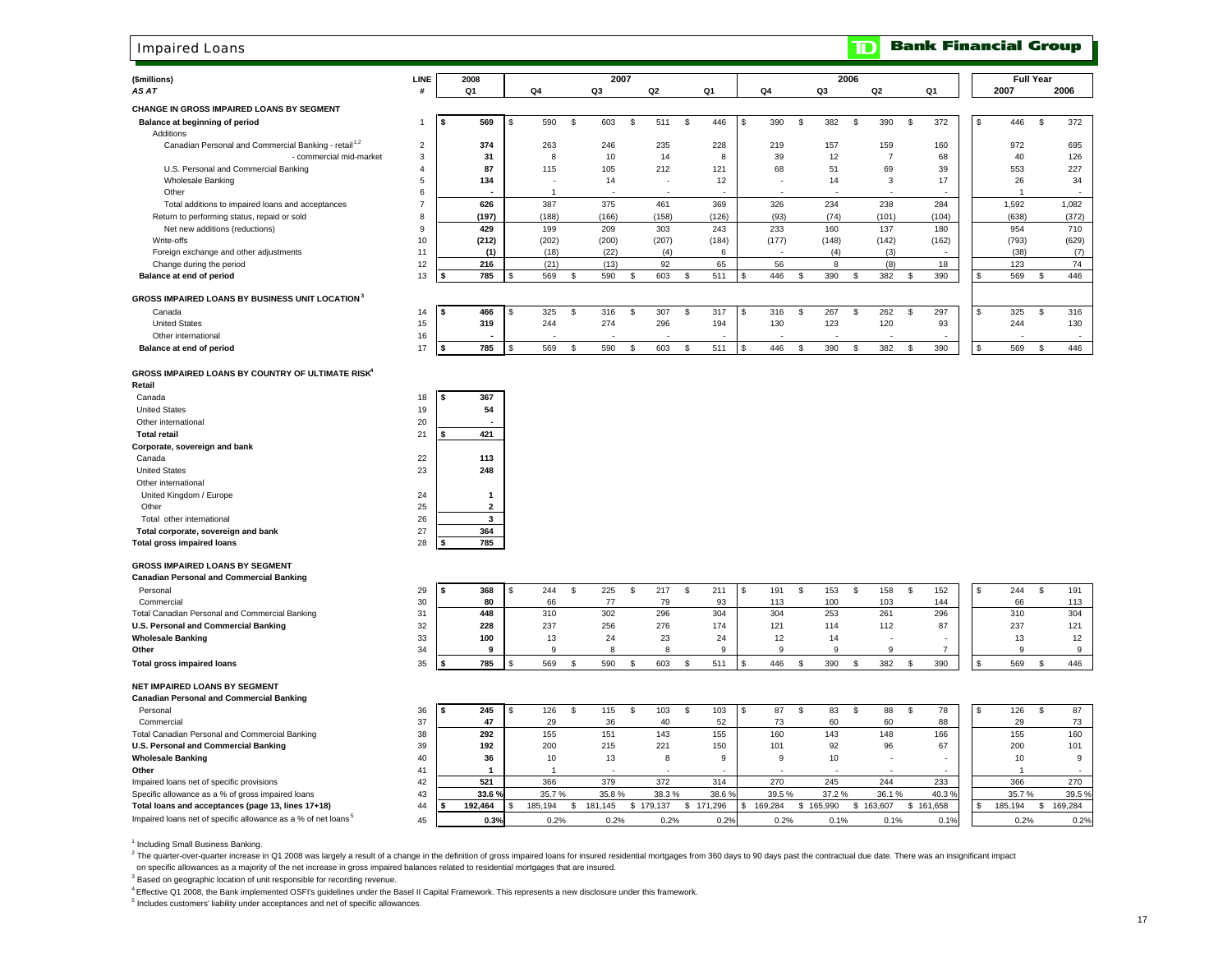### Allowance for Credit Losses

**TD** Bank Financial Group

|                                                    |                         |      |                         |              |                          |                |                |                |                          |              |                |                |       |                     |                       |                |                | <b>Full Year</b> |                          |
|----------------------------------------------------|-------------------------|------|-------------------------|--------------|--------------------------|----------------|----------------|----------------|--------------------------|--------------|----------------|----------------|-------|---------------------|-----------------------|----------------|----------------|------------------|--------------------------|
| (\$ millions)<br>AS AT                             | <b>LINE</b><br>#        |      | 2008<br>Q <sub>1</sub>  |              | Q <sub>4</sub>           |                | Q3             | 2007           | Q2                       |              | Q <sub>1</sub> | Q <sub>4</sub> |       | Q3                  | 2006<br>Q2            | Q1             |                | 2007             | 2006                     |
|                                                    |                         |      |                         |              |                          |                |                |                |                          |              |                |                |       |                     |                       |                |                |                  |                          |
| <b>ALLOWANCE FOR CREDIT LOSSES</b>                 |                         |      |                         |              |                          |                |                |                |                          |              |                |                |       |                     |                       |                |                |                  |                          |
| <b>Specific allowance</b>                          |                         |      |                         |              |                          |                |                |                |                          |              |                |                |       |                     |                       |                |                |                  |                          |
| Balance at beginning of period                     | $\overline{1}$          | -\$  | 203                     | $\mathbb{S}$ | 211                      | $\mathfrak{s}$ | 231            | $\mathfrak{s}$ | 197                      | $\mathbf{s}$ | 176            | \$             | 145   | $\mathbb{S}$<br>138 | $\mathfrak{s}$<br>157 | \$<br>155      | $\mathfrak{s}$ | 176              | \$<br>155                |
| Write-offs                                         | $\overline{\mathbf{c}}$ |      | (212)                   |              | (202)                    |                | (200)          |                | (191)                    |              | (170)          |                | (164) | (137)               | (130)                 | (152)          |                | (763)            | (583)                    |
| Recoveries                                         | 3                       |      | 32                      |              | 27                       |                | 40             |                | 37                       |              | 31             |                | 33    | 33                  | 32                    | 31             |                | 135              | 129                      |
| Provision for credit losses                        | 4                       |      | 235                     |              | 165                      |                | 141            |                | 184                      |              | 153            |                | 156   | 107                 | 74                    | 120            |                | 643              | 457                      |
| Arising on acquisitions                            | 5                       |      |                         |              |                          |                | $\blacksquare$ |                | $\blacksquare$           |              | ٠              |                |       |                     |                       |                |                |                  | $\overline{\phantom{a}}$ |
| Foreign exchange and other adjustments             | 6                       |      | 6                       |              | $\overline{2}$           |                | (1)            |                | $\overline{4}$           |              | $\overline{7}$ |                | 6     | $\overline{4}$      | 5                     | 3              |                | 12               | 18                       |
| Balance at end of period                           | $\overline{7}$          |      | 264                     |              | 203                      |                | 211            |                | 231                      |              | 197            |                | 176   | 145                 | 138                   | 157            |                | 203              | 176                      |
| <b>General allowance</b>                           |                         |      |                         |              |                          |                |                |                |                          |              |                |                |       |                     |                       |                |                |                  |                          |
| Balance at beginning of period                     | 8                       |      | 1,092                   |              | 1,146                    |                | 1,147          |                | 1,169                    |              | 1,141          | 1,134          |       | 1,153               | 1,201                 | 1,138          |                | 1,141            | 1,138                    |
| Provision for credit losses - TD Banknorth         | 9                       |      | $\overline{\mathbf{4}}$ |              | 21                       |                | 18             |                | (23)                     |              | (1)            |                | 5     | (7)                 | $\overline{c}$        | (6)            |                | 15               | (6)                      |
| - VFC                                              | 10                      |      | 15                      |              | 13                       |                | 12             |                | 11                       |              | 11             |                | 9     | 9                   | $\sim$                |                |                | 47               | 18                       |
| - Other                                            | 11                      |      | -1                      |              | (60)                     |                | $\blacksquare$ |                | $\overline{\phantom{a}}$ |              | $\sim$         |                |       |                     | (60)                  | $\blacksquare$ |                | (60)             | (60)                     |
| Arising on acquisitions                            | 12                      |      |                         |              | $\overline{\phantom{a}}$ |                | $\blacksquare$ |                | $\blacksquare$           |              | 14             |                |       | $\blacksquare$      | 18                    | 69             |                | 14               | 87                       |
| Foreign exchange and other adjustments             | 13                      |      | (14)                    |              | (28)                     |                | (31)           |                | (10)                     |              | $\overline{4}$ |                | (7)   | (21)                | (8)                   |                |                | (65)             | (36)                     |
| Balance at end of period                           | 14                      |      | 1,098                   |              | 1,092                    |                | 1,146          |                | 1,147                    |              | 1,169          | 1,141          |       | 1,134               | 1,153                 | 1,201          |                | 1,092            | 1,141                    |
| Total allowance for credit losses at end of period | 15                      | - 5  | 1,362                   | \$           | 1,295                    | \$             | 1,357          | \$             | 1,378                    | \$           | 1,366          | \$1,317        |       | \$1,279             | \$1,291               | \$1,358        | $\mathfrak{s}$ | 1,295            | \$1,317                  |
| SPECIFIC ALLOWANCE BY COUNTRY OF                   |                         |      |                         |              |                          |                |                |                |                          |              |                |                |       |                     |                       |                |                |                  |                          |
| ULTIMATE RISK <sup>1</sup>                         |                         |      |                         |              |                          |                |                |                |                          |              |                |                |       |                     |                       |                |                |                  |                          |
| Retail                                             |                         |      |                         |              |                          |                |                |                |                          |              |                |                |       |                     |                       |                |                |                  |                          |
| Canada                                             | 16                      | - \$ | 123                     |              |                          |                |                |                |                          |              |                |                |       |                     |                       |                |                |                  |                          |
| <b>United States</b>                               | 17                      |      | 4                       |              |                          |                |                |                |                          |              |                |                |       |                     |                       |                |                |                  |                          |
| Other international                                | 18                      |      |                         |              |                          |                |                |                |                          |              |                |                |       |                     |                       |                |                |                  |                          |
| <b>Total retail</b>                                | 19                      |      | 127                     |              |                          |                |                |                |                          |              |                |                |       |                     |                       |                |                |                  |                          |
| Corporate, sovereign and bank                      |                         |      |                         |              |                          |                |                |                |                          |              |                |                |       |                     |                       |                |                |                  |                          |
| Canada                                             | 20                      |      | 98                      |              |                          |                |                |                |                          |              |                |                |       |                     |                       |                |                |                  |                          |
| <b>United States</b>                               | 21                      |      | 37                      |              |                          |                |                |                |                          |              |                |                |       |                     |                       |                |                |                  |                          |
| Other international                                |                         |      |                         |              |                          |                |                |                |                          |              |                |                |       |                     |                       |                |                |                  |                          |
| United Kingdom / Europe                            | 22                      |      |                         |              |                          |                |                |                |                          |              |                |                |       |                     |                       |                |                |                  |                          |
| Other                                              | 23                      |      | $\overline{2}$          |              |                          |                |                |                |                          |              |                |                |       |                     |                       |                |                |                  |                          |
| Total other international                          | 24                      |      | $\overline{2}$          |              |                          |                |                |                |                          |              |                |                |       |                     |                       |                |                |                  |                          |
| Total corporate, sovereign and bank                | 25                      |      | 137                     |              |                          |                |                |                |                          |              |                |                |       |                     |                       |                |                |                  |                          |

<sup>1</sup> Effective Q1 2008, the Bank implemented OSFI's guidelines under the Basel II Capital Framework. This represents a new disclosure under this framework.

**Total specific allowance** 26 **\$ 264**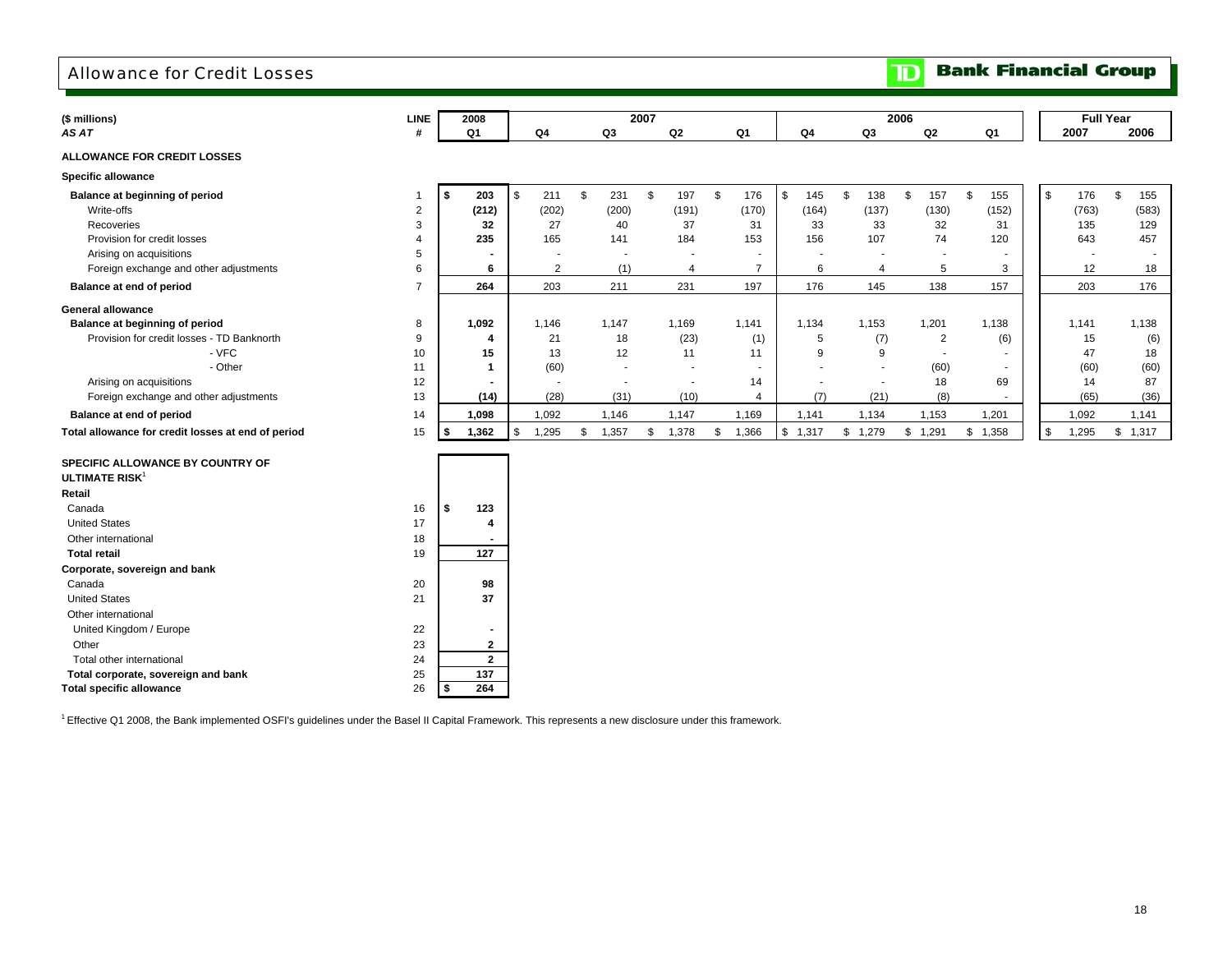### Provision for (Reversal of) Credit Losses

|  | <b>TD</b> Bank Financial Group |
|--|--------------------------------|
|  |                                |
|  |                                |

| (\$MILLIONS)                                          |                      | <b>LINE</b>    | 2008 |      |             |     |           | 2007 |                          |     |                          |     |      |    |      | 2006 |                |                          |    |       | <b>Full Year</b> |       |
|-------------------------------------------------------|----------------------|----------------|------|------|-------------|-----|-----------|------|--------------------------|-----|--------------------------|-----|------|----|------|------|----------------|--------------------------|----|-------|------------------|-------|
| AS AT                                                 |                      |                | O1   |      | Q4          |     | Q3        |      | Q2                       |     | Q1                       |     | Q4   |    | Q3   |      | Q <sub>2</sub> | Q1                       |    | 2007  | 2006             |       |
|                                                       |                      |                |      |      |             |     |           |      |                          |     |                          |     |      |    |      |      |                |                          |    |       |                  |       |
| PROVISION FOR (REVERSAL OF) CREDIT LOSSES             |                      |                |      |      |             |     |           |      |                          |     |                          |     |      |    |      |      |                |                          |    |       |                  |       |
| New specifics (net of reversals)                      |                      |                | \$   | 267  | 192<br>- \$ |     | \$<br>181 | ٩.   | 221                      | ę.  | 184                      | -\$ | 189  |    | 140  | \$   | 106            | \$<br>151                | \$ | 778   | \$.              | 586   |
| Recoveries                                            |                      | 2              |      | (32) | (27)        |     | (40)      |      | (37)                     |     | (31)                     |     | (33) |    | (33) |      | (32)           | (31)                     |    | (135) |                  | (129) |
| Provision for (reversal of) credit losses - specifics | (page 18)            | 3              |      | 235  | 165         |     | 141       |      | 184                      |     | 153                      |     | 156  |    | 107  |      | 74             | 120                      |    | 643   |                  | 457   |
| Change in general allowance - TD Banknorth            | (page 18)            | $\overline{4}$ |      |      | 21          |     | 18        |      | (23)                     |     | (1)                      |     | 5    |    | (7)  |      | $\overline{2}$ | (6)                      |    | 15    |                  | (6)   |
| - VFC                                                 | (page 18)            | 5              |      | 15   | 13          |     | 12        |      | 11                       |     | 11                       |     | 9    |    | 9    |      | $\overline{a}$ |                          |    | 47    |                  | 18    |
| - Other                                               | (page 18)            | 6              |      |      | (60)        |     |           |      |                          |     |                          |     |      |    |      |      | (60)           | $\overline{\phantom{a}}$ |    | (60)  |                  | (60)  |
| Provision for (reversal of) credit losses             |                      | 7              |      | 255  | 139         |     | \$<br>171 |      | 172                      |     | 163                      | \$  | 170  | £. | 109  | \$   | 16             | \$<br>114                | \$ | 645   | \$               | 409   |
|                                                       |                      |                |      |      |             |     |           |      |                          |     |                          |     |      |    |      |      |                |                          |    |       |                  |       |
| PROVISION FOR (REVERSAL OF) CREDIT LOSSES BY SEGMENT  |                      |                |      |      |             |     |           |      |                          |     |                          |     |      |    |      |      |                |                          |    |       |                  |       |
| Canadian Personal and Commercial Banking              | (page <sub>5</sub> ) | 8              | \$   | 172  | 176<br>- \$ |     | \$<br>151 | \$   | 143                      | \$. | 138                      | \$  | 132  | \$ | 104  | \$   | 78             | \$<br>99                 | \$ | 608   | \$               | 413   |
| U.S. Personal and Commercial Banking                  | (page 7)             | 9              |      | 26   |             | 35  | 33        |      | 35                       |     | 17                       |     | 15   |    | 10   |      | 8              | $\overline{ }$           |    | 120   |                  | 40    |
| Wholesale Banking <sup>1</sup>                        | (page 8)             | 10             |      | 56   |             | 4   | 8         |      | 12                       |     | 24                       |     | 13   |    | 15   |      | 11             | 29                       |    | 48    |                  | 68    |
| Corporate                                             |                      |                |      |      |             |     |           |      |                          |     |                          |     |      |    |      |      |                |                          |    |       |                  |       |
| Initial set up of specific allowance for credit card  |                      |                |      |      |             |     |           |      |                          |     |                          |     |      |    |      |      |                |                          |    |       |                  |       |
| and overdraft loans                                   |                      | 11             |      |      |             |     |           |      |                          |     | $\overline{\phantom{a}}$ |     | 28   |    |      |      |                |                          |    |       |                  | 28    |
| Securitization                                        |                      | 12             |      | (5)  |             | (4) | (4)       |      | (5)                      |     | (4)                      |     | (4)  |    | (4)  |      | (8)            | (8)                      |    | (17)  |                  | (24)  |
| Wholesale Banking - CDS <sup>1</sup>                  |                      | 13             |      | 6    | (11)        |     | (11)      |      | (12)                     |     | (12)                     |     | (11) |    | (12) |      | (11)           | (13)                     |    | (46)  |                  | (47)  |
| General allowance release                             |                      | 14             |      |      | (60)        |     |           |      | $\overline{\phantom{a}}$ |     |                          |     |      |    |      |      | (60)           |                          |    | (60)  |                  | (60)  |
| Other                                                 |                      | 15             |      |      |             | (1) | (6)       |      | (1)                      |     |                          |     | (3)  |    | (4)  |      | (2)            |                          |    | (8)   |                  | (9)   |
| <b>Total Corporate</b>                                | (page 9)             | 16             |      |      | (76)        |     | (21)      |      | (18)                     |     | (16)                     |     | 10   |    | (20) |      | (81)           | (21)                     |    | (131) |                  | (112) |
| Provision for (reversal of) credit losses             |                      | 17             |      | 255  | 139         |     | \$<br>171 |      | 172                      | \$. | 163                      | \$  | 170  |    | 109  | \$   | 16             | \$<br>114                | \$ | 645   | \$               | 409   |

<sup>1</sup> Premiums on credit default swaps (CDS) recorded in provision for credit losses for Wholesale Banking are reclassified to trading income in the Corporate segment.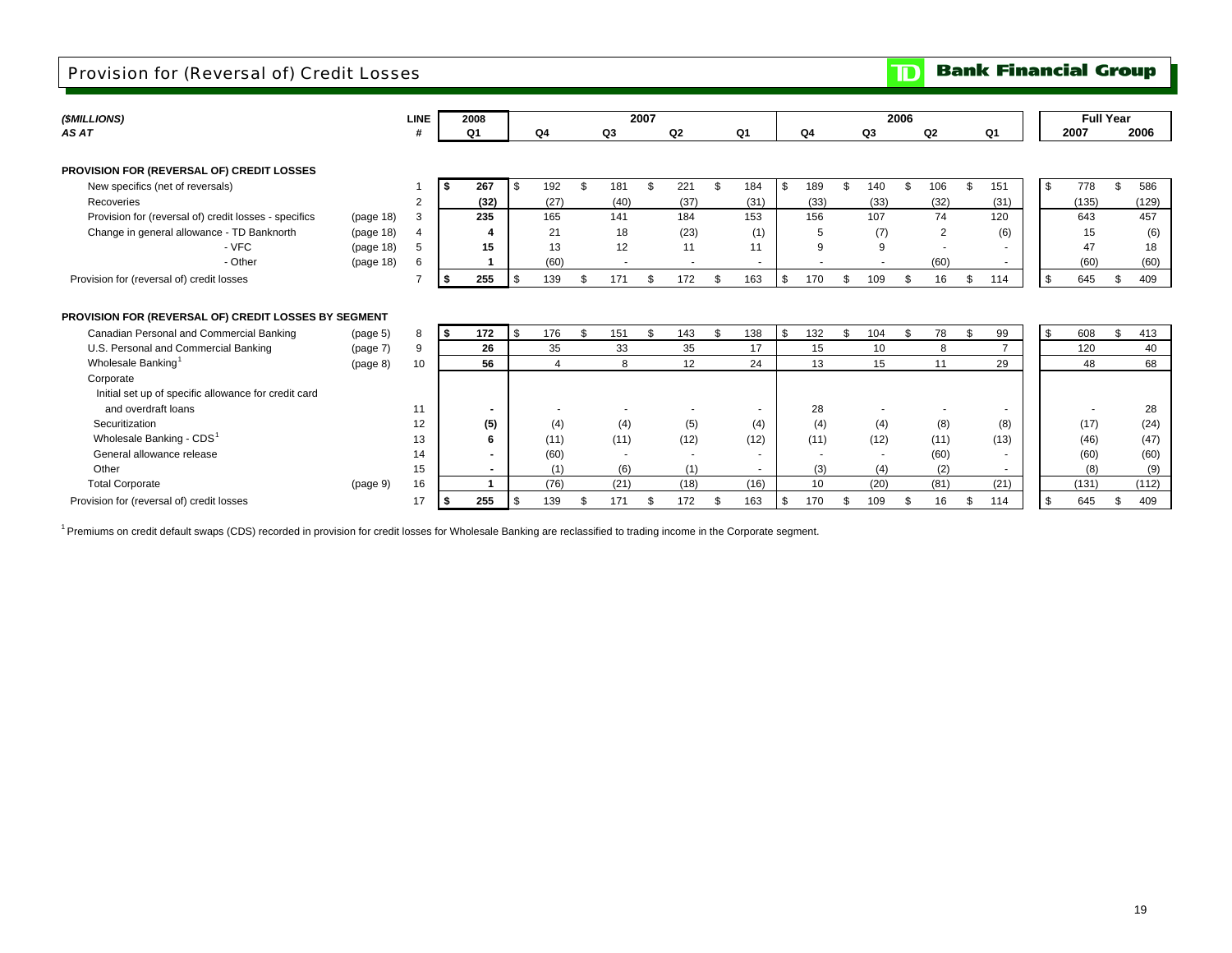### Analysis of Change in Shareholders' Equity

**Bank Financial Group**  $\mathbf{D}$ 

|                                                                                |                | 2008         |                     | 2007                     |                          |         |                          | 2006              |           |               | <b>Full Year</b>  |                |
|--------------------------------------------------------------------------------|----------------|--------------|---------------------|--------------------------|--------------------------|---------|--------------------------|-------------------|-----------|---------------|-------------------|----------------|
| (\$MILLIONS)<br><b>FOR THE PERIOD ENDED</b>                                    | LINE<br>#      | Q1           | Q4                  | Q3                       | Q2                       | Q1      | Q4                       | Q3                | Q2        | Q1            | 2007              | 2006           |
|                                                                                |                |              |                     |                          |                          |         |                          |                   |           |               |                   |                |
| <b>Common shares</b>                                                           |                |              |                     |                          |                          |         |                          |                   |           |               |                   |                |
| Opening balance                                                                | $\mathbf{1}$   | 6,577<br>\$  | 6,525<br>\$<br>ا \$ | 6,455<br>\$              | 6,417<br>\$              | 6,334   | \$<br>6,353              | \$<br>6,245<br>\$ | 6,015     | 5,872<br>- \$ | \$<br>6,334       | \$<br>5,872    |
| Issued - options                                                               | $\overline{2}$ | 42           | 41                  | 79                       | 19                       | 34      | 26                       | 13                | 35        | 45            | 173               | 119            |
| - dividend reinvestment plan                                                   | 3              | 21           | 23                  | 22                       | 21                       | 19      | 26                       | 95                | 107       | 100           | 85                | 328            |
| - acquisition of VFC                                                           | $\overline{4}$ |              |                     | $\overline{\phantom{a}}$ | $\overline{\phantom{a}}$ |         |                          |                   | 70        |               |                   | 70             |
| Impact of shares (acquired) sold for trading purposes <sup>1</sup>             | 5              | (8)          | $\overline{4}$      | (2)                      | (2)                      | 30      | (36)                     | $\overline{a}$    | 18        | (2)           | 30                | (20)           |
| Repurchase of common shares                                                    | 6              |              | (16)                | (29)                     |                          |         | (35)                     |                   |           |               | (45)              | (35)           |
| Closing balance                                                                | $\overline{7}$ | 6,632        | 6,577               | 6,525                    | 6,455                    | 6,417   | 6,334                    | 6,353             | 6.245     | 6,015         | 6.577             | 6,334          |
| <b>Preferred shares</b>                                                        |                |              |                     |                          |                          |         |                          |                   |           |               |                   |                |
| Opening balance                                                                | 8              | 425          | 425                 | 425                      | 425                      | 425     | 425                      | 425               | 425       |               | 425               |                |
| Issued                                                                         | 9              | 450          |                     |                          |                          |         |                          |                   |           | 425           |                   | 425            |
| Closing balance                                                                | 10             | 875          | 425                 | 425                      | 425                      | 425     | 425                      | 425               | 425       | 425           | 425               | 425            |
|                                                                                |                |              |                     |                          |                          |         |                          |                   |           |               |                   |                |
| <b>Contributed surplus</b>                                                     |                |              |                     |                          |                          |         |                          |                   |           |               |                   |                |
| Opening balance                                                                | 11             | 119          | 118                 | 124                      | 68                       | 66      | 56                       | 51                | 47        | 40            | 66                | 40             |
| Stock option expense                                                           | 12             | 5            | 5                   | $\overline{7}$           | $\overline{4}$           | 4       | 10                       | 6                 | 6         | 9             | 20                | 31             |
| Stock option exercised                                                         | 13             | (3)          | (4)                 | (13)                     | ÷                        | (2)     | $\overline{\phantom{a}}$ | (1)               | (2)       | (2)           | (19)              | (5)            |
| Conversion of TD Banknorth options on privatization                            | 14             |              |                     |                          | 52                       |         |                          |                   |           |               | 52                |                |
| Closing balance                                                                | 15             | 121          | 119                 | 118                      | 124                      | 68      | 66                       | 56                | 51        | 47            | 119               | 66             |
| <b>Retained earnings</b>                                                       |                |              |                     |                          |                          |         |                          |                   |           |               |                   |                |
| Opening balance                                                                | 16             | 15,954       | 15,378              | 14,865                   | 14,375                   | 13,725  | 13,544                   | 13,069            | 12,652    | 10,650        | 13,725            | 10,650         |
| Transition adjustment on adoption of Financial Instruments standards           | 17             |              |                     |                          |                          | 80      | $\overline{\phantom{a}}$ | J.                |           |               | 80                |                |
| Net income                                                                     | 18             | 970          | 1,094               | 1,103                    | 879                      | 921     | 762                      | 796               | 738       | 2,307         | 3,997             | 4,603          |
| Dividends - common                                                             | 19             | (410)        | (409)               | (381)                    | (382)                    | (345)   | (347)                    | (316)             | (315)     | (300)         | (1, 517)          | (1, 278)       |
| Dividends - preferred                                                          | 20             | (8)          | (5)                 | (2)                      | (7)                      | (6)     | (5)                      | (6)               | (6)       | (5)           | (20)              | (22)           |
| Premium paid on common shares repurchased                                      | 21             |              | (104)               | (207)                    | ٠                        |         | (229)                    |                   |           |               | (311)             | (229)          |
| Other                                                                          | 22             | (7)          |                     |                          |                          |         |                          | $\overline{1}$    |           |               |                   | $\overline{1}$ |
| Closing balance                                                                | 23             | 16,499       | 15,954              | 15,378                   | 14,865                   | 14,375  | 13,725                   | 13,544            | 13,069    | 12,652        | 15,954            | 13,725         |
| Accumulated other comprehensive Income                                         |                |              |                     |                          |                          |         |                          |                   |           |               |                   |                |
| Opening balance                                                                | 24             | (1,671)      | (1, 443)            | (94)                     | (268)                    | (918)   | (951)                    | (507)             | (666)     | (696)         | (918)             | (696)          |
| Transition adjustment on adoption of Financial Instruments standards           | 25             |              |                     |                          | ٠                        | 426     | $\overline{\phantom{a}}$ |                   |           |               | 426               |                |
| Net change in unrealized gains and (losses) on available-for-sale securities   | 26             | 313          | 218                 | (197)                    | 61                       | 24      |                          |                   |           |               | 106               |                |
| Net change in unrealized foreign currency translation gains and (losses) on    |                |              |                     |                          |                          |         |                          |                   |           |               |                   |                |
| investment in subsidiaries, net of hedging activities                          | 27             | (231)        | (604)               | (971)                    | 97                       | 323     | 33                       | (444)             | 159       | 30            | (1, 155)          | (222)          |
| Net change in gains and (losses) on derivatives designated as cash flow hedges | 28             | 402          | 158                 | (181)                    | 16                       | (123)   | $\overline{a}$           | $\overline{a}$    |           |               | (130)             |                |
| Closing balance<br>(page 21)                                                   | 29             | (1, 187)     | (1,671)             | (1, 443)                 | (94)                     | (268)   | (918)                    | (951)             | (507)     | (666)         | (1,671)           | (918)          |
| Total shareholders' equity                                                     | 30             | 22,940<br>\$ | $21,404$ \$         | 21,003 \$                | 21,775 \$                | 21,017  | \$<br>19,632 \$          | 19,427 \$         | 19,283 \$ | 18,473        | \$<br>$21,404$ \$ | 19,632         |
|                                                                                |                |              |                     |                          |                          |         |                          |                   |           |               |                   |                |
| <b>NUMBER OF COMMON SHARES (thousands)</b>                                     |                |              |                     |                          |                          |         |                          |                   |           |               |                   |                |
| Opening balance                                                                | 31             | 717,814      | 718,348             | 719,875                  | 719,040                  | 717,416 | 720,792                  | 718,786           | 714,696   | 711,812       | 717,416           | 711,812        |
| Issued - options                                                               | 32             | 965          | 866                 | 1,455                    | 579                      | 931     | 744                      | 372               | 990       | 1,282         | 3,831             | 3,388          |
| - dividend reinvestment plan                                                   | 33             | 320          | 330                 | 317                      | 308                      | 268     | 392                      | 1,631             | 1,718     | 1,656         | 1,223             | 5,397          |
| - acquisition of VFC                                                           | 34             |              |                     |                          |                          |         |                          | $\overline{2}$    | 1,101     |               |                   | 1,103          |
| Impact of shares (acquired) sold for trading purposes <sup>1</sup>             | 35             | (60)         | 32                  | (61)                     | (52)                     | 425     | (512)                    | $\mathbf{1}$      | 281       | (54)          | 344               | (284)          |
| Repurchase of common shares                                                    | 36             |              | (1,762)             | (3,238)                  |                          |         | (4,000)                  |                   |           |               | (5,000)           | (4,000)        |
| Closing balance                                                                | 37             | 719,039      | 717.814             | 718,348                  | 719.875                  | 719.040 | 717.416                  | 720.792           | 718.786   | 714.696       | 717.814           | 717,416        |

1 Purchased by subsidiaries of the Bank, which are regulated securities entities in accordance with Regulation 92-313 under the *Bank Act* .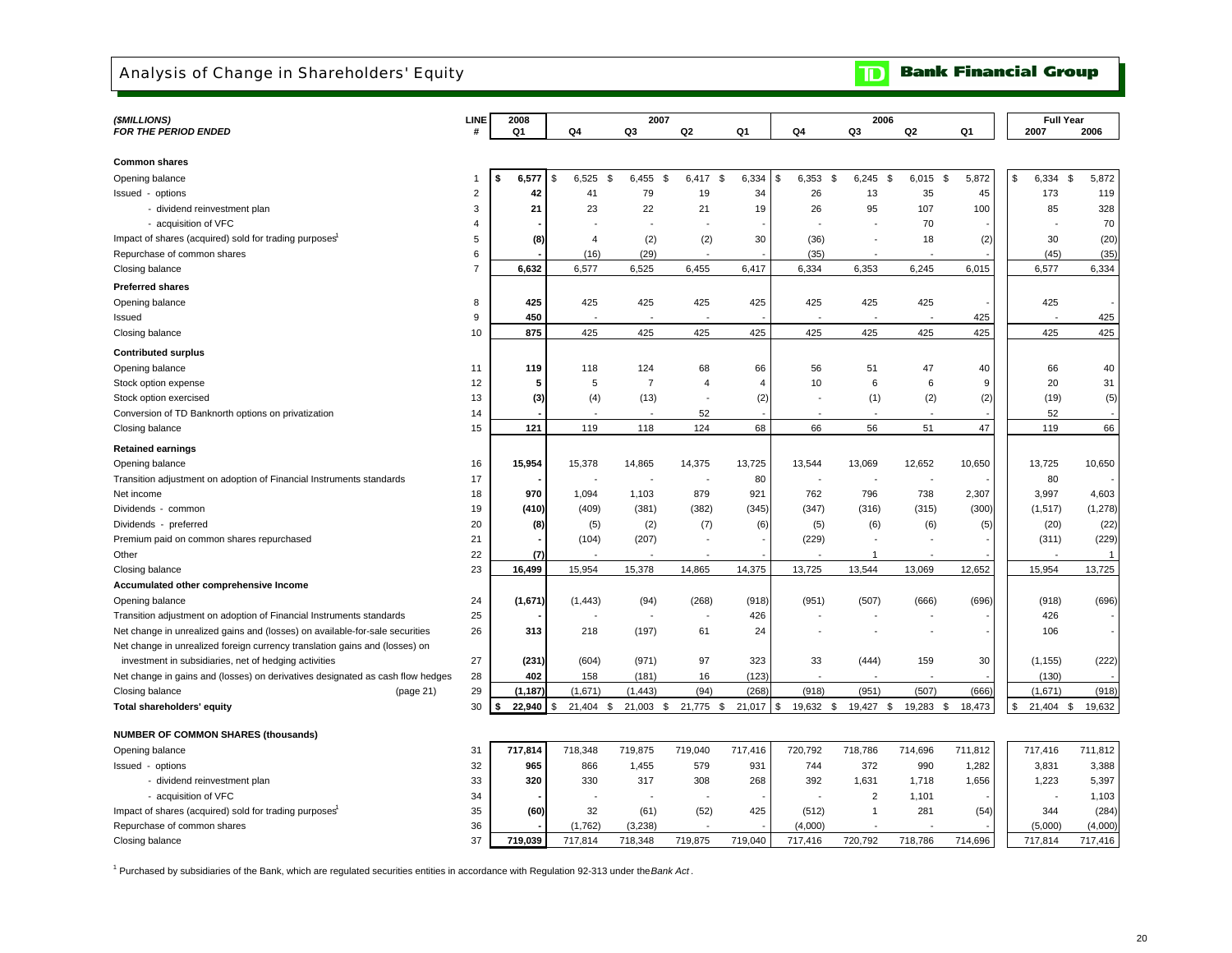### Change in Accumulated Other Comprehensive Income, net of income taxes

**TD** Bank Financial Group

| (\$MILLIONS)                                                                                                             | <b>LINE</b>  | 2008           |              | 2007                         |                          |                |                | 2006                           |            |       | <b>Full Year</b>   |       |
|--------------------------------------------------------------------------------------------------------------------------|--------------|----------------|--------------|------------------------------|--------------------------|----------------|----------------|--------------------------------|------------|-------|--------------------|-------|
| <b>FOR THE PERIOD ENDED</b>                                                                                              |              | Q <sub>1</sub> | Q4           | Q3                           | Q2                       | Q <sub>1</sub> | Q4             | Q3                             | Q2         | Q1    | 2007               | 2006  |
| Unrealized gains (losses) on available-for-sale securities                                                               |              |                |              |                              |                          |                |                |                                |            |       |                    |       |
| Opening balance<br>Transition adjustment on adoption of financial instrument                                             | $\mathbf{1}$ | 393<br>\$      | \$<br>175    | $\mathbf{\hat{s}}$<br>372 \$ | 311 \$                   |                | - \$<br>- \$   | \$<br>$\overline{\phantom{0}}$ | - \$       |       | \$                 | \$    |
| standards                                                                                                                | 2            |                |              |                              |                          | 287            |                |                                |            |       | 287                |       |
| Change in unrealized gains and losses, net of income taxes                                                               | 3            | 340            | 235          | (188)                        | 63                       | 49             |                |                                |            |       | 159                |       |
| Reclassification to earnings, net of income taxes                                                                        | 4            | (27)           | (17)         | (9)                          | (2)                      | (25)           |                |                                |            |       | (53)               |       |
| Net change for the period                                                                                                | 5            | 313            | 218          | (197)                        | 61                       | 24             |                |                                |            |       | 106                |       |
| Closing balance                                                                                                          | 6            | 706            | 393          | 175                          | 372                      | 311            | $\overline{a}$ | $\sim$                         |            |       | 393                |       |
| Unrealized foreign currency translation gains and<br>losses on investments in subsidiaries, net of<br>hedging activities |              |                |              |                              |                          |                |                |                                |            |       |                    |       |
| Opening balance                                                                                                          |              | (2,073)        | (1,469)      | (498)                        | (595)                    | (918)          | (951)          | (507)                          | (666)      | (696) | (918)              | (696) |
| Investment in subsidiaries                                                                                               | 8            | 401            | (1,908)      | (1, 419)                     | (584)                    | 892            | (29)           | (292)                          | (7)        | (392) | (3,019)            | (720) |
| Hedging activities                                                                                                       | 9            | (913)          | 1,944        | 665                          | 1,012                    | (848)          | 97             | (230)                          | 246        | 528   | 2,773              | 641   |
| Impact of change in investment in subsidiaries                                                                           | 10           |                |              |                              |                          |                |                |                                |            | 66    |                    | 66    |
| Provision for/ benefit of income taxes                                                                                   | 11           | 281            | (640)        | (217)                        | (331)                    | 279            | (35)           | 78                             | (80)       | (172) | (909)              | (209) |
| Closing balance                                                                                                          | 12           | (2, 304)       | (2,073)      | (1, 469)                     | (498)                    | (595)          | (918)          | (951)                          | (507)      | (666) | (2,073)            | (918) |
| Gains (losses) on derivatives designated as cash<br>flow hedges                                                          |              |                |              |                              |                          |                |                |                                |            |       |                    |       |
| Opening balance                                                                                                          | 13           | 9              | (149)        | 32                           | 16                       |                |                |                                |            |       |                    |       |
| Transition adjustment on adoption of financial instrument<br>standards                                                   | 14           |                |              |                              | $\overline{\phantom{a}}$ | 139            |                |                                |            |       | 139                |       |
| Change in gains and losses, net of income taxes                                                                          | 15           | 408            | 140          | (196)                        | 13                       | (127)          |                |                                |            |       | (170)              |       |
| Reclassification to earnings, net of income taxes                                                                        | 16           | (6)            | 18           | 15                           | 3                        |                |                |                                |            |       | 40                 |       |
| Net change for the period                                                                                                | 17           | 402            | 158          | (181)                        | 16                       | (123)          |                | $\overline{\phantom{a}}$       |            |       | (130)              |       |
| Closing balance                                                                                                          | 18           | 411            | 9            | (149)                        | 32                       | 16             |                |                                |            |       | 9                  |       |
| Accumulated other comprehensive income<br>closing balance                                                                | 19           | $(1, 187)$ \$  | $(1,671)$ \$ | $(1,443)$ \$                 | $(94)$ \$                | $(268)$ \$     | $(918)$ \$     | $(951)$ \$                     | $(507)$ \$ | (666) | \$<br>$(1,671)$ \$ | (918) |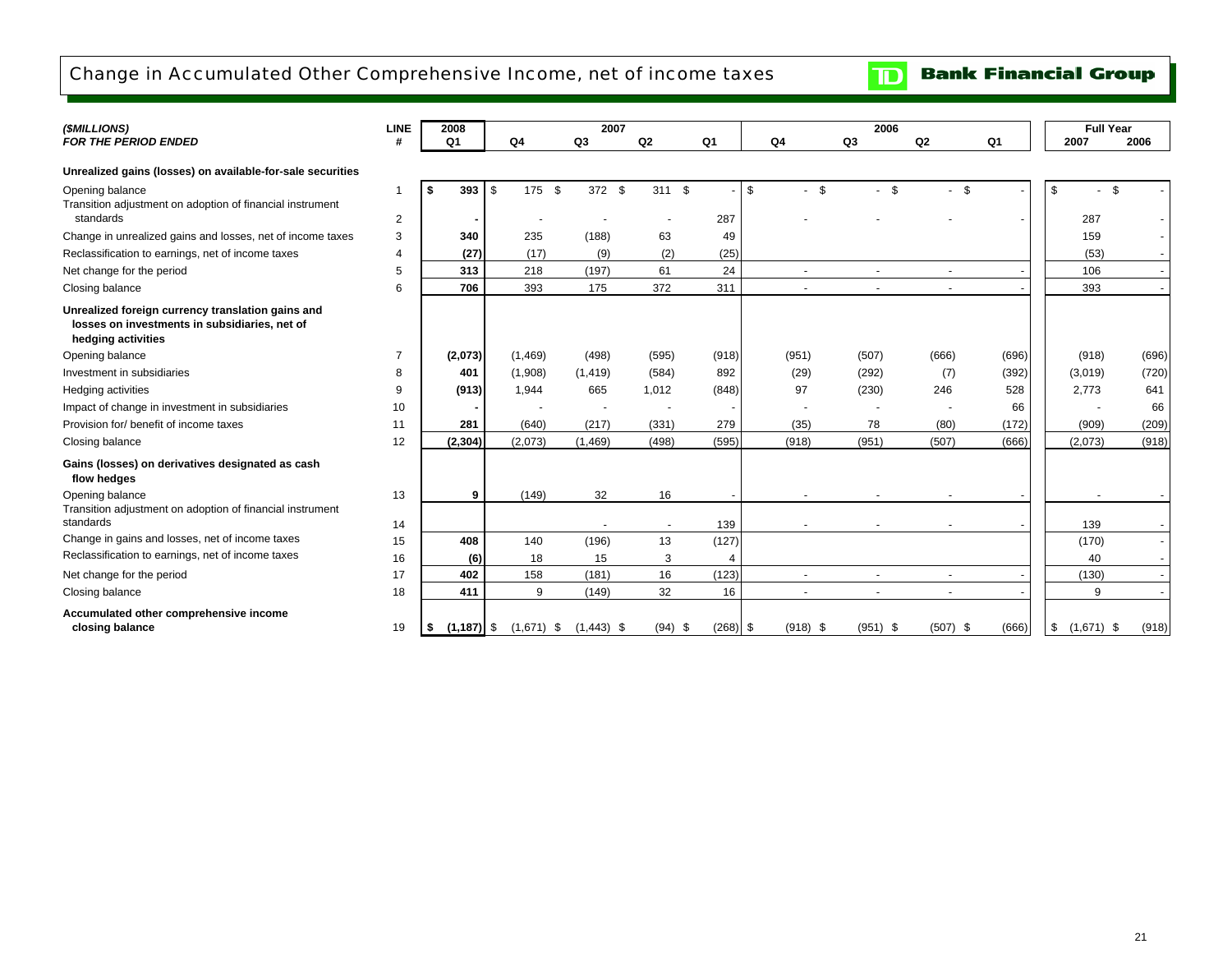### Analysis of Change in Non-Controlling Interests and Investment in TD Ameritrade

### **Bank Financial Group**  $\mathbf{D}$

| ( <i>SMILLIONS</i> )                                                  | <b>LINE</b>    | 2008              |           |                |                | 2007  |                |                |            |       |    | 2006           |    |       |                          | <b>Full Year</b> |       |
|-----------------------------------------------------------------------|----------------|-------------------|-----------|----------------|----------------|-------|----------------|----------------|------------|-------|----|----------------|----|-------|--------------------------|------------------|-------|
| <b>FOR THE PERIOD ENDED</b>                                           | #              | Q <sub>1</sub>    |           | Q <sub>4</sub> | Q <sub>3</sub> |       | Q <sub>2</sub> | Q <sub>1</sub> |            | Q4    |    | Q <sub>3</sub> |    | Q2    | Q <sub>1</sub>           | 2007             | 2006  |
| Non-controlling interests in subsidiaries                             |                |                   |           |                |                |       |                |                |            |       |    |                |    |       |                          |                  |       |
| Opening balance                                                       |                | \$<br>524         | -\$       | 538            | - \$           | 13    | \$<br>2,607    | \$2,439        | \$         | 2,429 | \$ | 2,530          | \$ | 2,847 | \$<br>1,708              | \$2,439<br>-\$   | 1,708 |
| On acquisition / (privatization)                                      | 2              |                   |           |                |                |       | (2, 482)       |                |            |       |    |                |    |       | $\overline{\phantom{a}}$ | (2,482)          |       |
| Shares repurchase / shares purchased by TD                            | 3              |                   |           |                |                |       | (25)           | (23)           |            | (23)  |    | (22)           |    | (300) | (18)                     | (48)             | (363) |
| Shares issued by TD Banknorth                                         | 4              |                   |           |                |                |       | 22             | 85             |            | 5     |    | 3              |    | 12    | 1,110                    | 107              | 1,130 |
| Issuance of REIT preferred shares of subsidiary                       | 5              |                   |           |                |                | 524   | $\blacksquare$ |                |            |       |    |                |    |       | $\overline{\phantom{a}}$ | 524              |       |
| <b>Dilution loss</b>                                                  | 6              |                   |           |                |                |       |                |                |            |       |    |                |    |       | 66                       |                  | 66    |
| On account of income                                                  | $\overline{7}$ | 8                 |           | 8              |                | 13    | 27             | 47             |            | 48    |    | 52             |    | 47    | 37                       | 95               | 184   |
| Dividends paid by TD Banknorth to minority shareholders               | 8              |                   |           |                |                |       | (27)           | (24)           |            | (24)  |    | (24)           |    | (27)  | (21)                     | (51)             | (96)  |
| Foreign exchange and other adjustments                                | 9              | (11)              |           | (22)           |                | (12)  | (109)          | 83             |            | 4     |    | (110)          |    | (49)  | (35)                     | (60)             | (190) |
| Closing balance                                                       | 10             | \$<br>521         | -\$       | 524            | \$             | 538   | - \$<br>13     | \$<br>2,607    | $\sqrt{3}$ | 2,439 | £. | 2,429          | ٩. | 2,530 | \$<br>2,847              | \$<br>524 \$     | 2,439 |
|                                                                       |                |                   |           |                |                |       |                |                |            |       |    |                |    |       |                          |                  |       |
| <b>Investment in TD Ameritrade</b>                                    |                |                   |           |                |                |       |                |                |            |       |    |                |    |       |                          |                  |       |
| Opening balance                                                       | 11             | $$4,515$ $$4,749$ |           |                | \$5,131        |       | \$5,113        | \$4,379        | \$         | 4,284 | \$ | 3.783          | \$ | 3,327 | \$                       | $$4,379$ \$      |       |
| On acquisition                                                        | 12             |                   |           |                |                |       |                |                |            |       |    |                |    | 45    | 3,327                    |                  | 3,372 |
| Purchase (sale) of shares                                             | 13             |                   |           |                |                | (54)  |                |                |            |       |    | 632            |    | 301   | $\overline{\phantom{a}}$ | (54)             | 933   |
| Increase in reported investment through Lillooet Limited <sup>1</sup> | 14             |                   |           |                |                |       |                | 464            |            | 42    |    |                |    |       | $\overline{\phantom{a}}$ | 464              | 42    |
| Equity in net income, net of income taxes                             | 15             | 92                |           | 85             |                | 69    | 65             | 65             |            | 48    |    | 51             |    | 35    | $\blacksquare$           | 284              | 134   |
| Foreign exchange and other adjustments                                | 16             | (14)              |           | (319)          |                | (397) | (47)           | 205            |            | 5     |    | (182)          |    | 75    |                          | (558)            | (102) |
| Closing balance                                                       | 17             | \$<br>4,593       | <b>\$</b> | 4,515          | \$<br>4,749    |       | \$<br>5,131    | \$             |            | 4,379 |    | 4,284          |    | 3,783 | \$<br>3,327              | \$4,515<br>- \$  | 4,379 |

<sup>1</sup> This represents increase in the Bank's reported investment in TD Ameritrade through the consolidation of a variable interest entity, Lillooet Limited.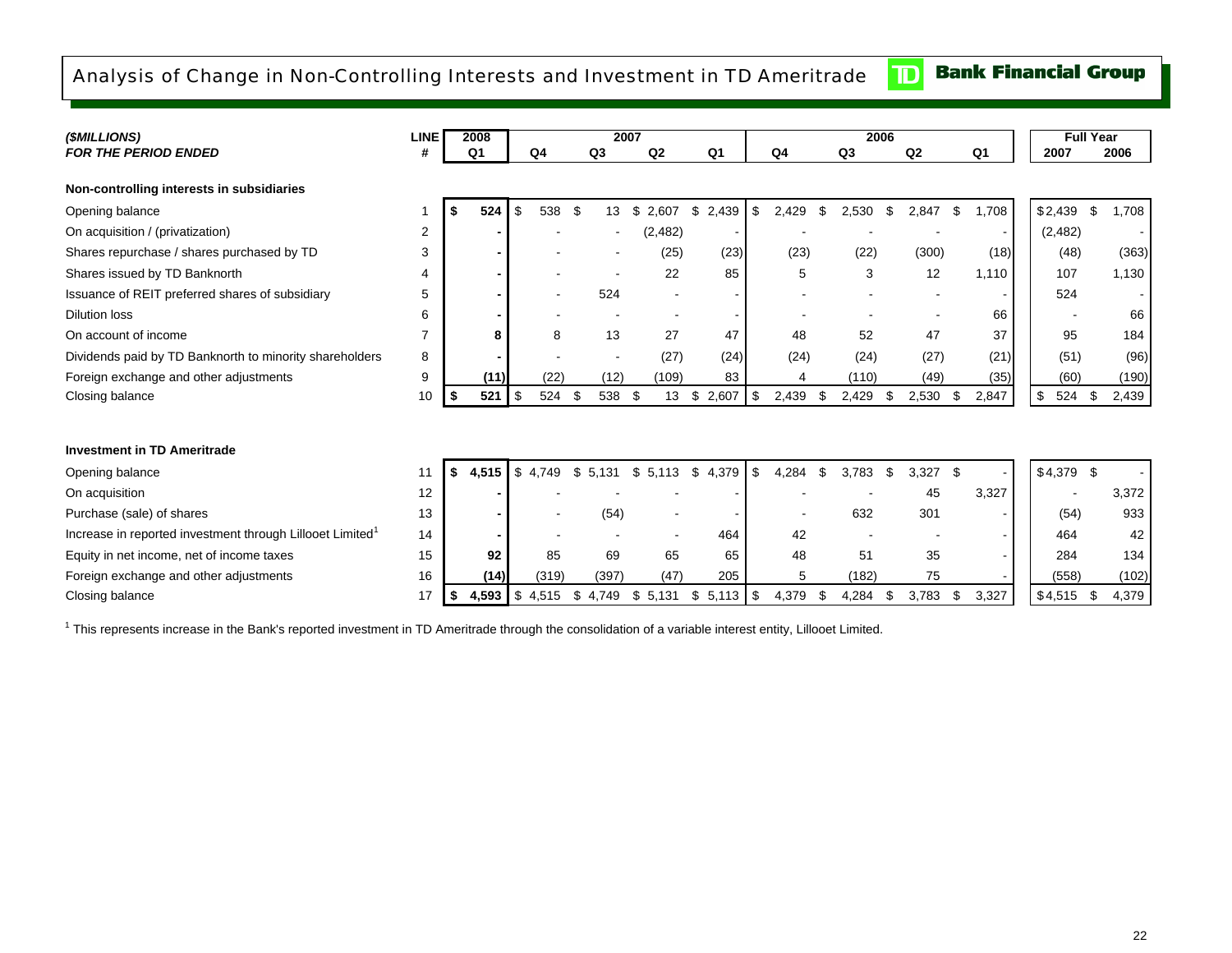### Gross Credit Risk Exposures - Basel II <sup>1</sup>



#### **(\$ millions)**

**Total retail**

CanadaUnited States

Other international

CanadaUnited StatesOther international

 Other Total other international

**Corporate, sovereign and bank** 

**Total gross credit risk exposures**

United Kingdom / Europe

**Total corporate, sovereign and bank** 

|                                                                     | #              |    |         |      |                      | Q1                         |                                        |                                |   |         |
|---------------------------------------------------------------------|----------------|----|---------|------|----------------------|----------------------------|----------------------------------------|--------------------------------|---|---------|
| Total Gross Credit Risk Exposures <sup>2</sup> by Counterparty Type |                |    | Drawn   |      | Undrawn <sup>3</sup> | Repo-style<br>transactions | <b>OTC</b><br>derivatives <sup>4</sup> | Other off-<br>balance<br>sheet |   | Total   |
| Retail <sup>5</sup><br>Residential secured                          |                | \$ |         | - \$ |                      |                            | \$                                     | \$                             |   | 121,927 |
|                                                                     |                |    | 103,881 |      | 18,046 \$            |                            |                                        | $\sim$                         | S |         |
| Qualifying revolving retail                                         | 2              |    | 12.693  |      | 27,660               |                            |                                        | $\overline{\phantom{a}}$       |   | 40,353  |
| Other retail                                                        | 3              |    | 25,859  |      | 5,633                |                            |                                        | ۰                              |   | 31,492  |
| Corporate <sup>6</sup>                                              | 4              |    | 56.960  |      | 21,129               | 29,835                     | 8,648                                  | 5,772                          |   | 122,344 |
| Sovereign                                                           | 5              |    | 27,821  |      | 693                  | 3,457                      | 3,575                                  | 170                            |   | 35,716  |
| Bank <sup>8</sup>                                                   | 6              |    | 18.635  |      | 439                  | 45,153                     | 28,959                                 | 460                            |   | 93,646  |
| Total gross credit risk exposures                                   | $\overline{ }$ | Ж  | 245,849 |      | 73,600               | 78,445                     | 41,182                                 | 6,402                          |   | 445,478 |

| 8  | \$<br>131,660 | \$<br>51,199 | \$<br>۰      | \$           | \$          | \$<br>182,859  |
|----|---------------|--------------|--------------|--------------|-------------|----------------|
| 9  | 10.773        | 140          | ۰            |              |             | 10,913         |
| 10 |               | ۰            |              |              |             | $\blacksquare$ |
| 11 | 142.433       | 51,339       |              |              |             | 193,772        |
|    |               |              |              |              |             |                |
| 12 | 53.641        | 11.549       | 40.000       | 11,712       | 4,237       | 121,139        |
| 13 | 32,194        | 8,110        | 22,151       | 8,555        | 1,606       | 72,616         |
|    |               |              |              |              |             |                |
| 14 | 13,025        | 1,943        | 13,447       | 19,131       | 275         | 47,821         |
| 15 | 4.556         | 659          | 2,847        | 1,784        | 284         | 10,130         |
| 16 | 17,581        | 2.602        | 16,294       | 20,915       | 559         | 57,951         |
| 17 | 103,416       | 22,261       | 78.445       | 41,182       | 6,402       | 251,706        |
| 18 | \$<br>245,849 | \$<br>73,600 | \$<br>78,445 | \$<br>41,182 | \$<br>6,402 | \$<br>445,478  |

**2008Q1**

#### **Residual Contractual Maturity9 of Total Gross Credit Risk Exposures**

| Over 1 year to 5 years<br>Over 5 years | 20<br>21<br><u>.</u> | 96.099<br>30.263 | 14,489<br>692 | 95     | 18,790<br>12.634 | 2,037<br>159 | 131,510<br>43.748 |
|----------------------------------------|----------------------|------------------|---------------|--------|------------------|--------------|-------------------|
| Total gross credit risk exposures      | 22                   | 245.849          | 73.600        | 78.445 | 41.182           | 6.402        | 445.478           |

<sup>1</sup> Effective Q1 2008, the Bank implemented OSFI's guidelines under the Basel II Capital Framework. This represents a new disclosure under this framework.

<sup>2</sup> Gross credit risk exposures are pre-credit risk mitigants.

 $3$  Undrawn exposures are the amount that would be drawn on default, based on the Bank's exposure at default (EAD) models.

<sup>4</sup> Exposure on OTC derivatives is defined as the sum of net positive mark-to-market replacement cost and potential future exposures after the impact of master netting agreements.

<sup>5</sup> Retail exposures include individuals and certain small businesses. Within the retail category, there are three sub-types of exposures: residential secured (e.g. individual mortgages and home equity lines of credit); qualifying revolving retail (e.g. individual credit cards, unsecured lines of credit and overdraft protection products); and other retail (e.g. personal loans, student lines of credit and small business banking credit products).

 $6$  Corporate exposures include wholesale and commercial customers, and certain small businesses.

 $7$  Sovereign exposures include governments, central banks and certain public sector entities.

8 Bank exposures include banks and securities firms.

 $9$  Residual contractual maturity is the remaining term to maturity of an exposure.

LINE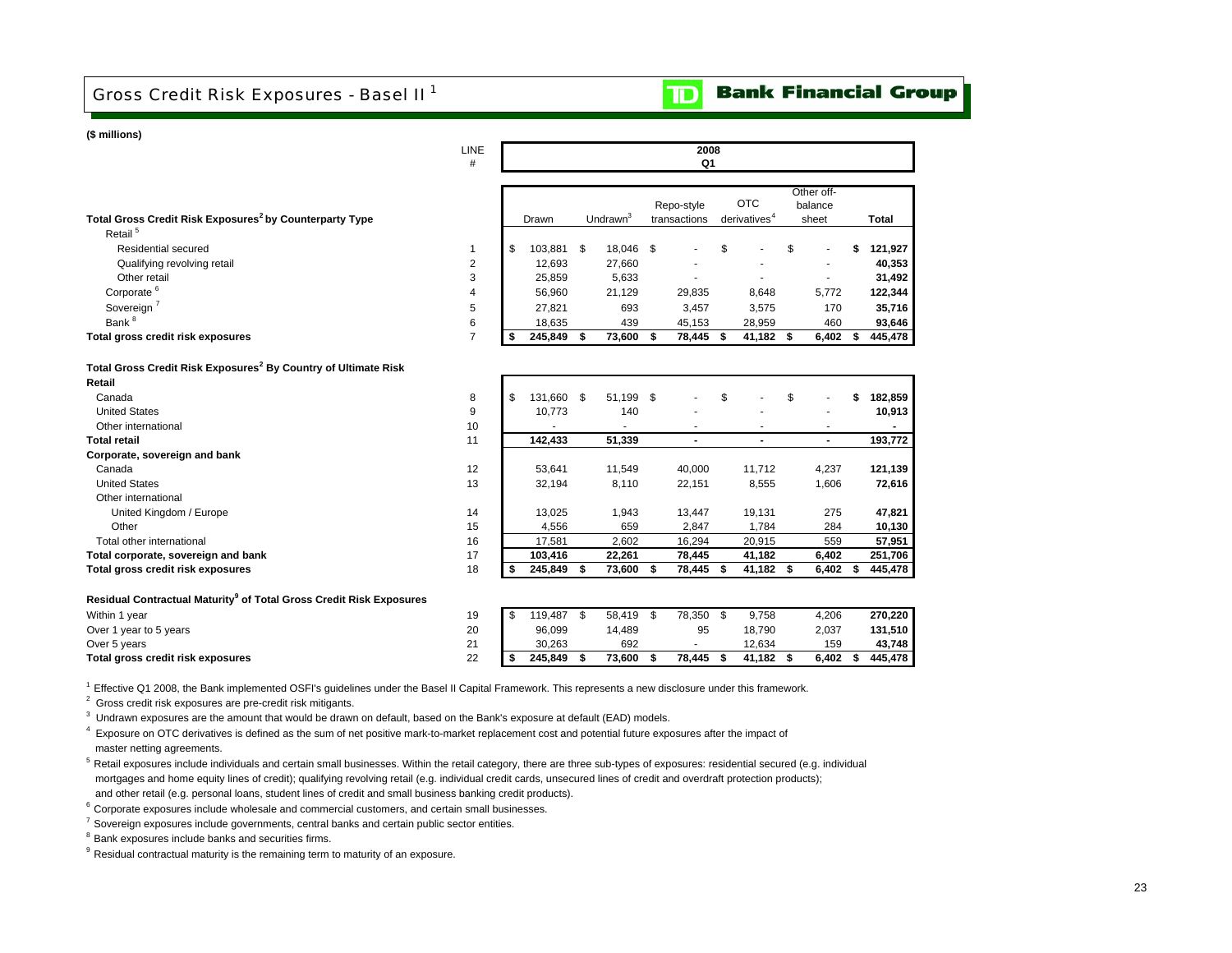### Capital - Basel II<sup>1</sup>

#### **Bank Financial Group** D

| (\$ millions)                                                               |           | LINE<br>#      | 2008<br>Q1    |
|-----------------------------------------------------------------------------|-----------|----------------|---------------|
| <b>RISK-WEIGHTED ASSETS (RWA)</b>                                           | (page 25) | 1              | \$<br>145,900 |
| <b>CAPITAL</b>                                                              |           |                |               |
| <b>Tier 1 capital</b>                                                       |           |                |               |
| Common shares                                                               | (page 20) | $\overline{2}$ | 6,632<br>\$   |
| Contributed surplus                                                         | (page 20) | 3              | 121           |
| Retained earnings                                                           | (page 20) | 4              | 16,499        |
| Net unrealized foreign currency translation gains (losses) on investment in |           |                |               |
| subsidiaries, net of hedging activities                                     | (page 21) | 5              | (2, 304)      |
| Accumulated net after-tax unrealized loss on AFS equity securities in OCI   |           | 6              |               |
| <b>Preferred shares</b>                                                     |           | $\overline{7}$ | 1,425         |
| Innovative instruments <sup>2</sup>                                         |           | 8              | 1,739         |
| Qualifying non-controlling interests in subsidiaries                        |           | 9              | 20            |
| Gross Tier 1 capital                                                        |           | 10             | 24,132        |
| Goodwill and intangibles in excess of 5% limit                              |           | 11             | (7,967)       |
| Net Tier 1 capital                                                          |           | 12             | 16,165        |
| IRB securitization (gain on sales of mortgages)                             |           | 13             | (51)          |
| 50% shortfall in allowance <sup>3</sup>                                     |           | 14             | (162)         |
| Other deductions                                                            |           | 15             | (64)          |
| Adjusted net Tier 1 capital                                                 |           | 16             | 15,888        |
| <b>Tier 2 capital</b>                                                       |           |                |               |
| Subordinated notes and debentures (net of amortization and ineligible)      |           | 17             | 11,777        |
| General allowance - standardized portfolios                                 |           | 18             | 311           |
| Allowance in excess of expected loss <sup>4</sup>                           |           | 19             | L.            |
| Accumulated net after-tax unrealized gain on AFS equity securities in OCI   |           | 20             | 312           |
| 50% shortfall in allowance <sup>3</sup>                                     |           | 21             | (162)         |
| Substantial investments <sup>5</sup>                                        |           | 22             | (6,048)       |
| Other deductions                                                            |           | 23             | (64)          |
| <b>Total Tier 2 capital</b>                                                 |           | 24             | 6,126         |
| <b>Total regulatory capital</b>                                             |           | 25             | \$<br>22,014  |
|                                                                             |           |                |               |
| <b>CAPITAL RATIOS (%)</b>                                                   |           |                |               |
| Tier 1 capital ratio                                                        |           | 26             | 10.9%         |
| Total capital ratio <sup>6</sup>                                            |           | 27             | 15.1%         |
|                                                                             |           |                |               |
| <b>CAPITAL RATIOS FOR SIGNIFICANT BANK SUBSIDIARIES(%)</b>                  |           |                |               |
| TD Banknorth N.A. <sup>7</sup>                                              |           |                |               |
| Tier 1 capital ratio                                                        |           | 28             | 9.5%          |
| Total capital ratio                                                         |           | 29             | 12.3%         |
| <b>TD Mortgage Corporation</b>                                              |           |                |               |
| Tier 1 capital ratio                                                        |           | 30             | 41.7%         |
| Total capital ratio                                                         |           | 31             | 45.6%         |
|                                                                             |           |                |               |

<sup>1</sup> Effective November 1, 2007, the Bank implemented OSFI's guidelines under the Basel II Capital Framework. Accordingly, the numbers for Q1 2008 are based on Basel II Capital Framework. For comparative numbers based on th Basel I Capital Framework, see page 26.

<sup>2</sup> In accordance with CICA Handbook s. 3860, the Bank is required to classify certain classes of preferred shares and innovative Tier 1 capital investments as liabilities on the balance sheet. For regulatory capital purpo instruments have been grandfathered by OSFI and continue to be included in Tier 1 capital.

3 When expected loss as calculated within the IRB approach exceeds total provisions, the difference is deducted 50% from Tier 1 capital and 50% from Tier 2 capital.

4 When expected loss as calculated within the IRB approach is less than the total provisions, the difference is added to Tier 2 capital.

5 Based on OSFI advisory letter dated February 20, 2007, 100% of substantial investments and investments in insurance subsidiaries held prior to January 1, 2007 (excluding goodwill / intangibles) is deducted from Tier 2 ca 50% from Tier 1 capital and 50% from Tier 2 capital deduction has been deferred until 2009 and 2012 for substantial investments and insurance respectively. Increases in the investment value of insurance subsidiaries and / or substantial investments on or after January 1, 2007 are subject to the 50% from Tier 1 capital and 50% from Tier 2 capital deduction.

6 OSFI's target total capital ratio for Canadian banks is 10%.

 $^7$  On a stand-alone basis, TD Banknorth N.A. reports its regulatory capital to the Office of the Comptroller of the Currency (OCC) under the Basel I Capital Framework. The disclosed capital ratios are based on this fram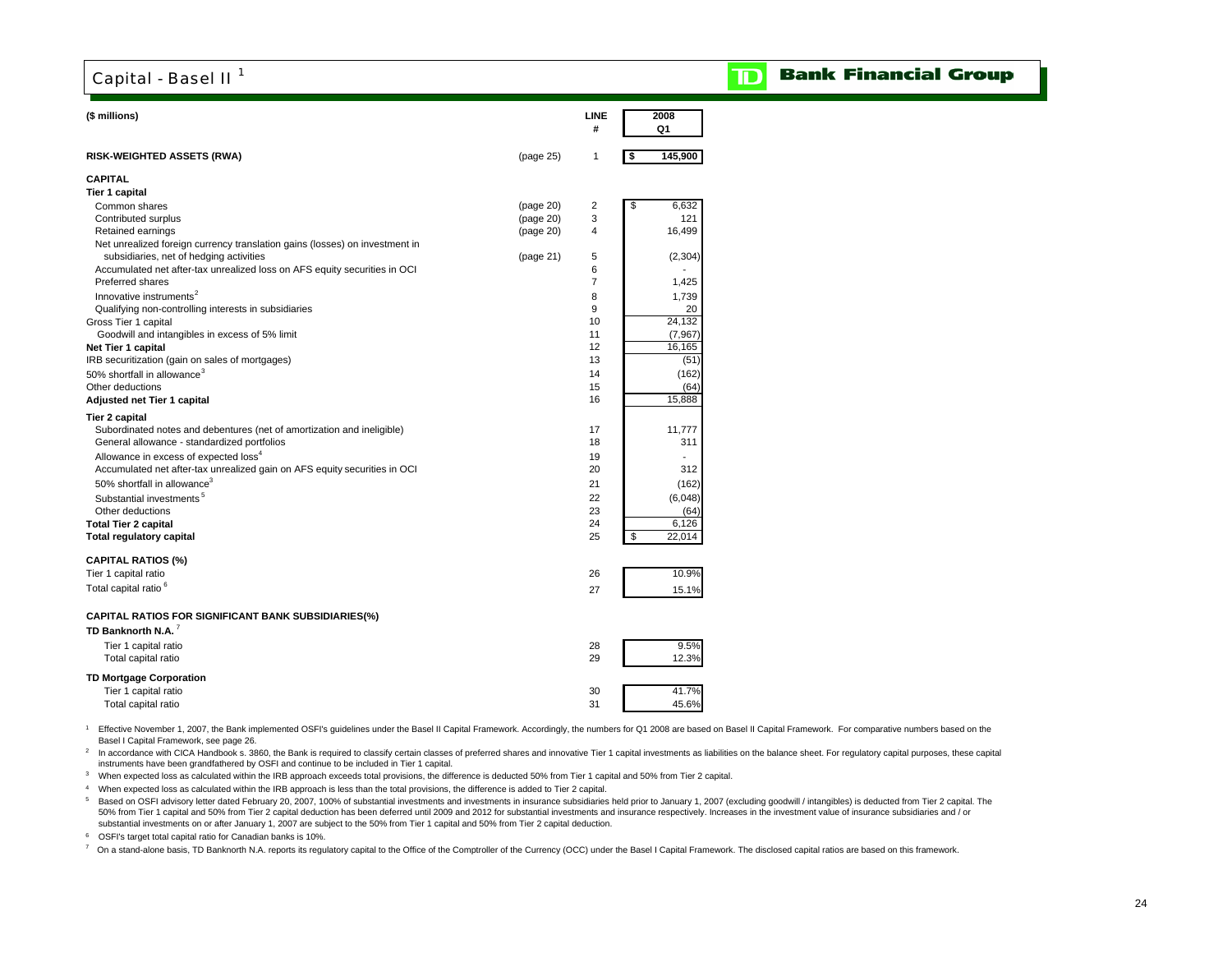### Risk-weighted Assets (RWA) - Basel II<sup>1</sup>

# **TD** Bank Financial Group

| (\$ millions)                                                   | LINE<br>#      |                  |        | 2008<br>Q <sub>1</sub>      |               |
|-----------------------------------------------------------------|----------------|------------------|--------|-----------------------------|---------------|
|                                                                 |                |                  |        | <b>Risk-weighted Assets</b> |               |
|                                                                 |                | Gross            |        | Internal                    |               |
|                                                                 |                | Exposures        |        | Standardized Ratings Based  | Total         |
| <b>Credit risk</b>                                              |                |                  |        |                             |               |
| Residential secured                                             | 1              | \$<br>121,927 \$ | 1,876  | $5,540$ \$<br>- \$          | 7,416         |
| Qualifying revolving retail                                     | $\overline{2}$ | 40,353           |        | 13,449                      | 13,449        |
| Other retail                                                    | 3              | 31,492           | 8.897  | 9.103                       | 18,000        |
| Corporate                                                       | 4              | 122,344          | 20,738 | 28.549                      | 49,287        |
| Sovereign                                                       | 5              | 35.716           | 251    | 599                         | 850           |
| Bank                                                            | 6              | 93,646           | 260    | 10,252                      | 10,512        |
| Securitization exposures                                        | $\overline{7}$ | 18,886           |        | 1,398                       | 1,398         |
| <b>Equity Exposures</b>                                         |                |                  |        |                             |               |
| Equity exposures that are grandfathered                         | 8              | 3.024            |        | 3.024                       | 3,024         |
| Equity exposures subject to simple risk weight method           | 9              | 1.134            |        | 4.082                       | 4,082         |
| Equities in the banking book under the internal models approach | 10             |                  |        |                             |               |
| Equity exposures subject to PD/LGD approaches                   | 11             | 315              |        | 443                         | 443           |
| Other                                                           | 12             | 381              |        | 17                          | 17            |
| Exposures subject to standardized or IRB approaches             | 13             | 469,218          | 32,022 | 76,456                      | 108,478       |
| Adjustment to IRB RWA for scaling factor                        | 14             |                  |        |                             | 4,587         |
| Other assets not included in standardized or IRB approaches     | 15             | 23.753           |        |                             | 8,395         |
|                                                                 | 16             | 492,971<br>\$    | ٠      | ۰                           | \$<br>121,460 |
| <b>Market risk</b>                                              |                |                  |        |                             |               |
| Internal models approach - Trading book                         | 17             | n/a              |        |                             | 4,088         |
| <b>Operational risk</b>                                         |                |                  |        |                             |               |
| Basic indicator approach                                        | 18             | n/a              |        |                             | 3,411         |
| Standardized approach                                           | 19             | n/a              |        |                             | 16,941        |
|                                                                 | 20             |                  |        |                             | 20.352        |
| Total                                                           | 21             |                  |        |                             | \$<br>145.900 |

<sup>1</sup> Effective November 1, 2007, the Bank implemented OSFI's guidelines under the Basel II Capital Framework. Accordingly, the numbers for Q1 2008 are based on the Basel II Capital Framework.<br>For comparative numbers for per